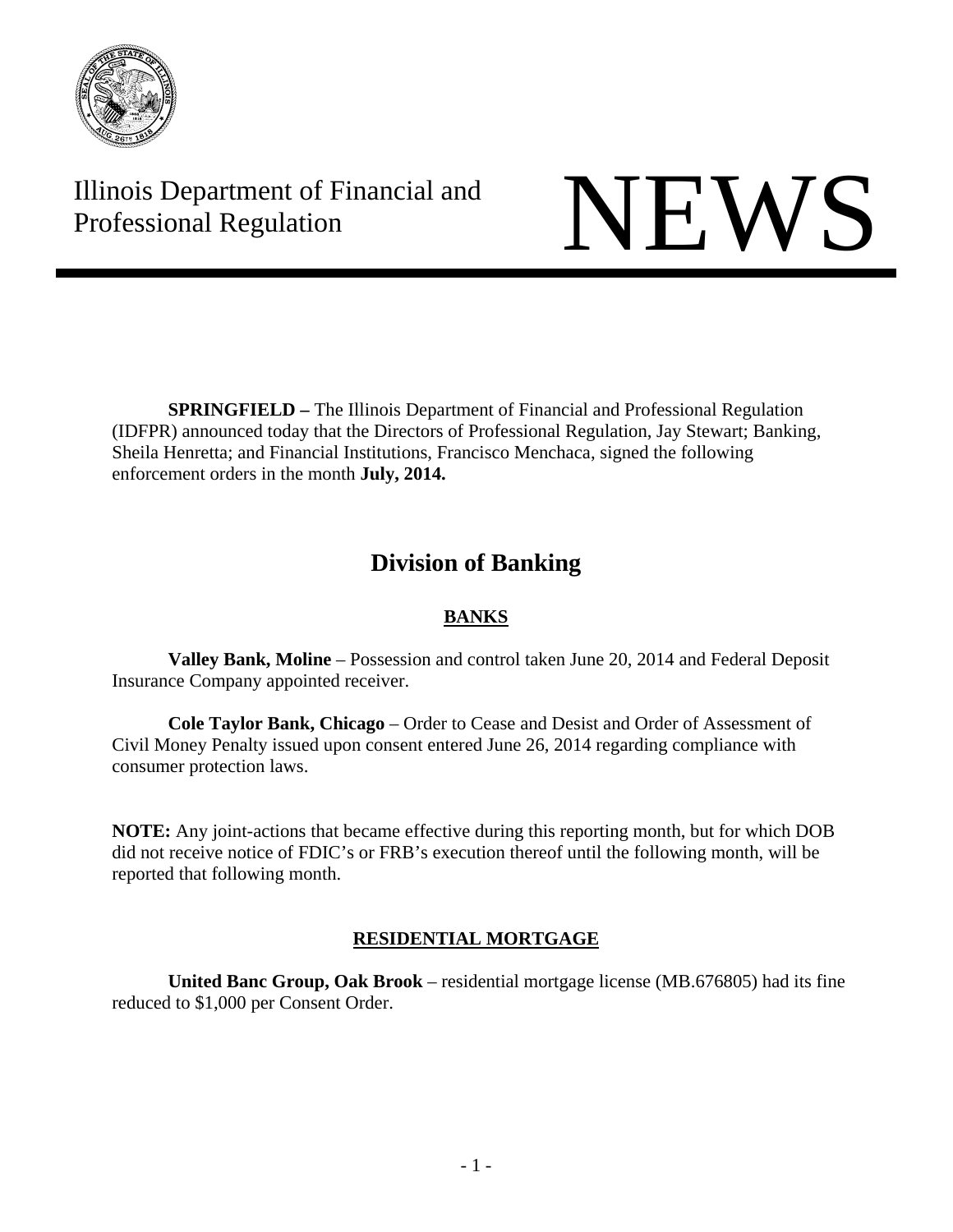# **Division of Financial Institutions**

# **Credit Union**

**Bensenville Community Credit Union, 23 South Center Street, Bensenville --** credit union charter (97042) operations have been suspended for 60 days (beginning June 16, 2014), due to the credit union's insolvency. A Manager Trustee has been appointed to operate the credit

union during the 60-day suspension period.

# **Currency Exchange**

**New Commons Currency Exchange, LTD., Round Lake Beach – currency exchange** license (3315) fined \$1,000 for access to another business and charging in excess for filled-in money orders.

**Streamwood Currency Exchange, Inc., Streamwood** – currency exchange license (1422) fined \$1,000 for conflicting fees posted in the lobby for services.

# **Consumer Credit**

*Note: If a licensee has exercised its right to a hearing pursuant to statute, an order on this list may not be final.*

AAA **Cash Loans, Inc., Alton** – CILA license (2754) fined \$7,000 for the following violation: Title-secured loan is not repayable in weekly, bi-weekly, semi-monthly, or monthly installments.

**A-All Financial Services, Inc., Chicago –** PLRA license (1317) fined \$2,000 for the following violation: Lender made an installment payday loan exceeding 22.5% of the obligor's gross monthly income or Lender made a payday loan exceeding 25% of the obligor's gross monthly income.

**ABC Consumer Loans, LLC, Metropolis** – CILA license (2930) fined \$6,250 for the following violations: The lender took a vehicle title as security on a Small consumer loan. Lender did not obtain any official documentation of the borrower's income before making a Small consumer loan.

**AC Autopay, LLC, Denver, CO** – SFA license (1410) fined \$1,000 for the following violation: File does not contain evidence of a contract signed or acknowledged by the borrower.

**Advance America, Cash Advance Centers of IL, Inc., Galesburg –** PLRA license (1040) fined \$1,000 for the following violation: Licensee did not refund unearned finance charges based on the actuarial method.

Advance America, Cash Advance Centers of IL, Inc., Pekin – PLRA license (1053) fined \$1,250 for the following violation: Licensee did not refund unearned finance charges based on the actuarial method.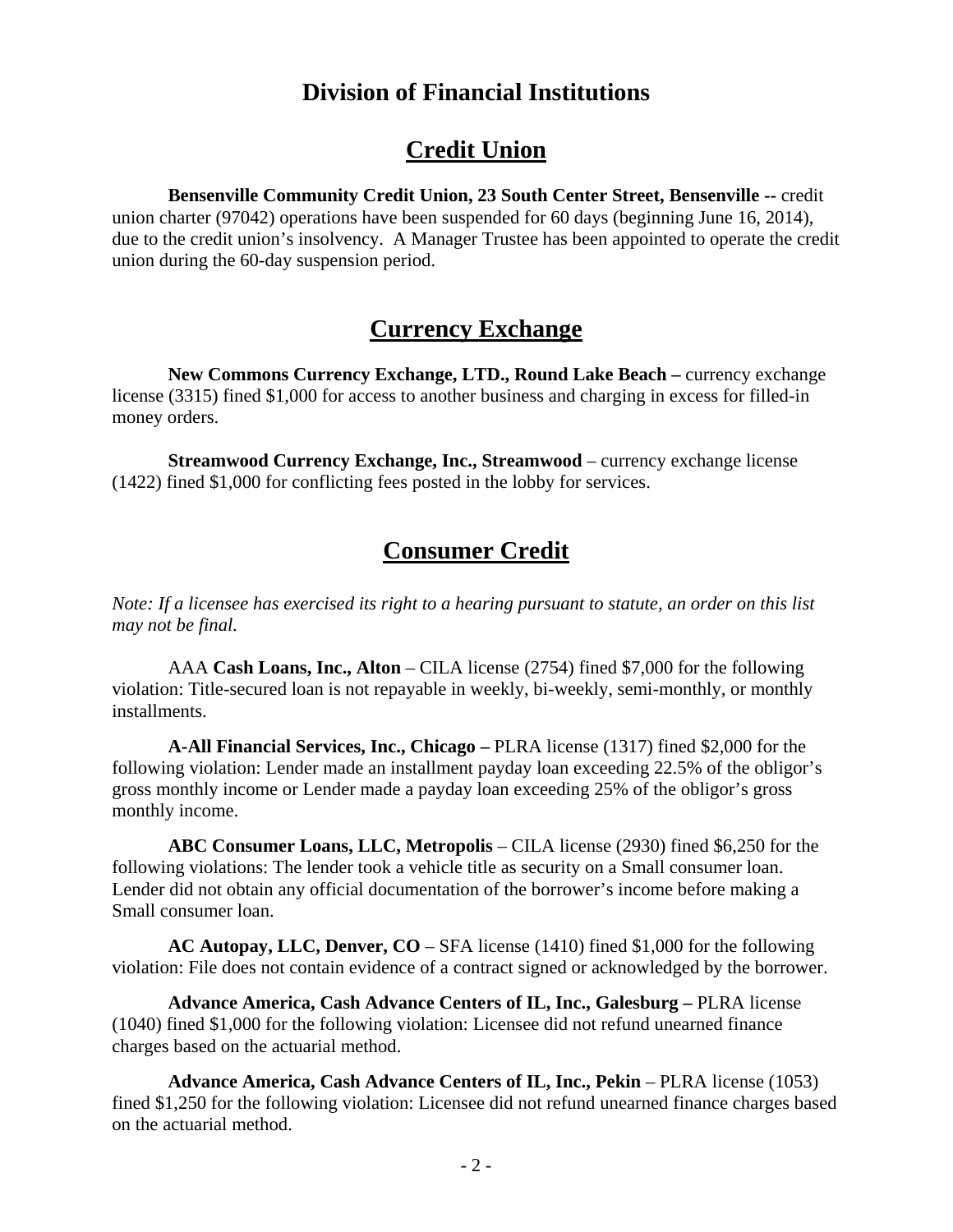**Advance America, Cash Advance Centers of IL, Inc., Rockford** - PLRA license (1023) fined for \$6,000 for the following violations: Lender did not input accurate information into the database to determine if the obligor was eligible for a loan. Lender did not enter into the database that the borrower's loan was paid in full or cancelled on the day the transaction was made. Licensee did not refund unearned finance charges based on the actuarial method.

**Advance America, Cash Advance Centers of IL, Inc., Rock Island** – PLRA license (1029) fined \$3,750 for the following violations: Official income documentation was not the required type for a payday loan or was not for income for the 30 days preceding the loan. Lender made an installment payday loan exceeding 22.5% of the obligor's gross monthly income or Lender made a payday loan exceeding 25% of the obligor's gross monthly income. Licensee did not refund unearned finance charges based on the actuarial method.

Advance America, Cash Advance Centers of IL, Inc., DeKalb – PLRA license (1015) fined \$3,250 for the following violations: Lender did not input accurate information into the database to determine if the obligor was eligible for a loan. Lender made an installment payday loan exceeding 22.5% of the obligor's gross monthly income or Lender made a payday loan exceeding 25% of the obligor's gross monthly income. Licensee did not refund unearned finance charges based on the actuarial method.

**Advance America, Cash Advance Centers of IL, Inc., Freeport** – PLRA license (1070) fined \$1,250 for the following violations: Lender did not input accurate information into the database to determine if the obligor was eligible for a loan. Licensee did not refund unearned finance charges based on actuarial method.

**All American Cash Advance, Inc., Carpentersville** – PLRA license (1888) fined \$1,000 for the following violation: Lender did not input accurate information into the database to determine if the obligor was eligible for a loan.

**All American Cash Advance, Inc., Carpentersville** – PLRA license (1888) fined \$6,000 for the following violations: Lender did not input accurate information into the database to determine if the obligor was eligible for a loan. Lender charged more than \$15.50 per \$100 on the initial principal balance and/or on the principal balances scheduled to be outstanding during any installment period on an Installment payday loan.

 **Ally Financial Inc., Jacksonville, FL** – SFA license (1340) fined \$1,000 for the following violation: File does not contain evidence of a contract signed or acknowledged by the borrower.

**Ally Financial Inc., Little Rock, AR –** SFA license (1336) fined \$3,000 for the following violation: File does not contain evidence of a contract signed or acknowledged by the borrower.

**Ally Financial Inc., Auburn Hills, MI –** SFA license (1323) fined \$1,000 for the following violation: Improper simple interest calculations.

**America's Financial Choice, Inc., Calumet City** – PLRA license (1284) fined \$1,000 for the following violation: Licensee did not refund unearned finance charges based on the actuarial method.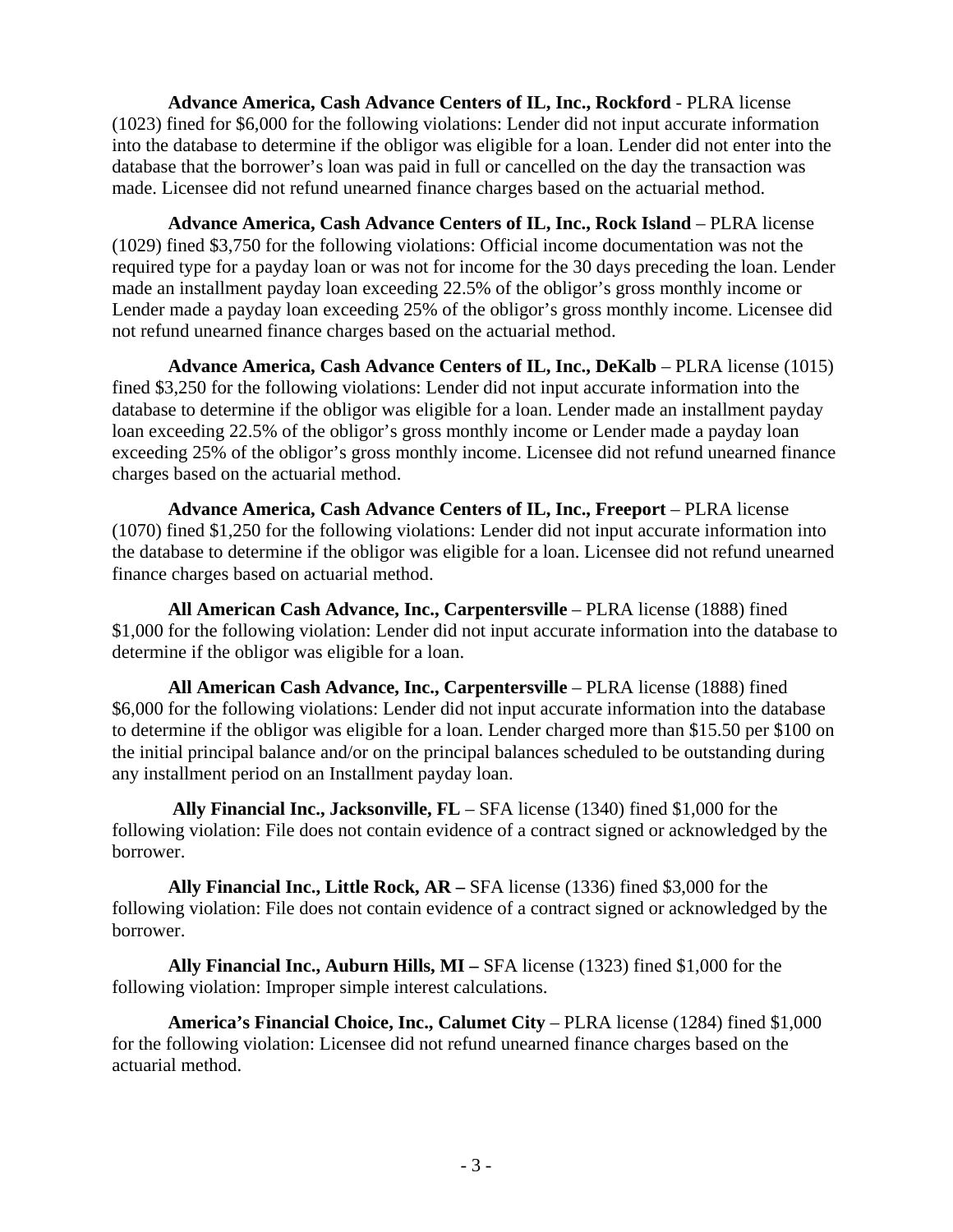**America's Financial Choice, Inc., Chicago** – PLRA license (1283) fined \$7,000 for the following violations: The loan contract does not state interest rate, agreed upon by the licensee and the borrower, and that the licensee charges, contracts for, and receives upon the principal amount. Lender charged more than \$15.50 per \$100 on the initial principal balance and/or on the principal balances scheduled to be outstanding during any installment period on an Installment payday loan.

**America's Financial Choice, Inc., Belleville –** PLRA license (1789) fined \$1,000 for the following violation: The loan contract does not state interest rate, agreed upon by the licensee and the borrower, that the licensee charges, contracts for, and receives upon the principal amount.

**Americash Loans, LLC, Champaign** – PLRA license (1708) fined \$10,000 for the following violation: Lender engaged in unfair, deceptive, or fraudulent practices in the making or collecting of a payday loan.

**AmeriCredit Financial Services, Inc., Arlington, TX** – SFA license (1128) fined \$1,000 for the following violation: Licensee did not dispose of repossessed collateral in a commercially reasonable manner.

**Archerfield Funding, LLC, Palm Beach Gardens, FL** – CILA license (3580) fined \$14,000 for the following violations: Improper simple interest calculation. The total monthly account handling fee on the small loan contract exceeds the statutory limit. Lender did not accurately input the borrower's gross monthly income into the database for a small consumer loan.

**Ardmore Finance Corporation, Alton** – CILA license (2873) fined \$2,000 for the following violations: Lender did not obtain any official documentation of the borrower's income before making a Small consumer loan. The total monthly account handling fee on the small loan exceeds the statutory limit.

**Ardmore Finance Corporation, Alton** – CILA license (2873) fined \$2,000 for the following violations: The lender did not obtain borrower's most recent income documentation available at the time the loan was made. Lender did not obtain any official documentation of the borrower's income before making a Small consumer loan.

**B & B Investment Group, Inc., Galesburg** – CILA license (2902) fined \$2,000 for the following violation: Lender did not obtain any official documentation of the borrower's gross monthly income before making a Small consumer loan.

**Bay Finance Company, LLC, Wausau, WI** – SFA license (1156) fined \$2,000 for the following violation: Licensee did not maintain a positive net worth of a minimum of \$30,000.

**Brookwood Loans of Illinois, LLC, Alpharetta, GA –** CILA license (3765) fined \$21,000 for the following violations: Lender did not input information into the database within 90 days after making a Small consumer loan. Lender did not obtain any official documentation of the borrower's income before making a Small consumer loan.

**Brother Loan & Finance Company, East St. Louis** – CILA license (1186) fined \$1,000 for the following violation: Small consumer loan is not fully amortized or is not repayable in substantially equal installments.

**Buckeye Check Cashing of Illinois, LLC, Chicago** – PLRA license (1815) fined \$3,000 for the following violations: Improper simple interest calculations. Licensee did not refund unearned finance charges based on the actuarial method.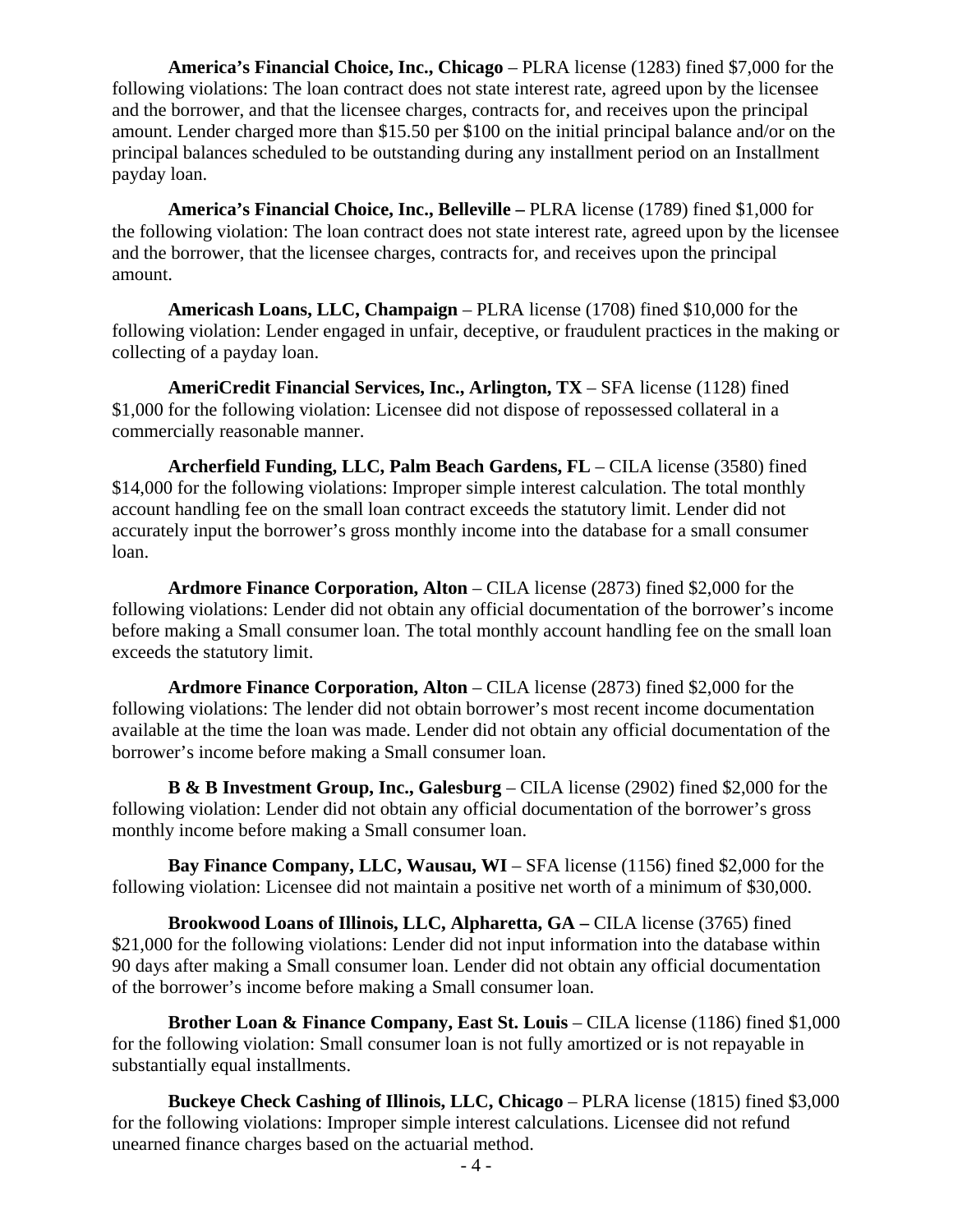**Buckeye Check Cashing of Illinois, LLC, Chicago** – PLRA license (3594) fined \$2,000 for the following violation: Lender did not input accurate information into the database to determine if the obligor was eligible for a loan.

**Buckeye Check Cashing of Illinois, LLC, Chicago** – PLRA license (3591) fined \$2,000 for the following violation: Lender did not input accurate information into the database to determine if the obligor was eligible for a loan.

**Buckeye Check Cashing of Illinois, LLC, Chicago** – PLRA license (1814) fined \$1,000 for the following violation: Lender did not input accurate information into the database to determine if the obligor was eligible for a loan.

**Burlington Acceptance, LLC, Willowbrook** – SFA license (1376) fined \$2,000 for the following violation: Licensee did not maintain a positive net worth of a minimum of \$30,000.

**Buy Here, Pay Here, Inc., Carbondale** – SFA license (1139) fined \$3,000 for the following violations: Licensee did not follow required procedures when ceasing operations, closing business, or filing for bankruptcy. Licensee did not maintain a positive net worth of a minimum of \$30,000.

**Cash To Go at Wheeling, Palatine** – CILA license (2959) fined \$2,000 for the following violation: Licensee did not maintain a positive net worth of a minimum of \$30,000.

**CGI Finance, Inc., Glen Burnie** – SFA license (1284) fined \$1,000 for the following violation: Improper simple interest calculations.

**Check Into Cash of Illinois, LLC, Matteson** – CILA license (1623) fined \$2,000 for the following violation: Lender did not input accurate information into the database to determine if the obligor was eligible for a loan.

**Check Into Cash of Illinois, LLC, Rockford** – PLRA license (1203) fined \$2,000 for the following violations: Lender did not input accurate information into the database to determine if the obligor was eligible for a loan. Lender made an installment payday loan exceeding 22.5% of the obligor's gross monthly income or Lender made a payday loan exceeding 25% of the obligor's gross monthly income.

**Check Into Cash of Illinois, LLC, DeKalb** – PLRA license (1233) fined \$10,000 for the following violation: The loan contract does not state the interest rate, agreed upon by the licensee and the borrower, that the licensee charges, contracts for, and receives upon the principal amount.

**Check Into Cash of Illinois, LLC, Decatur** – PLRA license (1222) fined \$2,500 for the following violation: Official income documentation was not the required type for a payday loan or was not for income for the 30 days preceding the loan.

**CNAC East Dundee, Inc., East Dundee** – SFA license (1399) fined \$ 2,000 for the following violation: Licensee did not maintain a positive net worth of a minimum of \$30,000.

**CNAC Berwyn, LLC, Berwyn** – SFA license (1234) fined \$ 2,000 for the following violation: Licensee did not maintain a positive net worth of a minimum of \$30,000.

**Collinsville Quick Cash, Inc., Collinsville** – CILA license (1615) fined \$1,000 for the following violation: Improper simple interest calculations.

**Compass Equipment Finance, LLC, Burr Ridge** – SFA license (1295) fined \$5,000 for the following violation: The licensee is illegally taking the Power of Attorney.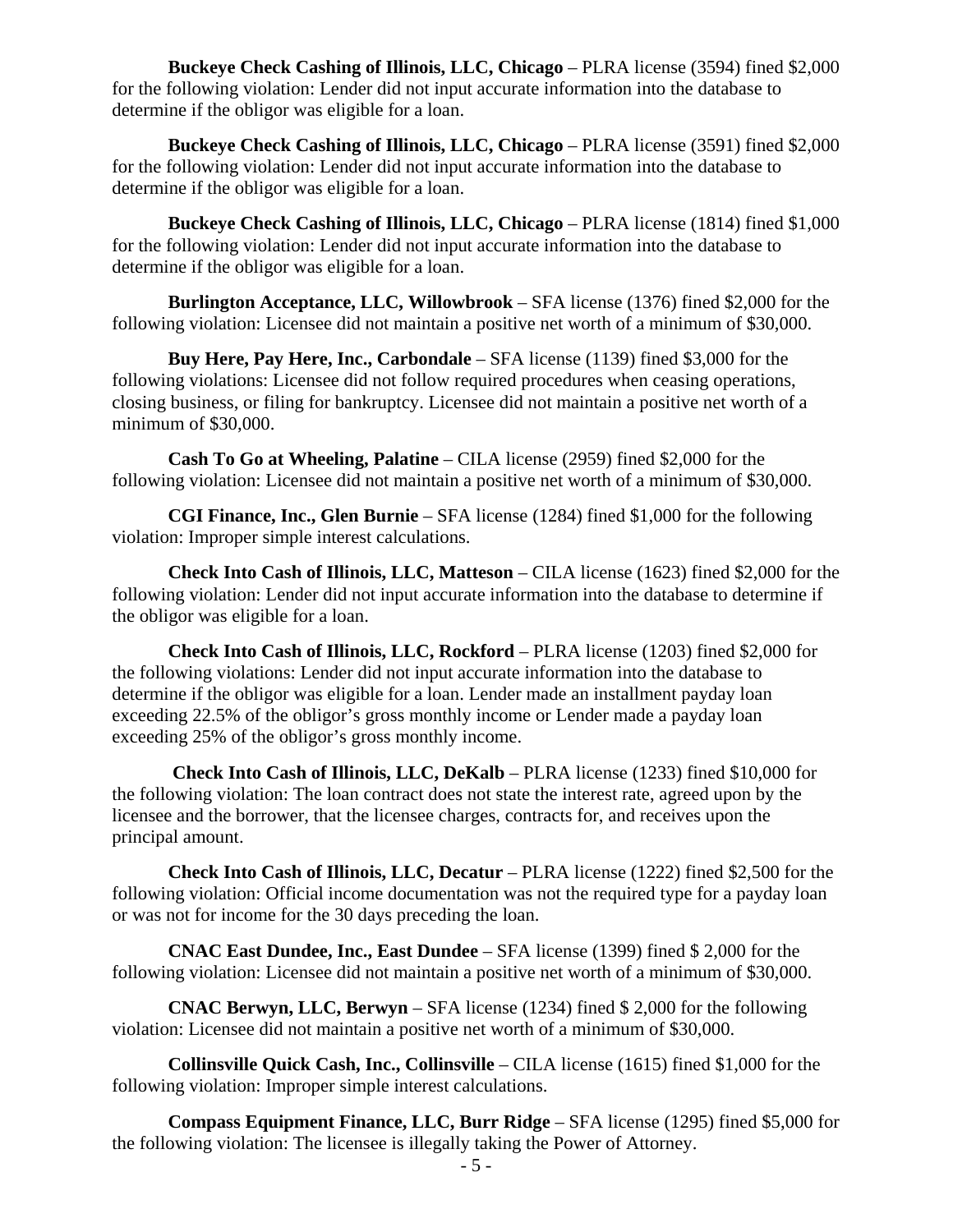**Consumer Financial Services Corporation, Aurora** – CILA license (2977) fined \$2,000 for the following violations: Licensee did not maintain a positive net worth of a minimum of \$30,000.

**Cottonwood Financial Illinois, LLC, Peoria** – PLRA license (1580) fined \$1,500 for the following violations: Official income documentation was not the required type for a payday loan or was not for income for the 30 days preceding the loan. Lender made an installment payday loan exceeding 22.5% of the obligor's gross monthly income or Lender made a payday loan exceeding 25% of the obligor's gross monthly income.

**Cottonwood Financial Illinois, LLC, Chester** – PLRA license (1608) fined \$1,000 for the following violation: Lender made an installment payday loan exceeding 22.5% of the obligor's gross monthly income or Lender made a payday loan exceeding 25% of the obligor's gross monthly income.

**Cottonwood Financial Illinois, LLC, Chester** – CILA license (3369) fined \$2,000 for the following violations: Lender made a title-secured loan with a scheduled monthly payment exceeding 50% of the obligor's gross monthly income. Require lenders to input information into the database which is required by the Department.

 **Cottonwood Financial Illinois, LLC, Rockford** – PLRA license (1586) fined \$3,000 for the following violation: Lender did not obtain any official documentation of the borrower's income before making a payday or title-secured loan.

**Cottonwood Financial Illinois, LLC, Lombard –** PLRA license (1591) fined \$1,000 for the following violation: Lender did input accurate information into the database to determine if the obligor was eligible for a loan.

**Cottonwood Financial Illinois, LLC, Marion** – CILA license (3360) fined \$10,250 for the following violations: Lender made a title-secured loan with a scheduled monthly payment exceeding 50% of the obligor's gross monthly income. Licensee did not dispose of collateral within 90 days of repossession. Lender did not obtain any official income documentation of the borrower's income before making a payday or title-secured loan.

**Cottonwood Financial Illinois, LLC, Marion –** PLRA license (1575) fined \$3,500 for the following violations: Lender did not obtain any official income documentation of the borrower's income before making a payday or title-secured loan. Official income documentation is not the required type for a payday loan or was not for the 30 days preceding the loan. Lender made an installment payday loan exceeding 22.5% of the obligor's gross monthly income or Lender made a payday loan exceeding 25% of the obligor's gross monthly income.

**Cottonwood Financial Illinois, LLC, Loves Park** – PLRA license (1576) fined \$4,000 for the following violations: Lender did not input accurate information into the database to determine if the obligor was eligible for a loan. Lender did not obtain any official documentation of the borrower's gross monthly income before making a payday or title-secured loan.

**Cottonwood Financial Illinois, LLC, Taylorville** – CILA license (3368) fined \$1,000 for the following violation: Lender made a title-secured loan with a scheduled monthly payment exceeding 50% of the obligor's gross monthly income.

**Cottonwood Financial Illinois, LLC, Mattoon –** CILA license (3357) fined \$3,000 for the following violation: Lender made a title-secured loan with a scheduled monthly payment exceeding 50% of the obligor's gross monthly income.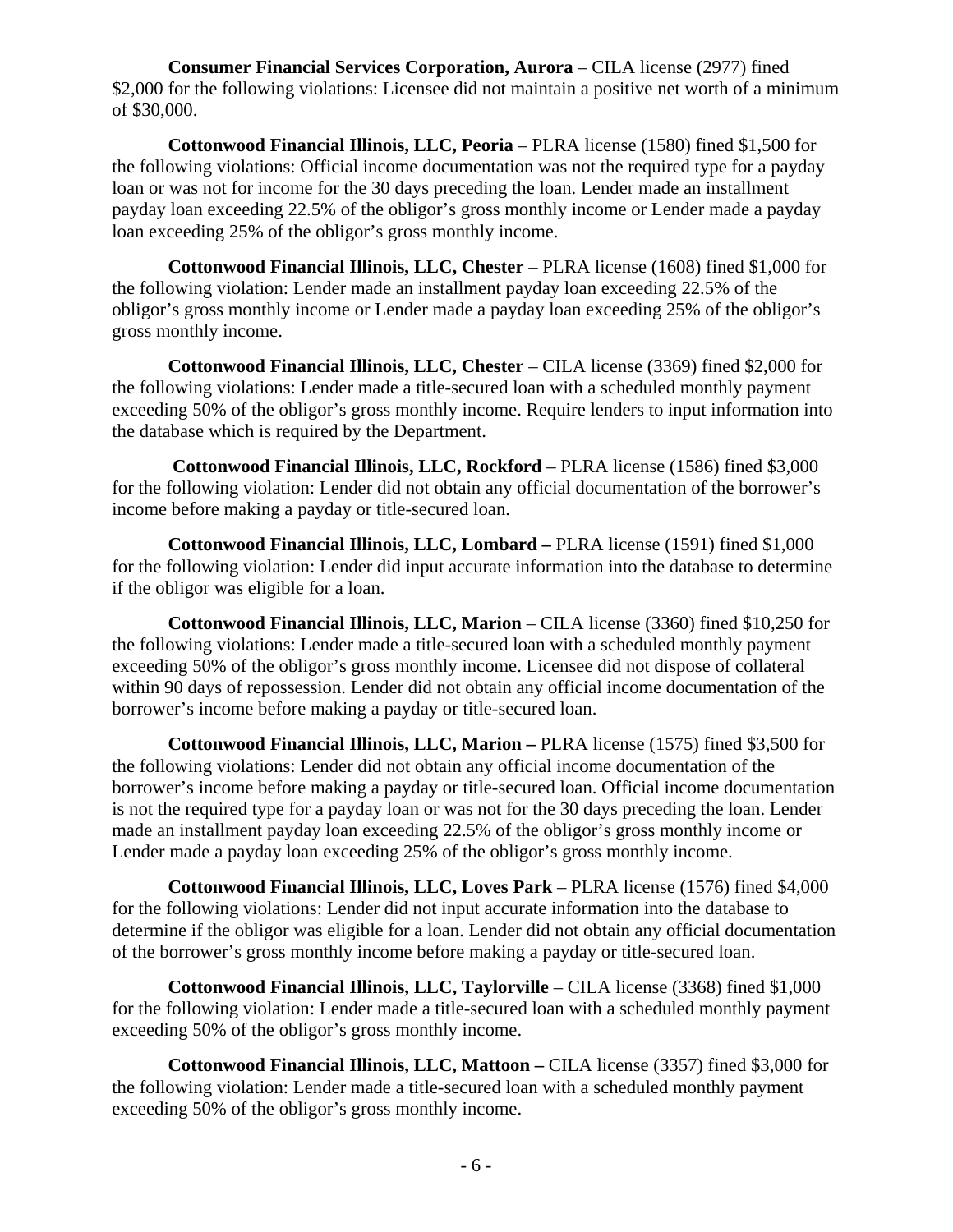**Cottonwood Financial Illinois, LLC, Pontiac – PLRA license (1605) fined \$2,000 for** the following violation: Lender made and installment payday loan exceeding 22.5% of the obligor's gross monthly income or Lender made a payday loan exceeding 25% of the obligor's gross monthly income.

**Cottonwood Financial Illinois, LLC, Rockford** - PLRA license (1594) fined for \$1,000 for the following violation: Lender did not input accurate information into the database to determine if the obligor was eligible for a loan.

**Cottonwood Financial Illinois, LLC, Highland** –PLRA license (1596) fined \$2,000 for the following violation: Lender did not obtain any official documentation of the borrower's income before making a payday or title-secured loan.

**Cottonwood Financial Illinois, LLC, Rockford** – PLRA license (1564) fined \$2,000 for the following violation: Lender made and installment payday loan exceeding 22.5% of the obligor's gross monthly income or Lender made a payday loan exceeding 25% of the obligor's gross monthly income.

**Cottonwood Financial Illinois, LLC, Peoria** – CILA license (3382) fined \$1,000 for the following violation: Lender made a title-secured loan with a scheduled monthly payment exceeding 50% of the obligor's gross monthly income.

**Cottonwood Financial Illinois, LLC, Rockford** – CILA license (3362) fined \$2,250 for the following violations: Lender made a title-secured loan with a monthly payment exceeding 50% of the obligor's gross monthly income. Title-secured lender did not obtain borrower's most recent income documentation available at the time the loan was made. Lender did not input accurate information into the database to determine if the obligor was eligible for a loan.

**Cottonwood Financial Illinois, LLC, Rockford** – PLRA license (1588) fined \$3,000 for the following violation: Lender did not obtain any official documentation of the borrower's income before making a payday or title-secured loan.

 **Cottonwood Financial Illinois, LLC, Salem** – CILA license (3359) fined \$4,000 for the following violations: Lender made a title-secured loan with a scheduled monthly payment exceeding 50% of the obligor's gross monthly income. Title-secured lender did not obtain borrower's most recent income documentation available at the time the loan was made.

**Cottonwood Financial Illinois, LLC, Morris –** CILA license (3379) fined \$1,000 for the following violation: Lender did not properly enter loan(s) into the database on the day the loan was made.

**Cottonwood Financial Illinois, LLC, Ottawa** – CILA License (3381) fined \$1,250 for the following violations: Lender made a title-secured loan with a scheduled monthly payment exceeding 50% of the obligor's gross monthly income. Title-secured lender did not obtain borrower's most recent income documentation available at the time the loan was made.

**Cottonwood Financial Illinois, LLC, Morris** – PLRA license (1583) fined \$1,000 for the following violation: Lender made and installment payday loan exceeding 22.5% of the obligor's gross monthly income or Lender made a payday loan exceeding 25% of the obligor's gross monthly income.

**Cottonwood Financial Illinois, LLC, Streator** – PLRA license (1579) fined \$1,000 for the following violation: Lender made and installment payday loan exceeding 22.5% of the obligor's gross monthly income or Lender made a payday loan exceeding 25% of the obligor's gross monthly income.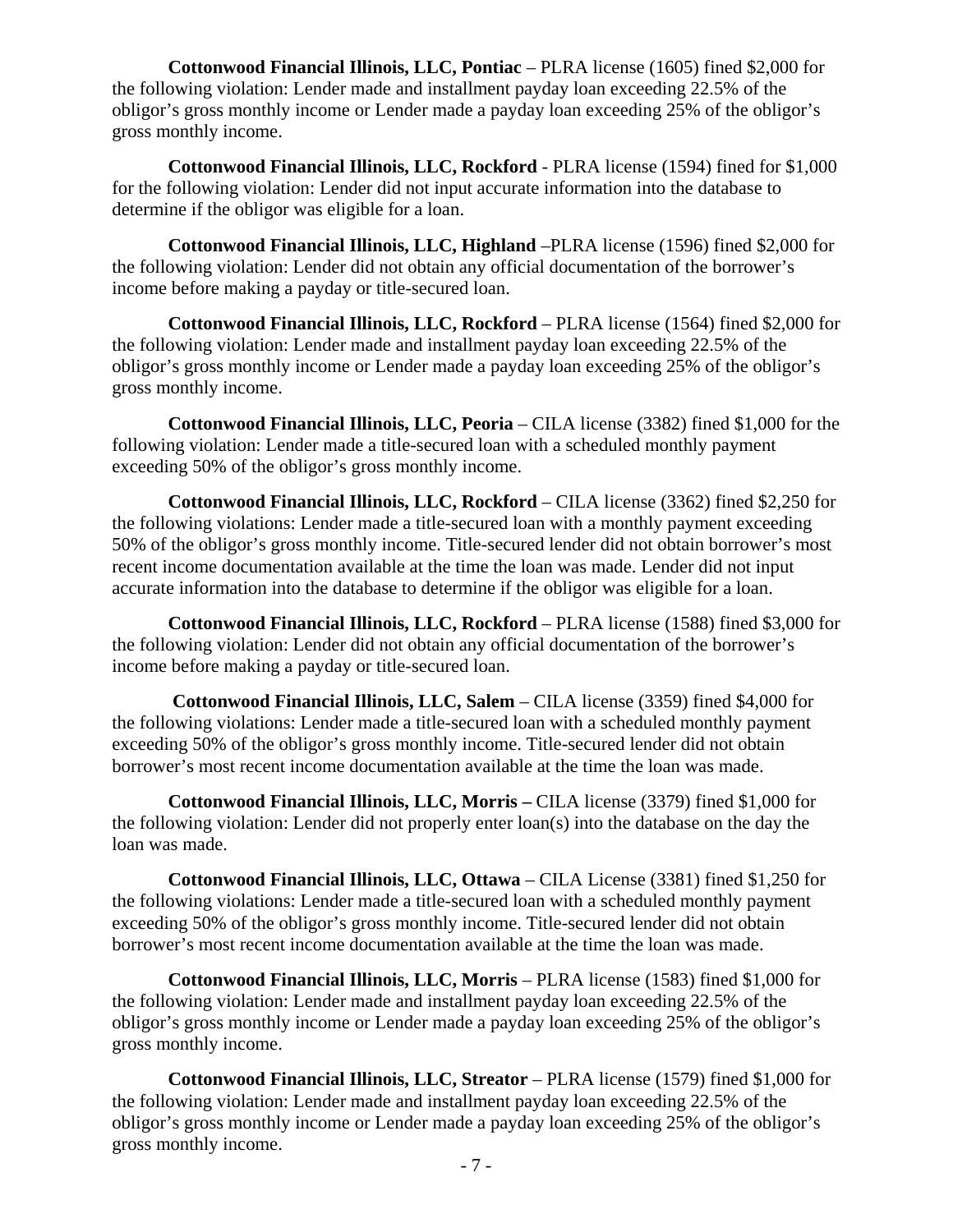**Cottonwood Financial Illinois, LLC, Kankakee –** CILA license (3473) fined \$3,500 for the following violations: Lender made a title-secured loan with a scheduled monthly payment exceeding 50% of the obligor's gross monthly income. Title-secured lender did not obtain borrower's most recent income documentation available at the time the loan was made. Lender did not obtain any official documentation of the borrower's income before making a payday or title-secured loan.

**Cottonwood Financial Illinois, LLC, Silvis** – CILA license (3830) fined \$1,000 for the following violation: Lender made a title-secured loan with a scheduled monthly payment exceeding 50% of the obligor's gross monthly income.

**Cottonwood Financial Illinois, LLC, DuQuoin –** PLRA license (1606) fined \$5,000 for the following violation: Lender did not obtain any official documentation of the borrower's gross monthly income before making a payday or title-secured loan.

**Cottonwood Financial Illinois, LLC, Rockford** – CILA license (3375) fined \$1,000 for the following violation: Lender did not input accurate information into the database to determine if the obligor was eligible for a loan.

**Cottonwood Financial Illinois, LLC, Rockford** – CILA license (3362) fined \$1,000 for the following violation: Require lenders to input information into the database which is required by the Department.

**Cottonwood Financial Illinois, LLC, Freeport –** PLRA license (1569) fined \$3,000 for the following violations: Lender did not input accurate information into the database to determine if the obligor was eligible for a loan. Lender made an installment payday and payday loan exceeding 22.5% of the obligor's gross monthly income.

**Cottonwood Financial Illinois, LLC, Lombard** – PLRA license (1591) fined \$4,000 for the following violation: Lender made and installment payday loan exceeding 22.5% of the obligor's gross monthly income or Lender made a payday loan exceeding 25% of the obligor's gross monthly income.

**Cottonwood Financial Illinois, LLC, DeKalb** - PLRA license (1574) fined for \$6,000 for the following violations: Lender did not input accurate information into the database to determine if the obligor was eligible for a loan. Lender made and installment payday loan exceeding 22.5% of the obligor's gross monthly income or Lender made a payday loan exceeding 25% of the obligor's gross monthly income.

**Cottonwood Financial Illinois, LLC, Belvidere** - CILA license (3386) fined for \$3,250 for the following violations: Title-secured lender did not obtain borrower's most recent income documentation available at the time the loan was made. Lender did not input accurate information into the database to determine if the obligor was eligible for a loan.

**Cottonwood Financial Illinois, LLC, Pontiac** – CILA license (3366) fined \$1,000 for the following violation: Lender did not obtain any official documentation of the borrower's income before making a payday or title-secured loan.

**Cottonwood Financial Illinois, LLC, East Peoria** – CILA license (3364) fined \$1,250 for the following violation: Title-secured lender did not obtain borrower's most recent income documentation available at the time the loan was made.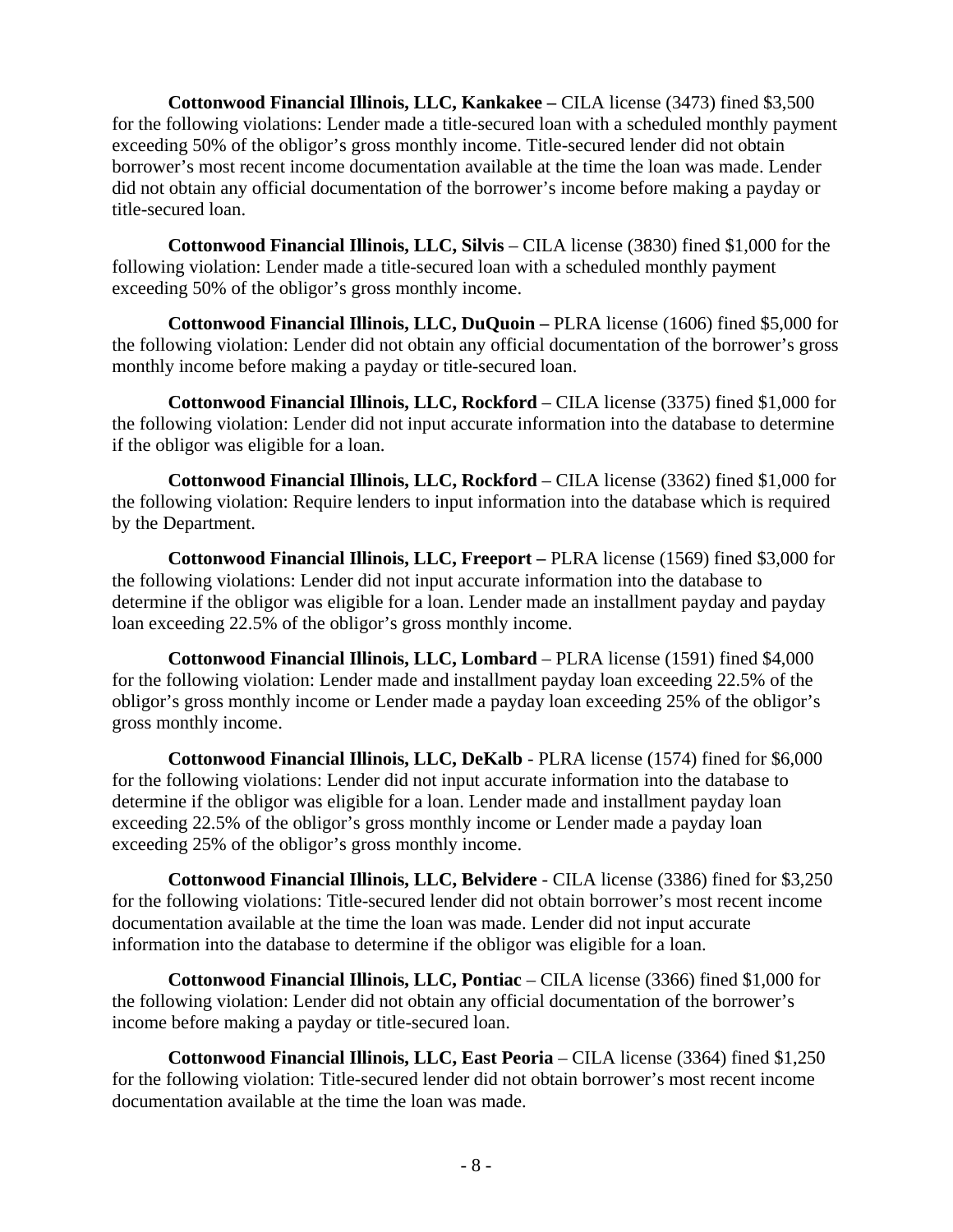**Cottonwood Financial Illinois, LLC, Crest Hill** – CILA license (3365) fined \$3,000 for the following violations: Lender did not input accurate information into the database to determine if the obligor was eligible for a loan. File does not contain evidence of a contract signed or acknowledged by the borrower.

**Cottonwood Financial Illinois, DeKalb** – CILA license (3376) fined \$2,750 for the following violations: Lender made a title-secured loan with a scheduled monthly payment exceeding 50% of the obligor's gross monthly income. Title-secured lender did not obtain borrower's most recent income documentation available at the time the loan was made.

**Cottonwood Financial Illinois, LLC, Salem** – PLRA license (1567) fined \$2,250 for the following violations: Lender did not obtain any official documentation of the borrower's income before making a payday or title-secured loan. Official income documentation was not the required type for a payday loan or was not for the 30 days preceding the loan.

**Cottonwood Financial Illinois, LLC, Loves Park –** CILA license (3363) fined \$4,000 for the following violations: Lender did not input accurate information into the database to determine if the obligor was eligible for a loan. Require lenders to input information into the database which is required by the Department.

**Cottonwood Financial Illinois, LLC, Taylorville** – PLRA License (1607) fined \$4,250 for the following violations: Lender did not obtain any official documentation of the borrower's income before making a payday or title-secured loan. Official income documentation was not the required type for a payday loan or was not for income for the 30 days preceding the loan. Lender made and installment payday loan exceeding 22.5% of the obligor's gross monthly income or Lender made a payday loan exceeding 25% of the obligor's gross monthly income.

**Cottonwood Financial Illinois, LLC, Salem** – PLRA license (1567) fined \$4,250 for the following violations: Lender did not obtain any official documentation of the borrower's income before making a payday or title-secured loan. Official income documentation was not the required type for a payday loan or was not for income for the 30 days preceding the loan. Lender made and installment payday loan exceeding 22.5% of the obligor's gross monthly income or Lender made a payday loan exceeding 25% of the obligor's gross monthly income.

**Cottonwood Financial Illinois, LLC, Sterling** – PLRA license (1566) fined \$1,000 for the following violation: Lender made and installment payday loan exceeding 22.5% of the obligor's gross monthly income or Lender made a payday loan exceeding 25% of the obligor's gross monthly income.

**Cottonwood Financial Illinois, LLC, Normal –** CILA license (3445) fined \$1,000 for the following violation: Lender made a title-secured loan with a scheduled monthly payment exceeding 50% of the obligor's gross monthly income.

**Cottonwood Financial Illinois, LLC, Elgin** – CILA license (3378) fined \$4,250 for the following violations: Improper simple interest calculations. Lender made a title-secured loan with a scheduled monthly payment exceeding 50% of the obligor's gross monthly income. Titlesecured lender did not obtain borrower's most recent income documentation available at the time that the loan was made.

**Cottonwood Financial Illinois, LLC, McHenry** – CILA license (3447) fined \$3,000 for the following violations: Lender made a title-secured loan with a scheduled monthly payment exceeding 50% of the obligor's gross monthly income. Lender did not input accurate information into the database to determine if the obligor was eligible for a loan.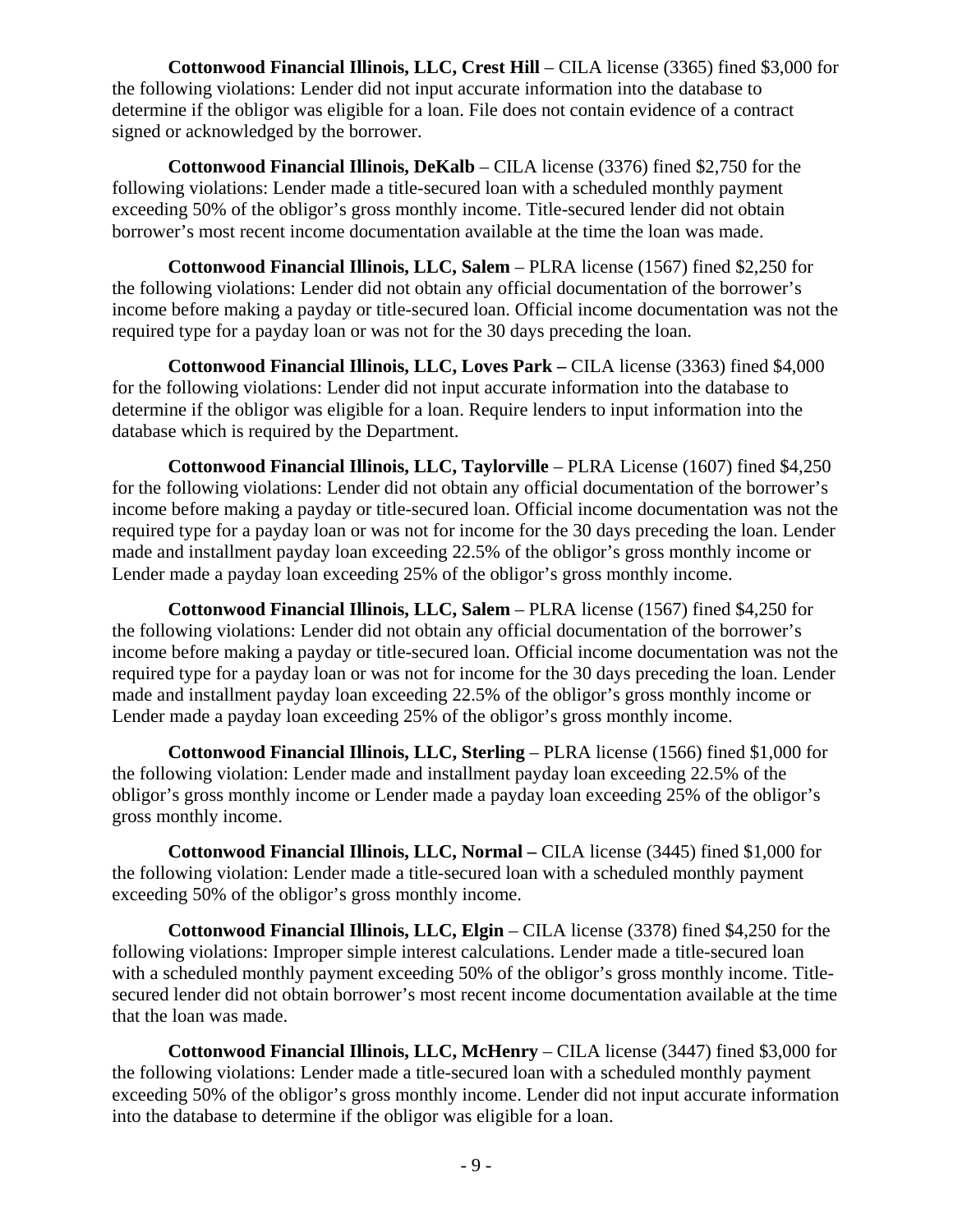**Cottonwood Financial Illinois, LLC, Rockford** – PLRA license (1564) fined \$2,000 for the following violation: Lender did not input accurate information into the database to determine if the obligor was eligible for a loan.

**Cottonwood Financial Illinois, LLC, McHenry** – PLRA license (1646) fined \$4,000 for the following violations: Lender did not input accurate information into the database to determine if the obligor was eligible for a loan. Lender made and installment payday loan exceeding 22.5% of the obligor's gross monthly income or Lender made a payday loan exceeding 25% of the obligor's gross monthly income.

**Cottonwood Financial Illinois, LLC, Belvidere** – PLRA license (1600) fined \$8,250 for the following violations: Lender did not input accurate information into the database to determine if the obligor was eligible for a loan. The lender did not obtain borrower's most recent income documentation available at the time the loan was made.

**Cottonwood Financial Illinois, LLC, East Peoria – PLRA license (1603) fined \$1,250** for the following violations: Lender did not obtain any official documentation of the borrower's income before making a payday or title-secured loan. Official income documentation was not the required type for a payday loan or was not for income for the 30 days preceding the loan.

**Cottonwood Financial Illinois, LLC, Kankakee** – PLRA license (1656) fined \$1,000 for the following violation: Lender did not input accurate information into the database to determine if the obligor was eligible for a loan.

**Cottonwood Financial Illinois, LLC, Rockford –** CILA license (3372) fined \$1,250 for the following violation: Title-secured lender did not obtain borrower's most recent income documentation available at the time the loan was made. Lender did not input accurate information into the database to determine if the obligor was eligible for a loan.

**Cottonwood Financial Illinois, LLC, Lombard** – CILA license (3392) fined \$2,000 for the following violation: Lender made a title-secured loan with a scheduled monthly payment exceeding 50% of the obligor's gross monthly income.

**Cottonwood financial Illinois, LLC, Kankakee** – CILA license (3473) fined \$1,250 for the following violations: Title-secured lender did not obtain borrower's most recent income documentation available at the time the loan was made. Lender did not input accurate information into the database to determine if the obligor was eligible for a loan.

**Cottonwood Financial Illinois, LLC, Streator** – CILA license (3373) fined \$1,000 for the following violation: Lender made a title-secured loan with a scheduled monthly payment exceeding 50% of the obligor's gross monthly income.

**Cottonwood Financial Illinois, LLC, Normal** – CILA license (3445) fined \$1,000 for the following violation: Lender made a title-secured loan with a scheduled monthly payment exceeding 50% of the obligor's gross monthly income.

**Cottonwood Financial Illinois, LLC, Peoria**– CILA license (3390) fined \$1,250 for the following violations: Lender made a title-secured loan with a scheduled monthly payment exceeding 50% of the obligor's gross monthly income. Title-secured lender did not obtain borrower's most recent income documentation at the time the loan was made.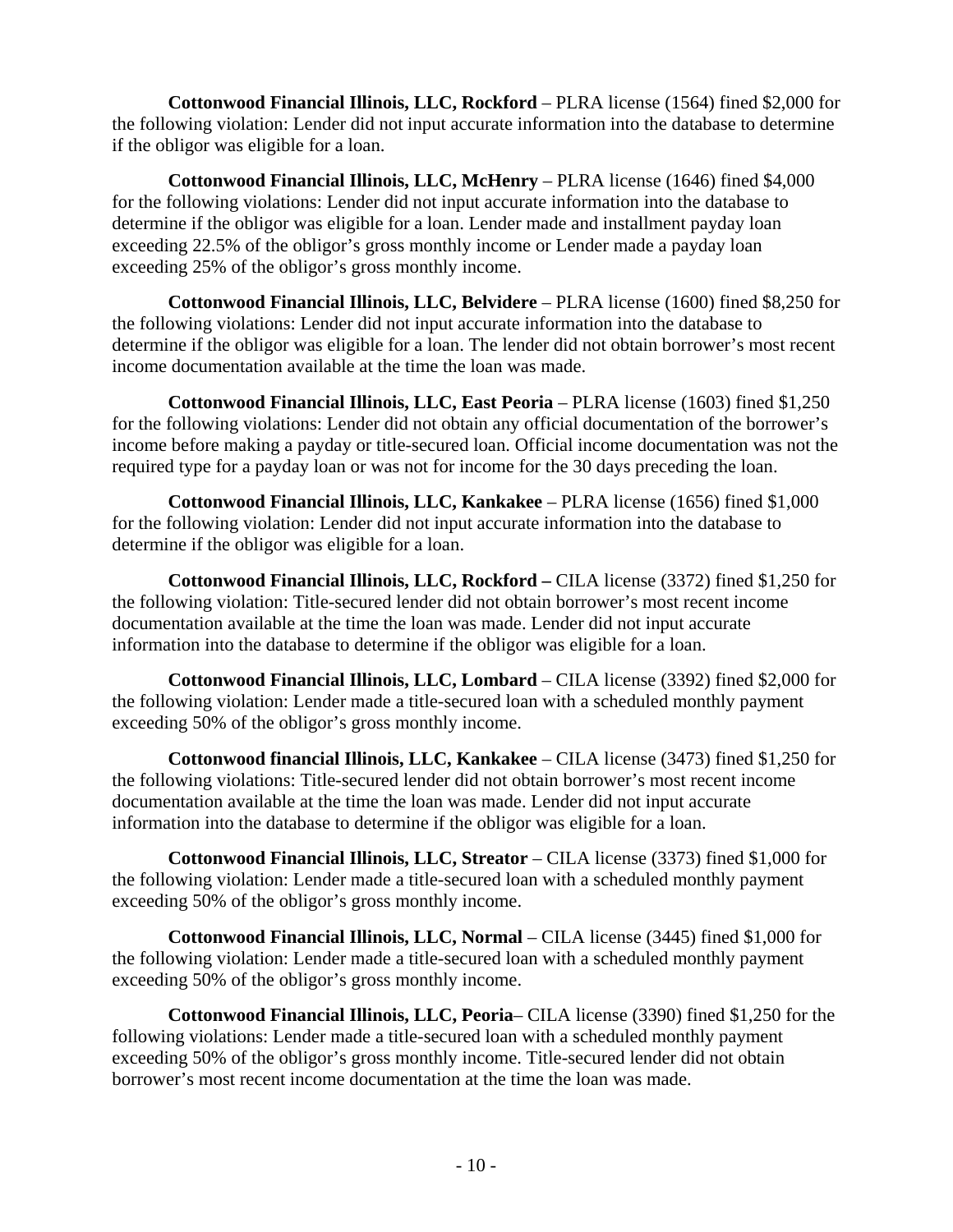**Cottonwood Financial Illinois, LLC, Carbondale** – PLRA license (1578) fined \$2,750 for the following violations: Lender did not input accurate information into the database to determine if the obligor was eligible for a loan. Official income documentation is not the required type for a payday loan or was not for income for the 30 days preceding the loan. Lender made an Installment payday loan exceeding 22.5% of the obligor's gross monthly income or Lender made a payday loan exceeding 25% of the obligor's gross monthly income.

**Cottonwood Financial Illinois, LLC, Peoria** – CILA license (3382) fined \$7,250 for the following violations: Lender made a title-secured loan with a scheduled monthly payment exceeding 50% of the obligor's gross monthly income. Lender did not input accurate information into the database to determine if the obligor was eligible for a loan. Lender did not obtain any official income documentation of the borrower's income before making a payday or title-secured loan.

**Cottonwood Financial Illinois, LLC, Mount Vernon** – PLRA license (1573) fined \$2,500 for the following violations: Official income documentation was not the required type for a payday loan or was not for income for the 30 days preceding the loan. Lender made and installment payday loan exceeding 22.5% of the obligor's gross monthly income or Lender made a payday loan exceeding 25% of the obligor's gross monthly income.

**Cottonwood Financial Illinois, LLC, Ottawa** – PLRA license (1582) fined \$1,000 for the following violation: Lender did not input accurate information into the database to determine if the obligor was eligible for a loan.

**Cottonwood Financial Illinois, LLC, Peru** – PLRA license (1643) fined \$1,000 for the following violation: Lender made and installment payday loan exceeding 22.5% of the obligor's gross monthly income or Lender made a payday loan exceeding 25% of the obligor's gross monthly income.

**Cottonwood Financial Illinois, LLC, Carbondale** – CILA license (3355) fined \$5,000 for the following violations: Lender made a title-secured loan with a scheduled monthly payment exceeding 50% of the obligor's gross monthly income. Lender did not obtain any official documentation of the borrower's income before making a payday or title-secured loan.

**Cottonwood Financial Illinois, LLC, Wood River** – CILA license (3444) fined \$7,250 for the following violations: Lender made a title-secured loan with a scheduled monthly payment exceeding 50% of the obligor's gross monthly income. Title-secured lender did not obtain borrower's most recent income documentation available at the time the loan was made. Lender did not properly enter loan(s) into the database on the day made.

**Courtesy Loans of Illinois, L.L.C., Bloomington** – CILA license (2812) fined \$1,500 for the following violations: Improper simple interest calculations. Lender made a small consumer loan to a consumer for which the total of all payments to be made in any month on the loan exceeds 22.5% of the consumer's gross monthly income.

**Courtesy Loans of Illinois, L.L.C., Mattoon** – CILA license (2220) fined \$ 15,250 for the following violations: Lender refinanced Small consumer loan within 75 days from the date of the loan. Lender did not obtain any official documentation of the borrower's income before making a Small consumer loan. Lender did not accurately input borrower's gross monthly income into the database for a small consumer loan.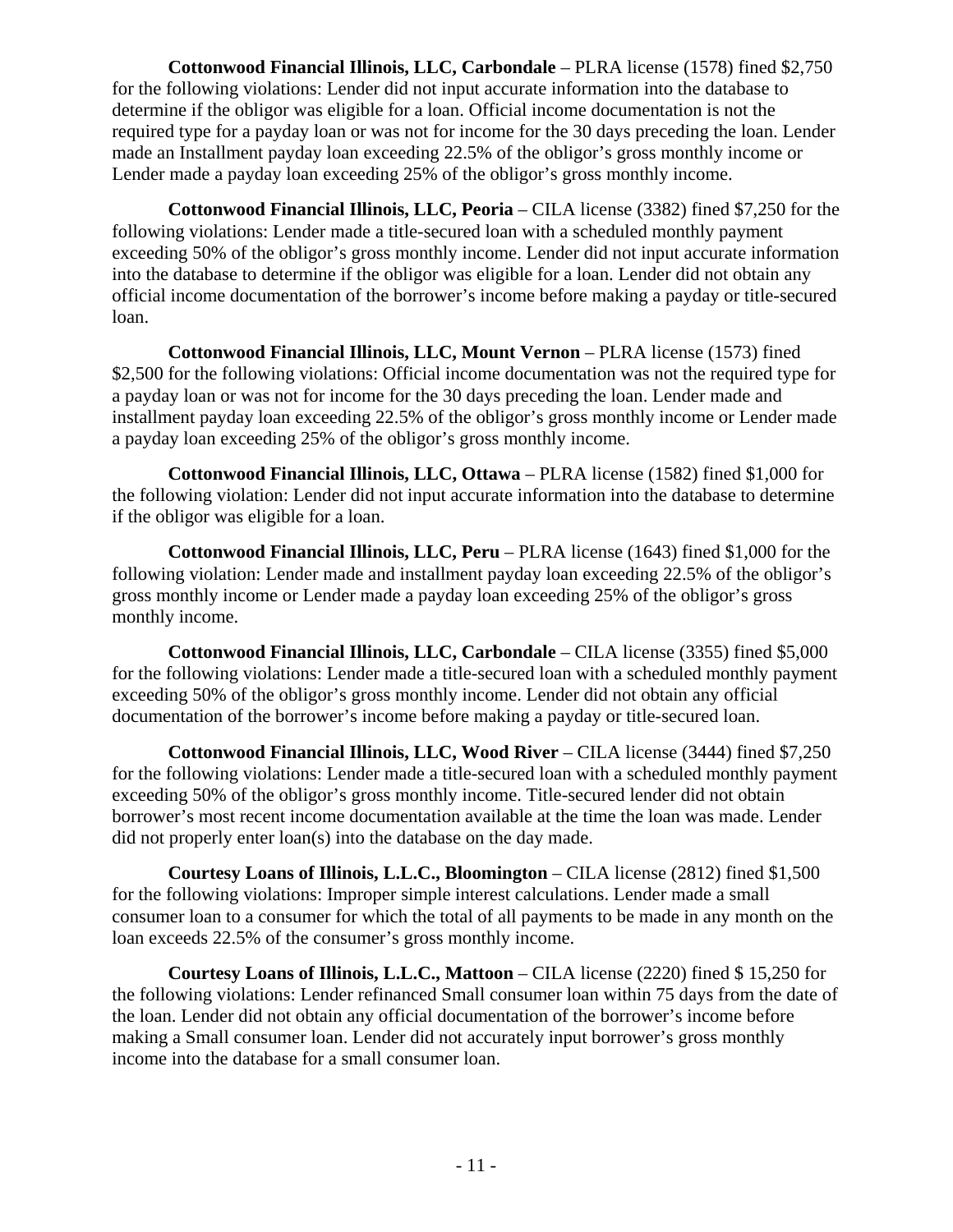**Courtesy Loans of Illinois, L.L.C., Effingham** – CILA license (2605) fined \$1,000 for the following violation: Lender made a small consumer loan to a consumer for which the total of all payments to be made in any month on the loan exceeds 22.5% of the consumer's gross monthly income.

**Easy Acceptance, Inc., Chicago** – SFA license (1296) fined \$2,500 for the following violation: Interest or account handling charge rebate is insufficient.

**Easy Acceptance, Inc., Chicago** – SFA license (1296) fined \$1,250 for the following violations: Interest or account handling charge rebate is insufficient. Licensee did not dispose of collateral within 90 days of repossession.

**Easy Money Express Co., Marion** – CILA license (2265) fined \$1,000 for the following violation: Improper simple interest calculations.

**Evergreen Financial LLC, Chicago** – CILA license (2484) fined \$ 2,000 for the following violation: Licensee did not maintain a positive net worth of a minimum of \$30,000.

**Express Auto Title Loans, Inc., Wheeling** – CILA license (2071) fined \$3,000 for the following violations: Lender did not input accurate information into the database to determine if the obligor was eligible for a loan. Lender did not obtain any official documentation of the borrower's income before making a payday or title-secured loan.

**Family Title Loans, Inc., Peoria** – CILA license (3123) fined \$5,000 for the following violation: The licensee is illegally taking the Power of Attorney.

**Foundation Finance Company LLC, Rothschild, WI – SFA license (1400) fined** \$1,000 for the following violation: Improper simple interest calculations.

**Great Lakes Specialty Finance, Inc., Schaumburg** - PLRA license (1078) fined for \$5,000 for the following violations: Lender did not input accurate information into the database to determine if the obligor was eligible for a loan. Lender made and installment payday loan exceeding 22.5% of the obligor's gross monthly income or Lender made a payday loan exceeding 25% of the obligor's gross monthly income.

**Great Lakes Specialty Finance, Inc., Rockford** –PLRA license (1076) fined \$1,000 for the following violations: Lender did not input accurate information into the database to determine if the obligor was eligible for a loan.

**Great Lakes Specialty Finance, Inc., Chicago Heights** – PLRA license (1094) fined \$1,000 for the following violation: Lender did not input accurate information into the database to determine if the obligor was eligible for a loan.

**Great Lakes Specialty Finance, Inc., Rockford** – PLRA license (1076) fined \$3,000 for the following violation: Lender made and installment payday loan exceeding 22.5% of the obligor's gross monthly income or Lender made a payday loan exceeding 25% of the obligor's gross monthly income.

**Great Lakes Specialty Finance, Inc., Glenwood** – PLRA license (1140) fined \$1,000 for the following violation: Lender did not input accurate information into the database to determine if the obligor was eligible for a loan.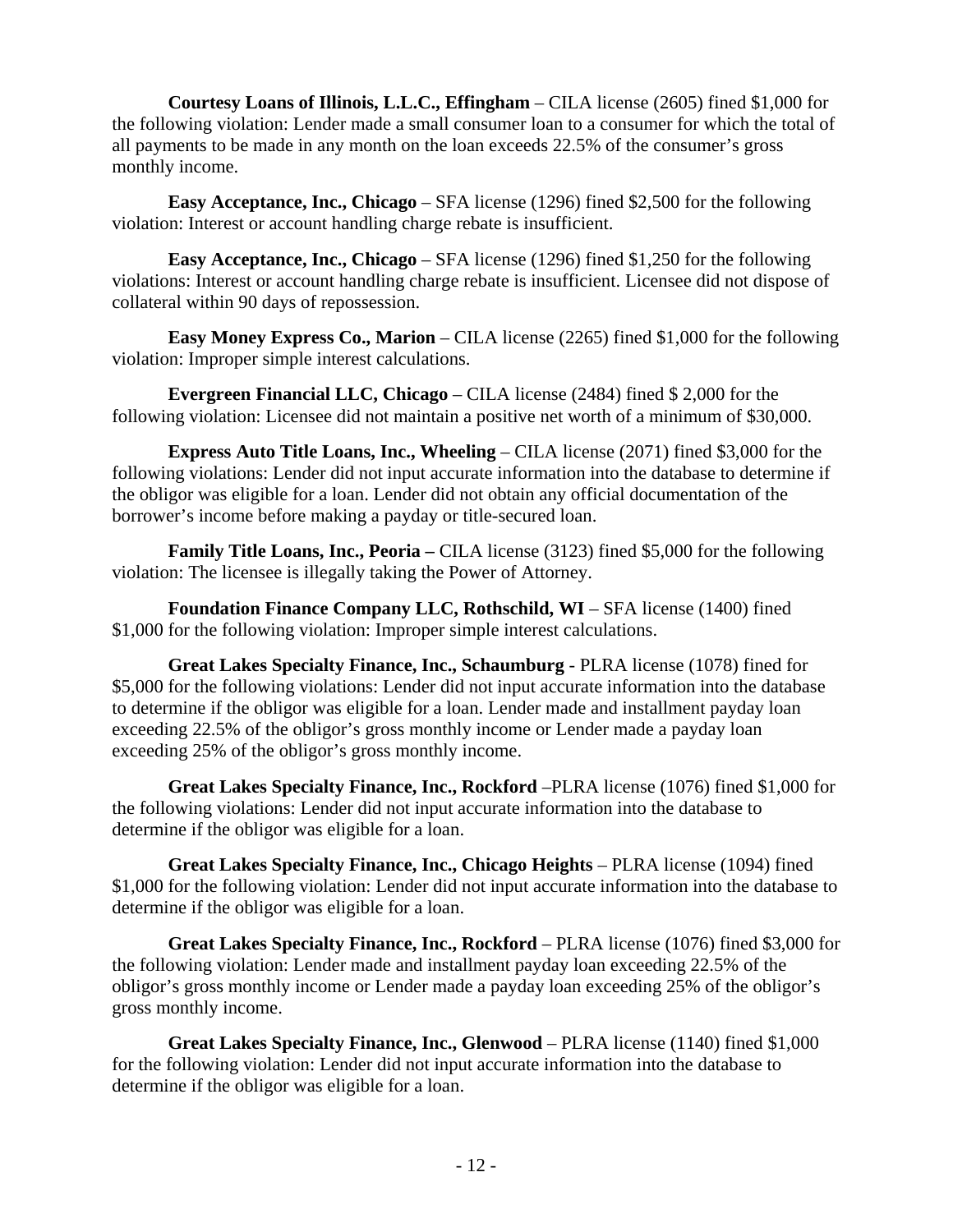**H.E.R.R. Ltd., Rockford –** CILA license (3525) fined \$8,250 for the following violations: Title-secured loan is not fully amortized or was not repayable in substantially equal and consecutive installments. Lender did not input accurate information into the database to determine if the obligor was eligible for a loan. Require lenders to input information into the database which is required by the Department.

**Harrisburg Quick Cash, Inc., Harrisburg** – PLRA license (1800) fined \$1,000 for the following violation: Lender did not obtain any official documentation of the borrower's income before making a payday or title-secured loan.

**Illini Finance, Inc., Marion** - CILA license (3515) fined for \$11,000 for the following violations: Lender did not input information into the database within 90 days after making a Small consumer loan. Small consumer loan is not fully amortized or is not repayable in substantially equal installments.

**Illini Finance, Inc., Marion** - CILA license (3515) fined for \$3,000 for the following violation: Lender did not obtain any official documentation of the borrower's income before making a Small consumer loan.

**Illinois Title Loans, Inc., Decatur** – CILA license (1371) fined \$1,000 for the following violation: Title-secured lender did not obtain borrower's most recent income documentation available at the time the loan was made.

**Illinois Title Loans, Inc., Chicago** – CILA license (1912) fined \$1,000 for the following violation: Lender did not input accurate information into the database to determine if the obligor was eligible for a loan.

**Illinois Title Loans, Inc., Joliet** – CILA license (1953) fined \$3,000 for the following violation: Lender did not obtain any official documentation of the borrower's income before making a payday or title-secured loan.

**Illinois Title Loans, Inc., Markham –** CILA license (1990) fined \$4,750 for the following violations: Title-secured lender did not obtain borrower's most recent income documentation available at the time the loan was made. Lender did not input accurate information into the database to determine if the obligor was eligible for a loan. Lender did not obtain any official documentation of the borrower's income before making a payday or titlesecured loan.

**Illinois Title Loans, Inc., Rockford** – CILA license (1915) fined \$3,000 for the following violations: Lender did not input accurate information into the database to determine if the obligor was eligible for a loan. Lender did not obtain any official documentation of the borrower's income before making a payday or title-secured loan.

**Illinois Title Loans, Inc., Dolton** - CILA license (1976) fined for \$1,000 for the following violation: Lender did not input accurate information into the database to determine if the obligor was eligible for a loan.

**Illinois Title Loans, Inc., Elgin** –CILA license (1913) fined \$2,000 for the following violation: Lender did not obtain any official documentation of the borrower's income before making a payday or title-secured loan.

**Illinois Title Loans, Inc., Dolton** – PLRA license (1435) fined \$2,000 for the following violations: Lender did not input accurate information into the database to determine if the obligor was eligible for a loan. The lender made a payday loan but there is no evidence of a signed written agreement.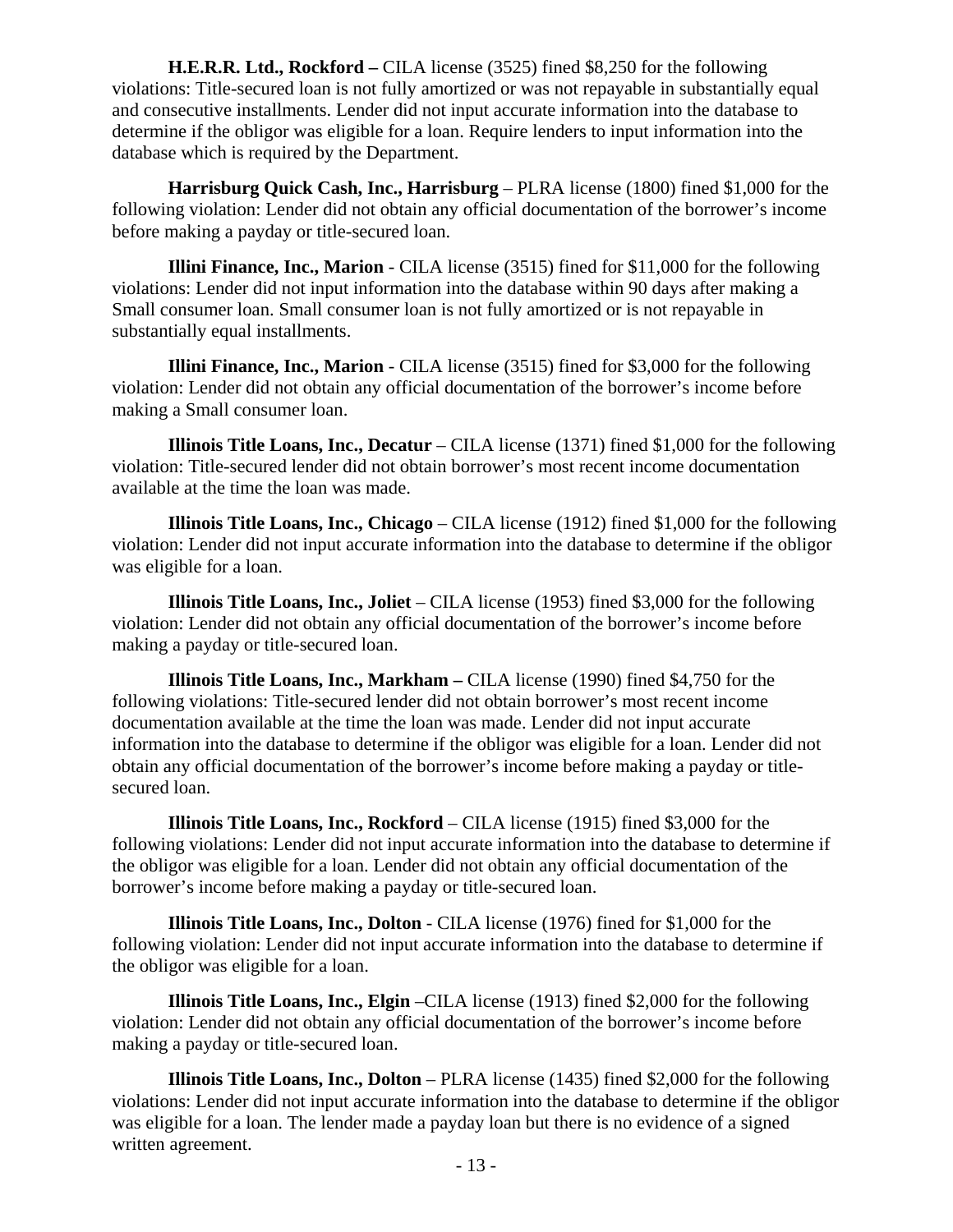**Illinois Title Loans, Inc., Chicago** – CILA license (1781) fined \$2,000 for the following violation: Lender did not obtain any official documentation of the borrower's income before making a payday or title-secured loan.

**Illinois Title Loans, Inc., Normal** – CILA license (1783) fined \$1,000 for the following violation: Title-secured lender did not obtain borrower's most recent income documentation available at the time the loan was made.

**Illinois Title Loans, Inc., Mount Vernon –** CILA license (2124) fined \$2,000 for the following violation: Title-secured loan not fully amortized or is not repayable in substantially equal and consecutive installments.

**Illinois Title Loans, Inc., Mount Vernon –** CILA license (2124) fined \$1,250 for the following violations: Title-secured lender did not obtain borrower's most recent income documentation available at the time the loan was made. Lender did not input accurate information into the database to determine if the obligor was eligible for a loan.

**Illinois Title Loans, Inc., Chicago Heights** - CILA license (1991) fined for \$3,000 for the following violations: Lender did not input accurate information into the database to determine if the obligor was eligible for a loan. Lender did not obtain any official documentation of the borrower's income before making a payday or title-secured loan.

**Illinois Title Loans, Inc., Lomax** – CILA license (2337) fined \$3,000 for the following violation: Require lenders to input information into the database which is required by the Department.

**Illinois title Loans, Inc., Chicago** – CILA license (1945) fined \$2,250 for the following violations: Licensee charged a fee not allowed.  $(2<sup>nd</sup>)$ . Lender did not input accurate information into the database to determine if the obligor was eligible for a loan.

**Illinois Title Loans, Inc., Chicago Heights** - CILA license (1991) fined for \$11,000 for the following violations: Lender did not input accurate information into the database to determine if the obligor was eligible for a loan. Lender did not obtain any official documentation of the borrower's income before making a payday or title-secured loan. File does not contain evidence of a contract signed or acknowledged by the borrower.

**Illinois Title Loans, Inc., Burbank** – PLRA license (1421) fined \$2,000 for the following violation: Licensee did not maintain a positive net worth of a minimum of \$30,000.

**Illinois Title Loans, Inc., Springfield –** PLRA license (1452) fined \$1,000 for the following violation: Lender made and installment payday loan exceeding 22.5% of the obligor's gross monthly income or Lender made a payday loan exceeding 25% of the obligor's gross monthly income.

**Illinois Title Loans, Inc., Elgin** – PLRA license (1447) fined \$1,000 for the following violation: Lender made and installment payday loan exceeding 22.5% of the obligor's gross monthly income or Lender made a payday loan exceeding 25% of the obligor's gross monthly income.

**Illinois Title Loans, Inc., Danville** – PLRA license (1426) fined \$1,750 for the following violations: Lender did not input accurate information into the database to determine if the obligor was eligible for a loan. Official income documentation is not the required type for a payday loan or was not for income for the 30 days preceding the loan.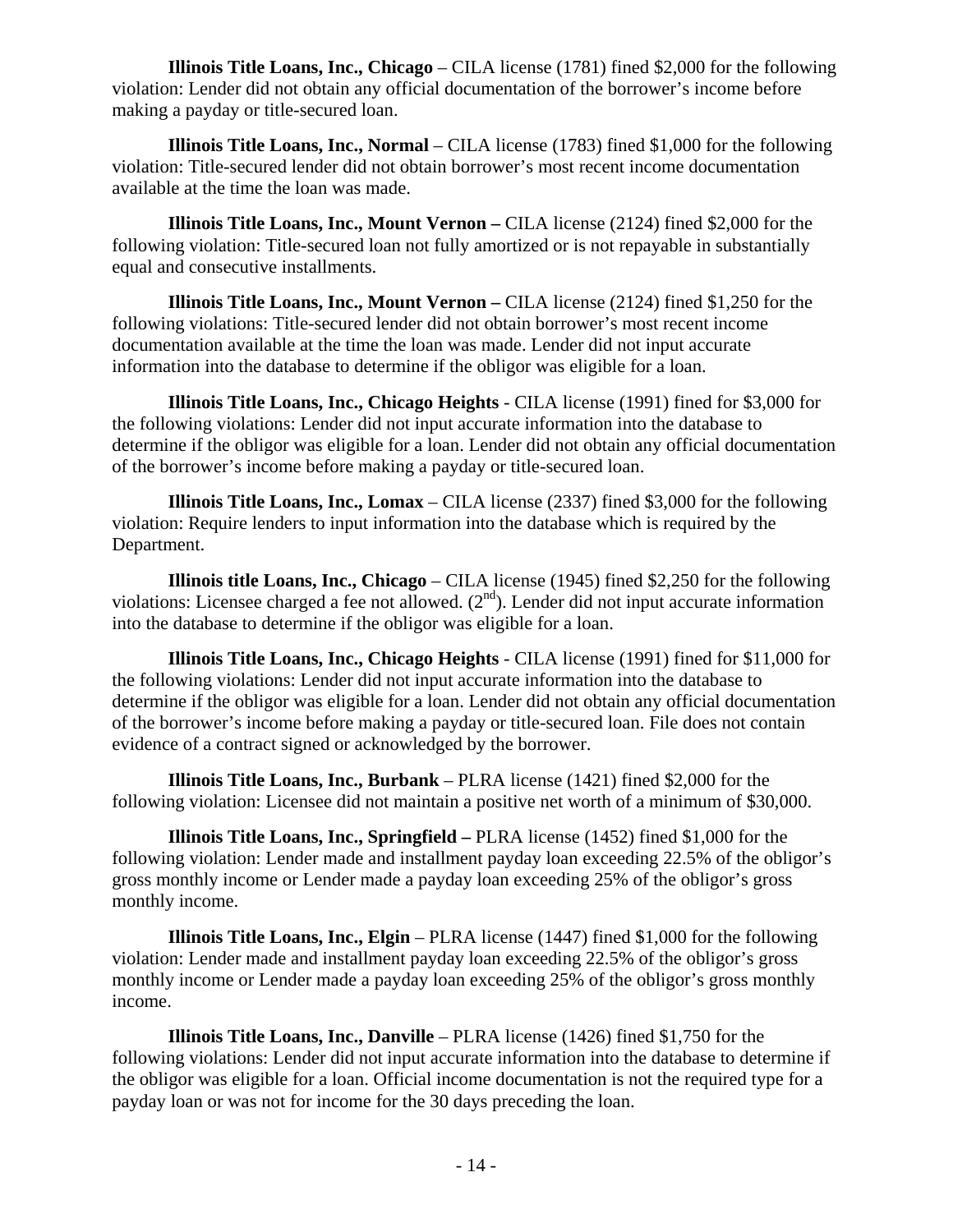**JHG Management, Inc., Waukegan** – CILA license (3520) fined \$3,500 for the following violations: Title-secured loan is not fully amortized or is not repayable in substantially equal and consecutive installments. Title-secured lender did not obtain borrower's most recent income documentation available at the time the loan was made. Lender did not obtain any official documentation of the borrower's income before making a payday or title-secured loan.

**Life Credit Company, LLC, La Jolla, CA –** CILA license (3833) fined \$2,000 for the following violation: Licensee did not maintain a positive net worth of a minimum of \$30,000.

**Loan By Phone of Illinois, LLC, Cleveland, TN** – PLRA license (1917) fined \$1,000 for the following violation: Lender did not obtain any official documentation of the borrower's income before making a payday or title-secured loan.

**Lou R. Messervy, Springfield** – PLRA license (1665) fined \$2,000 for the following violations: Lender did not obtain any official documentation of the borrower's income before making payday or title-secured loan. Lender made and installment payday loan exceeding 22.5% of the obligor's gross monthly income or Lender made a payday loan exceeding 25% of the obligor's gross monthly income.

**Ludlow Acceptance, LLC, Evanston** – SFA license (1102) fined \$2,250 for the following violations: Licensee did not maintain a positive net worth of a minimum of \$30,000. Licensee did not dispose of collateral within 90 days of repossession.

**Midwest Title Loans, Inc., Chicago** – CILA license (2090) fined \$3,000 for the following violation: Lender did not obtain any official documentation of the borrower's income before making a payday or title-secured loan.

**Midwest Title Loans, Inc., Sycamore –** CILA license (3691) fined \$2,000 for the following violation: Lender did not obtain any official documentation of the borrower's income before making a payday or title-secured loan.

**Midwest Title Loans, Inc., Northlake** – SFA License (1380) fined \$1,000 for the following violation: Lender did not input accurate information into the database to determine if the obligor was eligible for a loan.

**Midwest Title Loans, Inc., Franklin Park** – CILA license (2089) fined \$4,000 for the following violations: Lender did not input accurate information into the database to determine if the obligor was eligible for a loan. File does not contain evidence of a contract signed or acknowledged by the borrower.

**Midwest Title Loans, Inc., Champaign** – CILA license (3825) fined \$7,000 for the following violation: Lender did not input accurate information into the database to determine if the obligor was eligible for a loan.

**Midwest Title Loans, Inc., Loves Park** – CILA license (1846) fined \$10,000 for the following violation: Lender did not input accurate information into the database to determine if the obligor was eligible for a loan.

**Midwest Title Loans, Inc., Niles** – CILA license (3704) fined \$5,000 for the following violation: Lender did not obtain any official documentation of the borrower's income before making a payday or title-secured loan.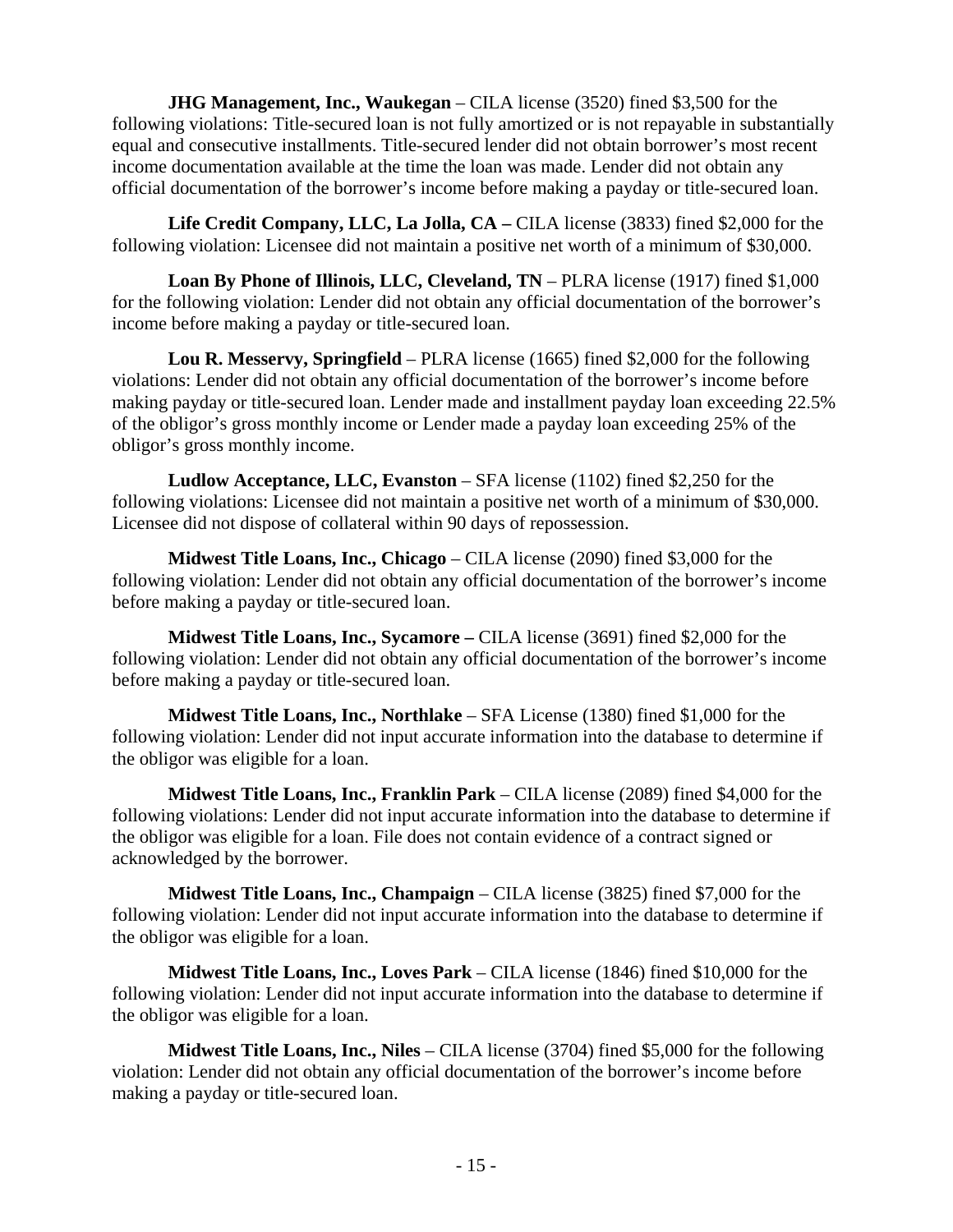**Midwest Title Loans, Inc., Oak Forest** – CILA license (3709) fined \$3,250 for the following violations: Title-secured lender did not obtain borrower's most recent income documentation available at the time the loan was made. Lender did not verify that the loan was permissible.

**Midwest Title Loans, Inc., Rockford** – CILA license (3607) fined \$8,000 for the following violations: Lender made a title-secured loan with a scheduled monthly payment exceeding 50% of the obligor's gross monthly income. Lender did not input accurate information into the database to determine if the obligor was eligible for a loan.

**Midwest Title Loans, Inc., Aurora** – CILA license (3604) fined \$1,250 for the following violations: Licensee did not dispose of collateral within 90 days of repossession. Lender did not input accurate information into the database to determine if the obligor was eligible for a loan.

**Midwest Title Loans, Inc., Palatine** – CILA license (3670) fined \$5,000 for the following violation: Lender did not obtain any official documentation of the borrower's income before making a payday or title-secured loan.

**Midwest Title Loans, Inc., Palatine** – CILA license (3670) fined \$2,500 for the following violations: Lender made a title-secured loan with a schedule monthly payment exceeding 50% of the obligor's gross monthly income. Title-secured lender did not obtain borrower's most recent income documentation available at the time the loan was made. Licensee did not dispose of collateral within 90 days of repossession.

**Midwest Title Loans, Inc., Champaign** – CILA license (3825) fined \$11,000 for the following violations: Lender did not input accurate information into the database to determine if the obligor was eligible for a loan. Lender did not obtain any official documentation of the borrower's income before making a payday or title-secured loan.

**Midwest Title Loans, Inc., Sycamore** – CILA license (3691) fined \$2,250 for the following violations: Title-secured lender did not obtain borrower's most recent income documentation available at the time the loan was made. Lender did not obtain any official documentation of the borrower's income before making a payday or title-secured loan.

**Midwest Title Loans, Inc., Hanover Park** – CILA license (3733) fined \$1,250 for the following violations: Title-secured lender did not obtain borrower's most recent income documentation available at the time the loan was made. Lender did not obtain any official documentation of the borrower's income before making a payday or title-secured loan.

**Midwest Title Loans, Inc., Decatur** – CILA license (3708) fined \$6,000 for the following violation: Lender made a title-secured loan with a scheduled monthly payment exceeding 50% of the obligor's gross monthly income.

**Midwest Title Loans, Inc., Mt. Vernon** – CILA license (3151) fined \$5,000 for the following violation: Lender did not obtain any official documentation of the borrower's income before making a payday or title-secured loan.

**Midwest Title Loans, Inc., Decatur** – CILA license (1845) fined \$4,000 for the following violations: Title-secured lender did not obtain borrower's most recent income documentation available at the time the loan was made. Lender did not obtain any official documentation of the borrower's income before making a payday or title-secured loan.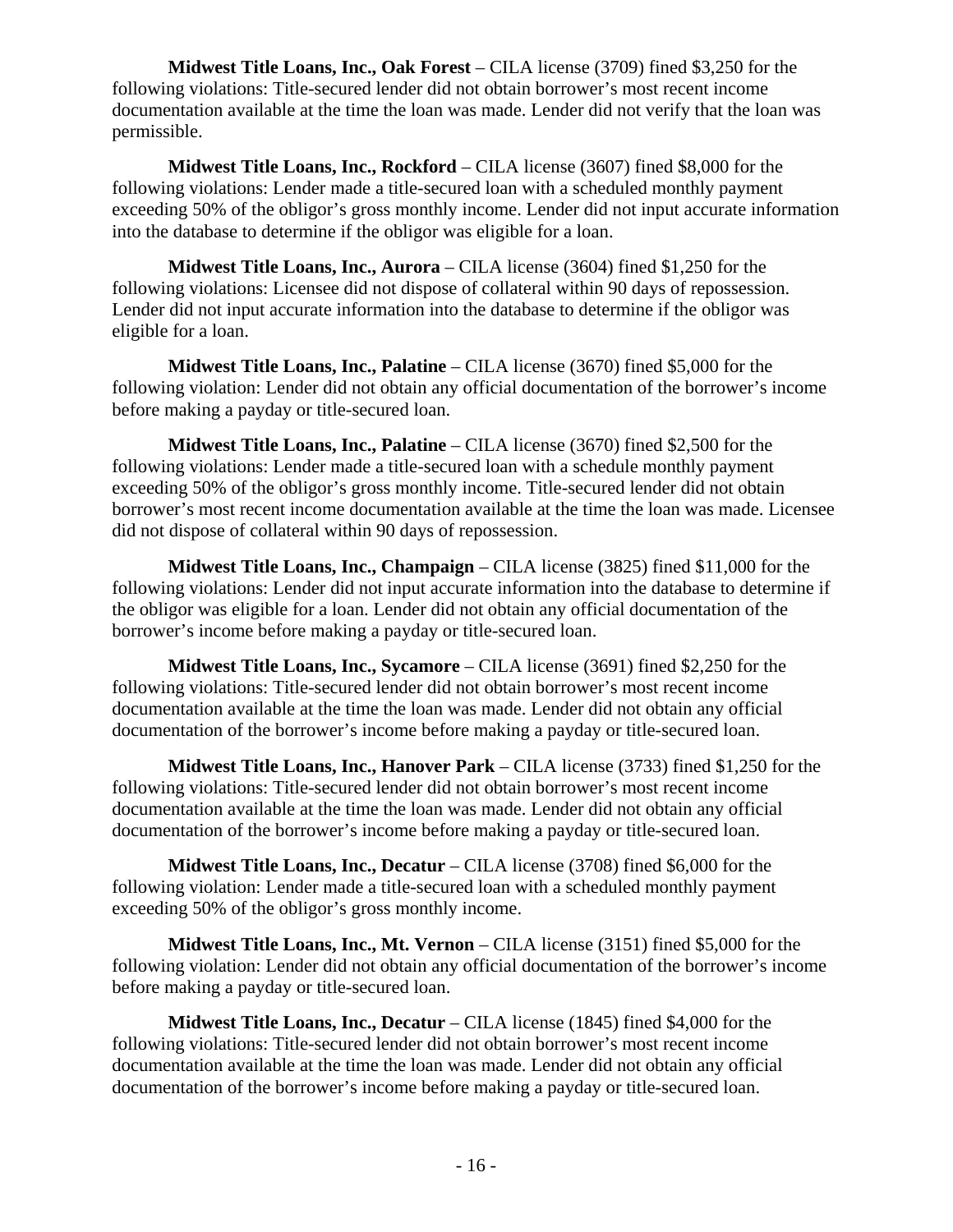**Midwest Title Loans, Inc., Chicago Heights** – CILA license (3694) fined \$3,000 for the following violation: Lender did not obtain any official documentation of the borrower's income before making a payday or title-secured loan.

**Midwest Title Loans, Inc., Franklin Park** – CILA license (2089) fined \$8,000 for the following violations: Lender did not verify that the loan was permissible. Lender did not obtain any official documentation of the borrower's income before making a payday or title-secured loan. File does not contain evidence of a contract signed or acknowledged by the borrower.

**Midwest Title Loans, Inc., Naperville** – CILA license (3707) fined \$5,000 for the following violation: Lender did not obtain any official documentation of the borrower's income before making a payday or title-secured loan.

**Midwest Title Loans, Inc., Harvey** – CILA license (1842) fined \$8,000 for the following violation: Lender did not input accurate information into the database to determine if the obligor was eligible for a loan.

**Midwest Title Loans, Inc., Loves Park** – CILA license (1846) fined \$4,500 for the following violations: Lender made a title-secured loan with a scheduled monthly payment exceeding 50% of the obligor's gross monthly income. Title-secured lender did not obtain borrower's most recent income documentation available at the time the loan was made. Lender did not input accurate information into the database to determine if the obligor was eligible for a loan.

**Midwest Title Loans, Inc., Peoria** – CILA license (2177) fined \$7,000 for the following violation: Lender did not input accurate information into the database to determine if the obligor was eligible for a loan.

**OpenRoad Lending, LLC, North Richland Hills, TX –** CILA license (3871) fined \$5,000 for the following violation: The Licensee is illegally taking Power of Attorney.

**Opportunity Financial, LLC, Chicago** – CILA license (3558) fined \$2,000 for the following violation: Licensee did not maintain a positive net worth of a minimum of \$30,000.

**Personal Finance Company, LLC, Effingham** – CILA/SFA license (405) fined \$1,000 for the following violation: File does not contain evidence of a contract signed or acknowledged by the borrower.

**Port Enterprises, Ltd., Blue Island** - CILA license (2592) fined for \$2,250 for the following violations: The annual percentage rate is not accurately disclosed. Title-secured loan is not repayable in weekly, bi-weekly, semi-monthly, or monthly installments.

**Preferred Capital Funding of Illinois, LLC, Chicago** – CILA license (3575) fined \$19,000 for the following violations: The annual percentage rate is not accurately disclosed. Lender did not obtain any official documentation of the borrower's income before making a Small consumer loan. Lender made a Consumer Loan exceeding 36% Annual Percentage Rate.

**Preferred Capital Lending, Inc., Chicago** – CILA license (2985) fined \$5,000 for the following violation: Lender did not obtain any official documentation of the borrower's income before making a Small consumer loan.

**Progress Financial Corporation, Cicero** – CILA license (3861) fined \$12,000 for the following violations: Small Consumer loan is not fully amortized or is not repayable in substantially equal installments. Lender did not obtain any official documentation of the borrower's income before making a Small consumer loan.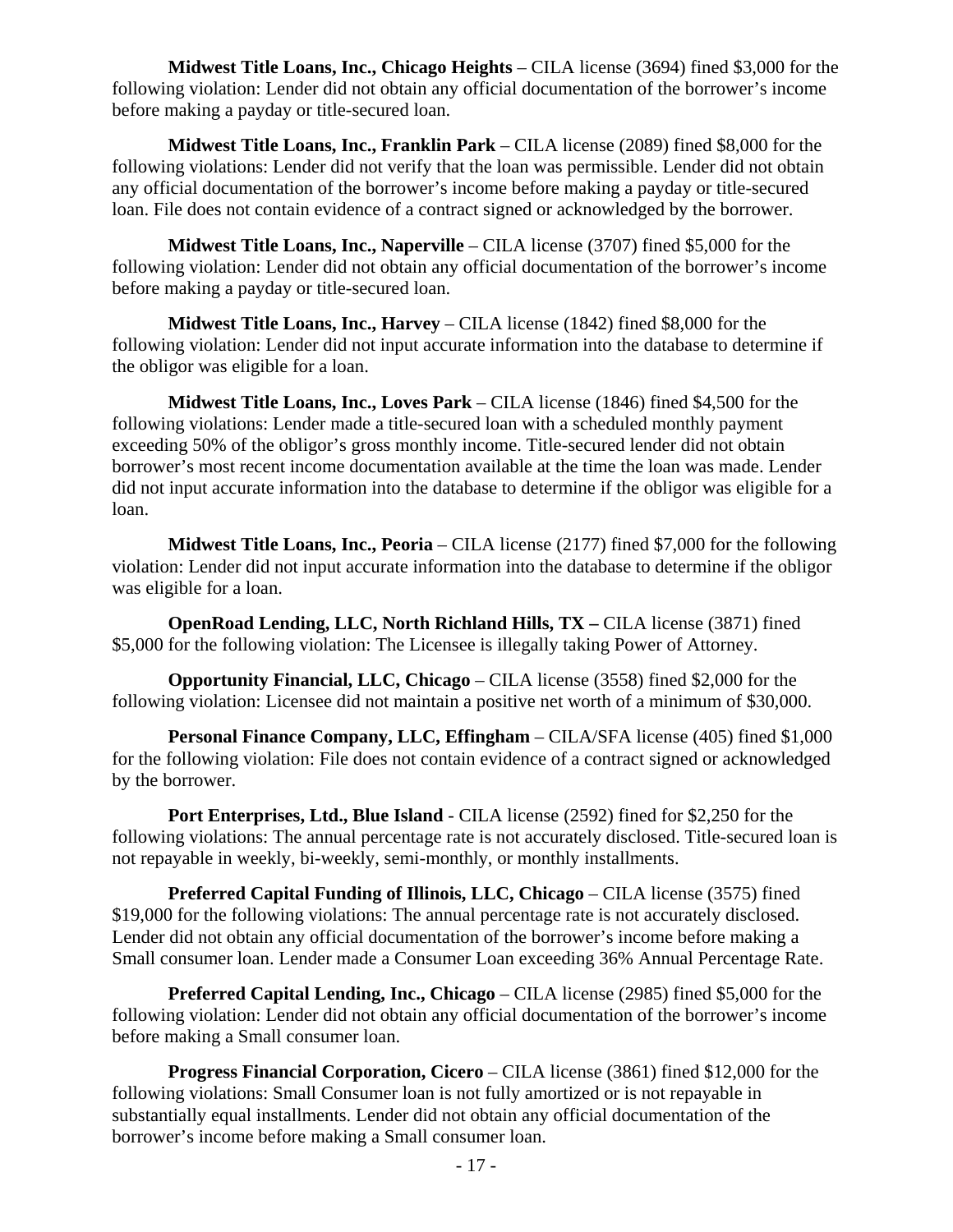**Progress Financial Corporation, Chicago** – CILA license (3860) fined \$10,000 for the following violations: Small Consumer loan is not fully amortized or is not repayable in substantially equal installments.

**QC Financial Services, Inc., Danville –** PLRA license (1255) fined \$4,000 for the following violations: Lender made and installment payday loan exceeding 22.5% of the obligor's gross monthly income or Lender made a payday loan exceeding 25% of the obligor's gross monthly income. Installment Payday loan is not fully amortized or is not repayable in substantially equal and consecutive installments.

**QuickClick Loans of Illinois, LLC, Alpharetta, GA** – CILA License (3597) fined \$18,000 for the following violations: Lender did not input information into the database within 90 days after making a Small consumer loan. Lender did not accurately input the borrower's gross monthly income into the database for a small consumer loan.

**QuickClick Loans, LLC, Alpharetta, GA** – CILA License (3170) fined \$2,000 for the following violation: Licensee did not maintain a positive net worth of a minimum of \$30,000.

**Redbird Financial, LLC, Palatine** – CILA license (1941) fined \$1,000 for the following violation: Lender made a Consumer Loan exceeding 36% Annual Percentage Rate.

**RRB Finance, LLC, Rockford** – CILA/SFA license (3847) fined \$2,000 for the following violation: Licensee did not maintain a positive net worth of a minimum of \$30,000.

**SFC of Illinois, L.P., Champaign** – CILA license (2425) fined \$8,000 for the following violation: Lender did not accurately input borrower's gross monthly income into the database for a small consumer loan.

**SFC of Illinois, L.P., Crest Hill** – CILA license (2440) fined \$4,000 for the following violation: Licensee did not properly update the state database with the required information within 90 days of when the events occurred.

**SFC of Illinois, L.P., Rockford –** CILA license (2403) fined \$2,000 for the following violation: Lender did not obtain any official documentation of the borrower's income before making a Small consumer loan.

**SFC of Illinois, L.P., Danville** – CILA license (2436) fined \$2,000 for the following violation: Licensee did not properly update the state database with the required information within 90 days of when the events occurred.

**SFC of Illinois, L.P., Sterling –** CILA license (2404) fined \$1,000 for the following violation: Lender did not obtain any official documentation of the borrower's income before making a Small consumer loan.

**SFC of Illinois, L.P., Collinsville –** CILA license (2437) fined \$1,000 for the following violation: Lender did not obtain any official documentation of the borrower's income before making a Small consumer loan.

**SFC of Illinois, L.P., Freeport** – CILA license (2427) fined \$2,000 for the following violations: Lender did not accurately input borrower's gross monthly income into the database for a small consumer loan.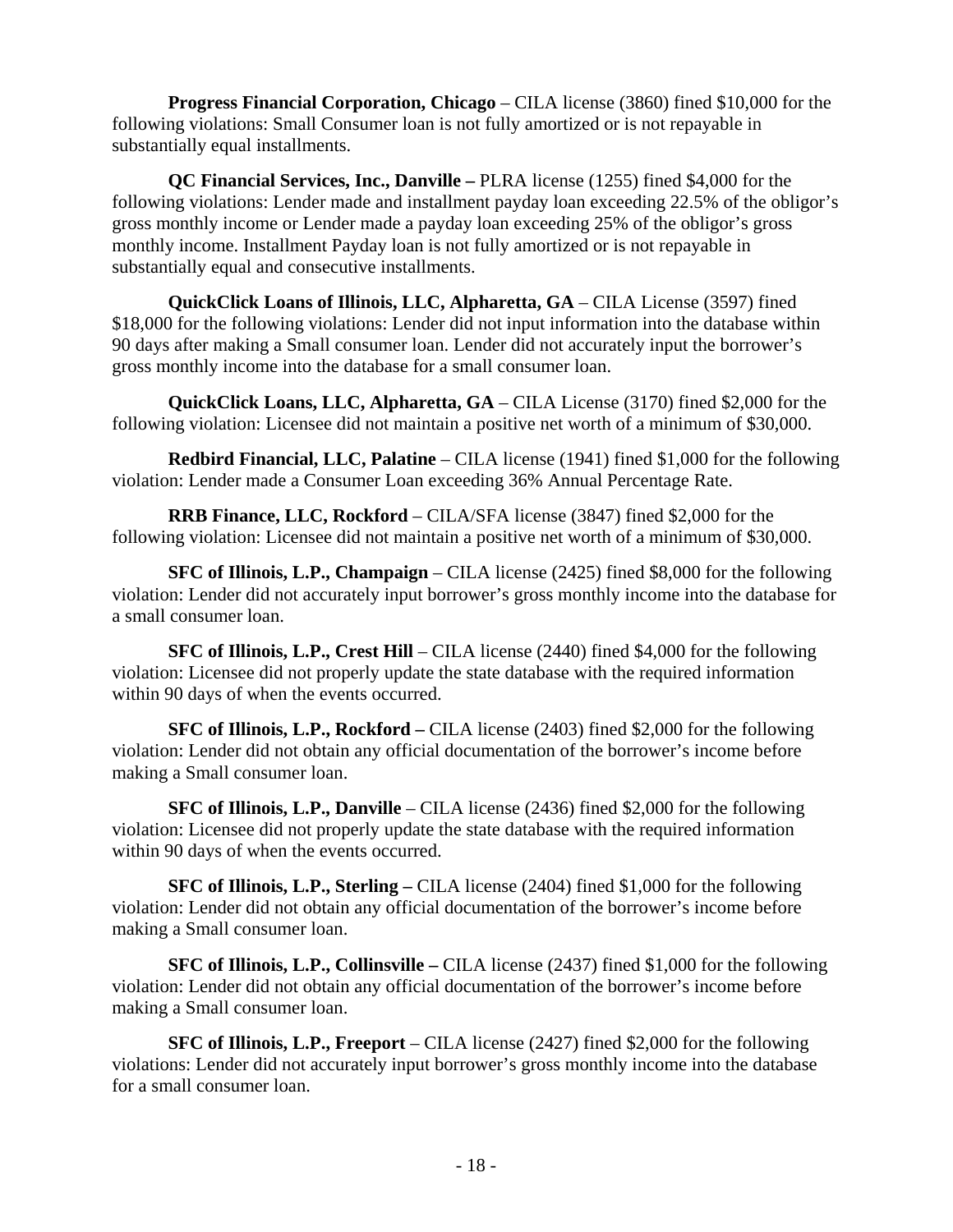**SFC of Illinois, L.P., Belvidere** – CILA license (2425) fined \$8,000 for the following violations: Lender made a small consumer loan to a consumer for which the total of all payments to be made in any month on the loan exceeds 22.5% of the consumer's gross monthly income. Lender did not accurately input borrower's gross monthly income into the database for a small consumer loan.

**SFC of Illinois, L.P., Rockford** – CILA license (2403) fined \$2,250 for the following violations: The Lender did not obtain the borrower's most recent income documentation available at the time the loan was made. Lender did not accurately input borrower's gross monthly income into the database for a small consumer loan.

**SFC of Illinois, L.P., Belvidere** – CILA license (2427) fined \$3,000 for the following violations: The Lender did not obtain the borrower's most recent income documentation available at the time the loan was made. Lender did not obtain any official documentation of the borrower's income before making a small consumer loan.

**SFC of Illinois, L.P., Aurora** – CILA license (3008) fined \$2,000 for the following violation: Lender did not accurately input borrower's gross monthly income into the database for a small consumer loan.

**SFC of Illinois, L.P., Anna** – CILA license (3007) fined \$1,250 for the following violations: Lender made a small consumer loan to a consumer for which the total of all payments to be made in any month on the loan exceeds 22.5% of the consumer's gross monthly income. The Lender did not obtain the borrower's most recent income documentation available at the time the loan was made.

**SFC of Illinois, L.P., Sparta –** CILA license (2413) fined \$2,000 for the following violation: Lender did not obtain any official documentation of the borrower's income before making a Small consumer loan.

**SFC of Illinois, L.P., Mattoon** – CILA license (2399) fined \$4,250 for the following violations: Lender refinanced Small consumer loan within 75 days from the date of the loan. Lender made a small consumer loan to a consumer for which the total of all payments to be made in any month on the loan exceeds 22.5% of the consumer's gross monthly income. Lender did not accurately input borrower's gross monthly income into the database for a small consumer loan.

**SFC of Illinois, L.P., Charleston –** CILA license (2438) fined \$2,250 for the following violations: Lender did not obtain any official documentation of the borrower's income before making a Small consumer loan. Lender did not accurately input borrower's gross monthly income into the database for a small consumer loan.

**SFC of Illinois, L.P., Du Quoin** – CILA license (2477) fined \$4,750 for the following violations: The Lender did not obtain the borrower's most recent income documentation available at the time the loan was made. Lender did not obtain any official documentation of the borrower's income before making a small consumer loan.

**SGB Finance North America, Inc., Glen Burnie, MD** – SFA license (1326) fined \$4,000 for the following violation: The licensee is illegally taking the Power of Attorney.

**Short Term Loans, LLC, Naperville** – PLRA license (1648) fined \$7,000 for the following violation: Lender charged more than \$15.50 per \$100 on an initial principal balance and/or on the principal balances scheduled to be outstanding during any installment period on an Installment Payday loan.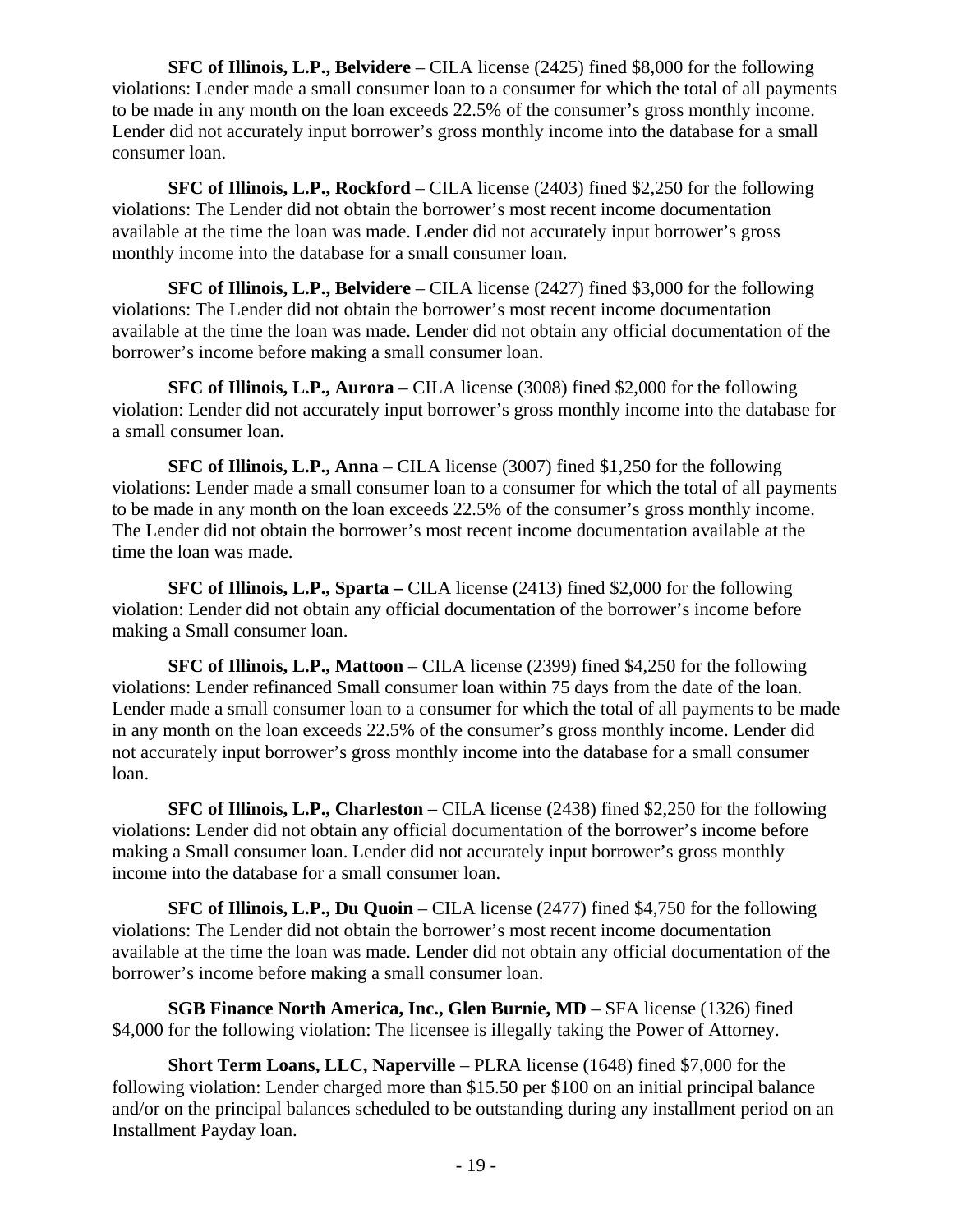**Short Term Loans, LLC, Streamwood** – PLRA license (1393) fined \$3,000 for the following violation: Lender charged more than \$15.50 per \$100 on an initial principal balance and/or on the principal balances scheduled to be outstanding during any installment period on an Installment Payday loan.

**Short Term Loans, LLC, Hoffman Estates** – PLRA license (1651) fined \$1,000 for the following violation Lender made and installment payday loan exceeding 22.5% of the obligor's gross monthly income or Lender made a payday loan exceeding 25% of the obligor's gross monthly income.

**Speedy Cash Illinois, Inc., Dolton –** CILA license (3865) fined \$12,000 for the following violations: Title-secured lender did not obtain borrower's most recent income documentation available at the time the loan was made. Title-Secured loan is not repayable in weekly, bi-weekly, semi-monthly, or monthly installments.

**Speedy Cash Illinois, Inc., Alsip –** CILA license (3866) fined \$11,000 for the following violations: Title-Secured loan is not repayable in weekly, bi-weekly, semi-monthly, or monthly installments. File does not contain evidence of a contract signed or acknowledged by the borrower.

**Speedy Cash Illinois, Inc., Dolton –** PLRA license (1909) fined \$2,000 for the following violation: Lender did not input accurate information into the database to determine if the obligor was eligible for a loan.

**Springleaf Financial Services of Illinois, Inc., Murphysboro –** CILA license (958) fined \$1,000 for the following violation: File does not contain evidence of a contract signed or acknowledged by the borrower.

**State Finance Co., Metropolis –** CILA license (2998) fined \$2,000 for the following violation: Lender did not obtain any official documentation of the borrower's income before making a Small consumer loan.

**State Finance Co., DuQuoin –** CILA license (2862) fined \$1,250 for the following violations: The Lender did not obtain borrower's most recent income documentation available at the time the loan was made. Lender did not obtain any official documentation of the borrower's income before making a Small consumer loan.

**Sun Legal Finance, Inc., Chicago** – CILA license (3175) fined \$2,000 for the following violation: Improper simple interest calculations.

**Sun Loan Company Illinois No. 2, Inc., Carbondale** – CILA license (3121) fined \$1,250 for the following violations: The Lender did not obtain borrower's most recent income documentation available at the time the loan was made. Lender did not obtain any official documentation of the borrower's income before making a Small consumer loan.

**Sun Loan Company Illinois No. 2, Inc., West Frankfort** – CILA license (3002) fined \$3,000 for the following violation: Lender did not obtain any official documentation of the borrower's income before making a Small consumer loan.

**Sun Loan Company Illinois No. 2, Inc., Harrisburg** – CILA license (3122) fined \$1,250 for the following violations: The Lender did not obtain borrower's most recent income documentation available at the time the loan was made. Lender did not obtain any official documentation of the borrower's income before making a Small consumer loan.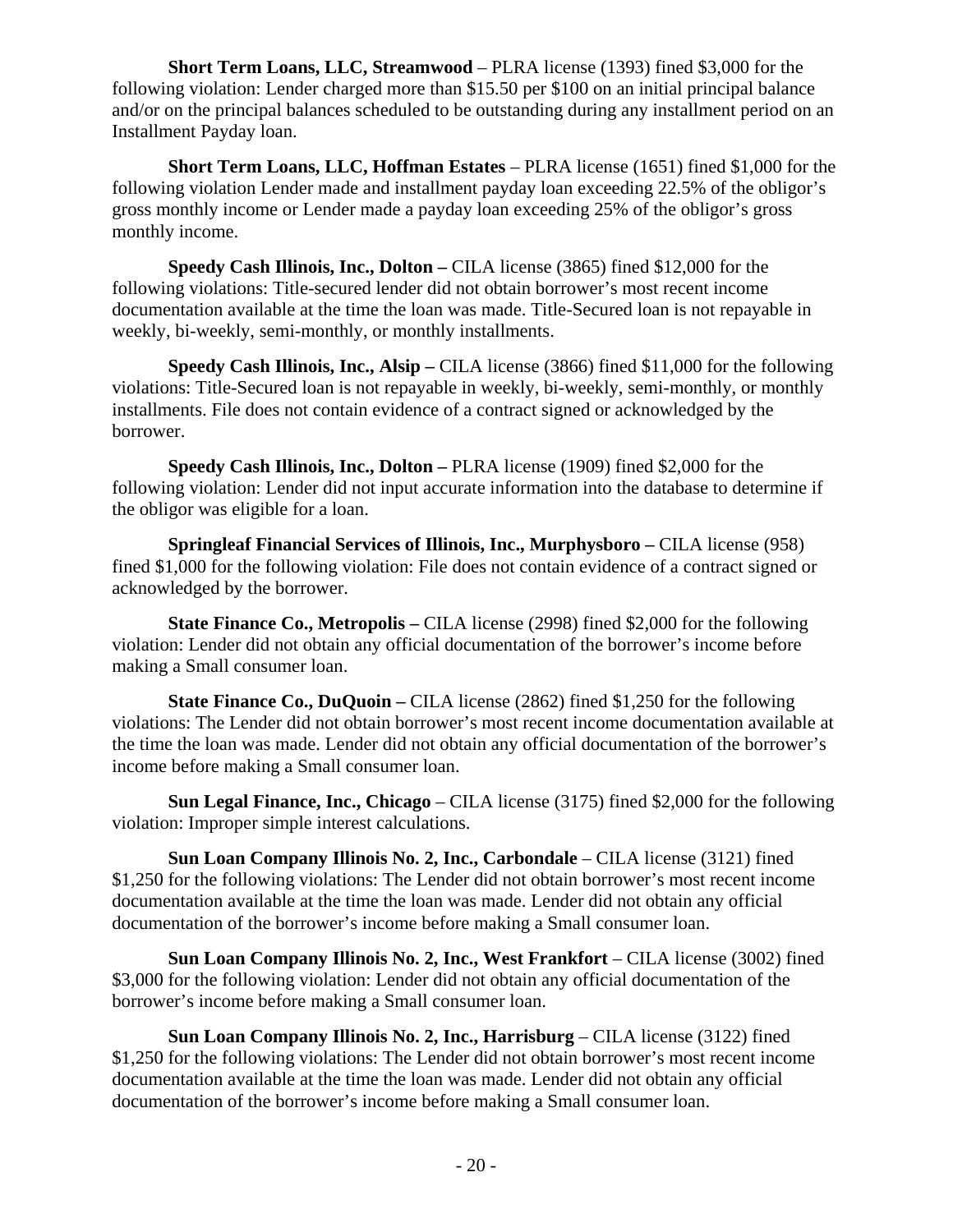**Sun Loan Company Illinois No. 2, Inc., Harrisburg** – CILA license (3122) fined \$1,000 for the following violation: Lender did not obtain any official documentation of the borrower's income before making a Small consumer loan.

**Sun Loan Company Illinois No. 2, Inc., West Frankfort** – CILA license (3002) fined \$2,000 for the following violation: Lender did not obtain any official documentation of the borrower's income before making a Small consumer loan.

**Sun Loan Company Illinois No. 2, Inc., Marion** – CILA license (1239) fined \$2,500 for the following violations: The Lender did not obtain borrower's most recent income documentation available at the time the loan was made. Lender did not obtain any official documentation of the borrower's income before making a Small consumer loan.

**Sun Loan Company Illinois No. 2, Inc., Anna** – CILA license (3276) fined \$3,250 for the following violations: The Lender did not obtain borrower's most recent income documentation available at the time the loan was made. Lender did not obtain any official documentation of the borrower's income before making a Small consumer loan.

**Sun Loan Company Illinois No. 2, Inc., Carbondale** – CILA license (3121) fined \$2,000 for the following violations: Lender did not obtain any official documentation of the borrower's income before making a Small consumer loan. File does not contain evidence of a contract signed or acknowledged by the borrower.

**Swansea Quick Cash, Inc., Swansea –** CILA license (1689) fined \$5,000 for the following violation: Title-Secured loan is not repayable in weekly, bi-weekly, semi-monthly, or monthly installments.

**Title Cash of Illinois, Inc., Bloomington** - CILA license (2844) fined for \$6,000 for the following violations: Lender made a title-secured loan with a scheduled monthly payment exceeding 50% of the obligor's gross monthly income. Title-secured lender did not obtain borrower's most recent income documentation available at the time the loan was made. Licensee did not dispose of repossessed collateral in a commercially reasonable manner.

**Title Cash of Illinois, Inc., Mt. Carmel** - CILA license (3452) fined for \$5,000 for the following violations: The annual percentage rate is not accurately disclosed. Improper simple interest calculations. Lender did not obtain any official documentation of the borrower's income before making a payday or title-secured loan.

**Title Cash of Illinois, Inc., Herrin** - CILA license (2750) fined for \$1,000 for the following violation: Lender did not obtain any official documentation of the borrower's income before making a payday or title-secured loan.

**Title Cash of Illinois, Inc., Anna** - CILA license (2995) fined for \$3,250 for the following violations: The annual percentage rate is not accurately disclosed. Licensee did not dispose of repossessed collateral in a commercially reasonable manner.

**Title Cash of Illinois, Inc., Rock Island** - CILA license (3313) fined for \$7,000 for the following violations: Improper simple interest calculations. The licensee is illegally taking the Power of Attorney.

**Title Cash of Illinois, Inc., Bloomington** - PLRA license (1866) fined for \$2,750 for the following violations: Lender imposed on a borrower fees or charges other than those specifically authorized by this Act. Lender overcharged borrower for a check or ACH returned for insufficient funds.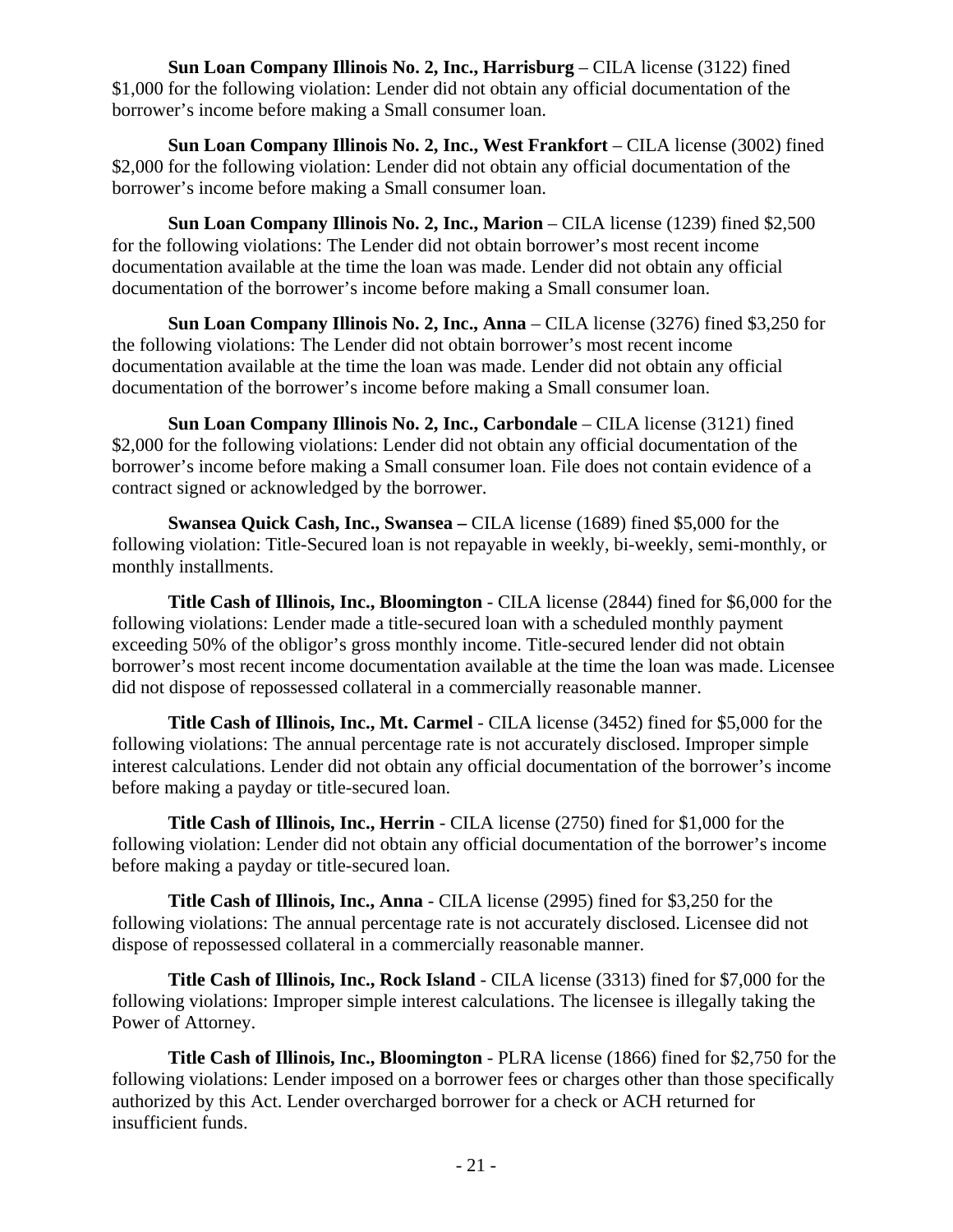**Title Cash of Illinois, Inc., Herrin** - CILA license (2750) fined for \$2,000 for the following violation: Licensee did not dispose of repossessed collateral in a commercially reasonable manner.

**Title Cash of Illinois, Inc., Bloomington** - CILA license (2844) fined for \$8,500 for the following violations: The licensee is illegally taking the Power of Attorney. Title-secured lender did not obtain borrower's most recent income documentation available at the time the loan was made. Lender did not obtain any official documentation of the borrower's income before making a payday or title-secured loan.

**Title Cash of Illinois, Inc., Chillicothe** - PLRA license (1867) fined for \$2,975 for the following violations: Lender attempted or threatened to attempt enforcement of a right or remedy with knowledge or reason to know that the right or remedy does not exist. Lender imposed on a borrower fees or charges other than those specifically authorized by this Act. Lender overcharged borrower for a check or ACH returned for insufficient funds.

**Title Cash of Illinois, Inc., Macomb** - PLRA license (1854) fined for \$2,500 for the following violations: Lender imposed on a borrower fees or charges other than those specifically authorized by this Act. Lender overcharged borrower for a check or ACH returned for insufficient funds.

**Title Cash of Illinois, Inc., Loves Park** - CILA license (2974) fined for \$5,000 for the following violation: The licensee is illegally taking the Power of Attorney.

**Title Cash of Illinois, Inc., Anna** - CILA license (2995) fined for \$1,000 for the following violation: Lender did not obtain any official documentation of the borrower's income before making a payday or title-secured loan.

**Title Cash of Illinois, Inc., Herrin** - CILA license (2750) fined for \$1,000 for the following violation: Lender did not obtain any official documentation of the borrower's income before making a payday or title-secured loan.

**Title Cash of Illinois, Inc., Peoria** - CILA license (2388) fined for \$6,000 for the following violations: The licensee is illegally taking the Power of Attorney. Lender did not verify that the loan was permissible.

**Title Cash of Illinois, Inc., Peoria** - CILA license (3404) fined for \$5,000 for the following violation: The licensee is illegally taking the Power of Attorney.

**Title Lenders, Inc., Granite City** – PLRA license (1491) fined \$2,500 for the following violations: Official income documentation was not the required type for a payday loan or was not for income for the 30 days preceding the loan. Lender made an installment payday loan exceeding 22.5% of the obligor's gross monthly income or Lender made a payday loan exceeding 25% of the obligor's gross monthly income. Installment Payday loan is not fully amortized or is not repayable in substantially equal and consecutive installments.

**Title Lenders, Inc., Chicago** – PLRA license (1482) fined \$2,250 for the following violation: Licensee did not refund unearned finance charges based on the actuarial method.

**Title Lenders, Inc., Aurora** – PLRA license (1475) fined \$1,000 for the following violation: Lender did not input accurate information into the database to determine if the obligor was eligible for a loan.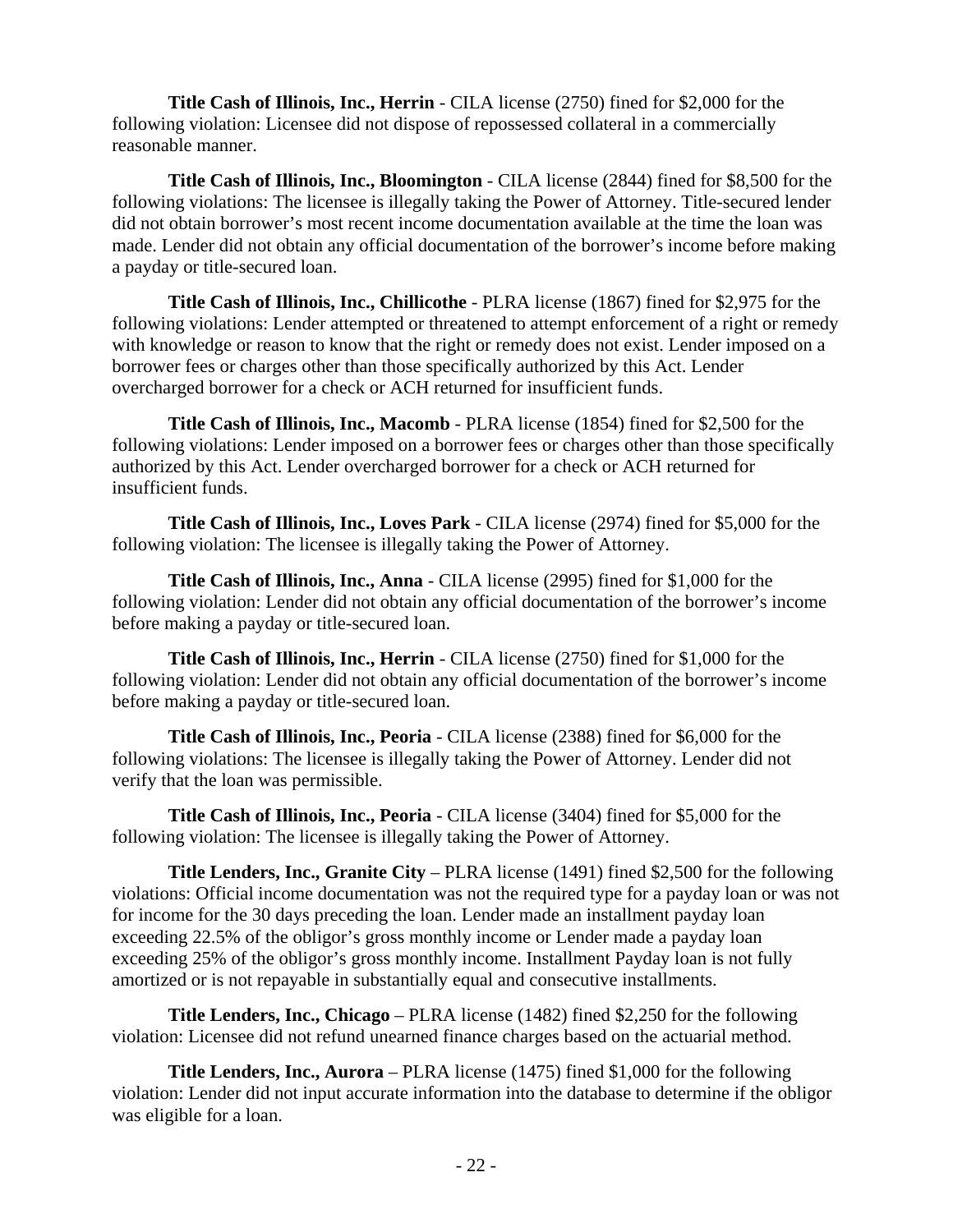**Title Lenders, Inc., Des Plaines** – PLRA license (1478) fined \$1,500 for the following violation: Lender did not input accurate information into the database to determine if the obligor was eligible for a loan. Licensee did not refund unearned finance charges based on the actuarial method.

**TitleMax of Illinois, Inc., Peoria** – CILA license (3756) fined \$1,500 for the following violations: The licensee is illegally taking the Power of Attorney. Title-secured lender did not obtain borrower's most recent income documentation available at the time the loan was made.

**TitleMax of Illinois, Inc., Oak Lawn** – CILA license (3754) fined \$1,000 for the following violation: Lender did not input accurate information into the database to determine if the obligor was eligible for a loan.

**TitleMax of Illinois, Inc., Collinsville** – CILA license (3562) fined \$1,000 for the following violation: Licensee refinanced or renewed a title-secured within 15 days after the maturity date of the loan.

**TitleMax of Illinois, Inc., Sauk Village** – CILA license (3859) fined \$7,000 for the following violations: Lender did not input accurate information into the database to determine if the obligor was eligible for a loan. Lender did not obtain any official documentation of the borrower's income before making a payday or title-secured loan. File does not contain evidence of a contract signed or acknowledged by the borrower.

**TitleMax of Illinois, Inc., Peoria** – CILA license (3265) fined \$7,000 for the following violation: Lender did not verify that the loan was permissible.

**TitleMax of Illinois, Inc., Wood Dale** – CILA license (3828) fined \$1,000 for the following violation: Lender did not obtain any official documentation of the borrower's income before making a payday or title-secured loan.

**TitleMax of Illinois, Inc., Springfield**– CILA license (3748) fined \$7,000 for the following violations: A title-secured lender made an additional loan to a borrower who had an outstanding title-secured loan within the preceding 15 days. Lender did not obtain any official documentation of the borrower's income before making a payday or title-secured loan.

**TitleMax of Illinois, Inc., Peoria** – CILA license (3241) fined \$6,000 for the following violations: Lender did not verify that the loan was permissible. Require Lenders to input information into the database which is required by the Department.

**TitleMax of Illinois, Inc., Springfield**– CILA license (3240) fined \$1,000 for the following violation: A title-secured lender made an additional loan to a borrower who had an outstanding title-secured loan within the preceding 15 days.

**TitleMax of Illinois, Inc., Harvey** – CILA license (3725) fined \$2,250 for the following violations: Title-secured lender did not obtain borrower's most recent income documentation available at the time the loan was made. Lender did not input accurate information into the database to determine if the obligor was eligible for a loan.

**TitleMax of Illinois, Inc., Oak Lawn** – CILA license (3754) fined \$1,000 for the following violation: Lender did not obtain any official documentation of the borrower's income before making a payday or title-secured loan.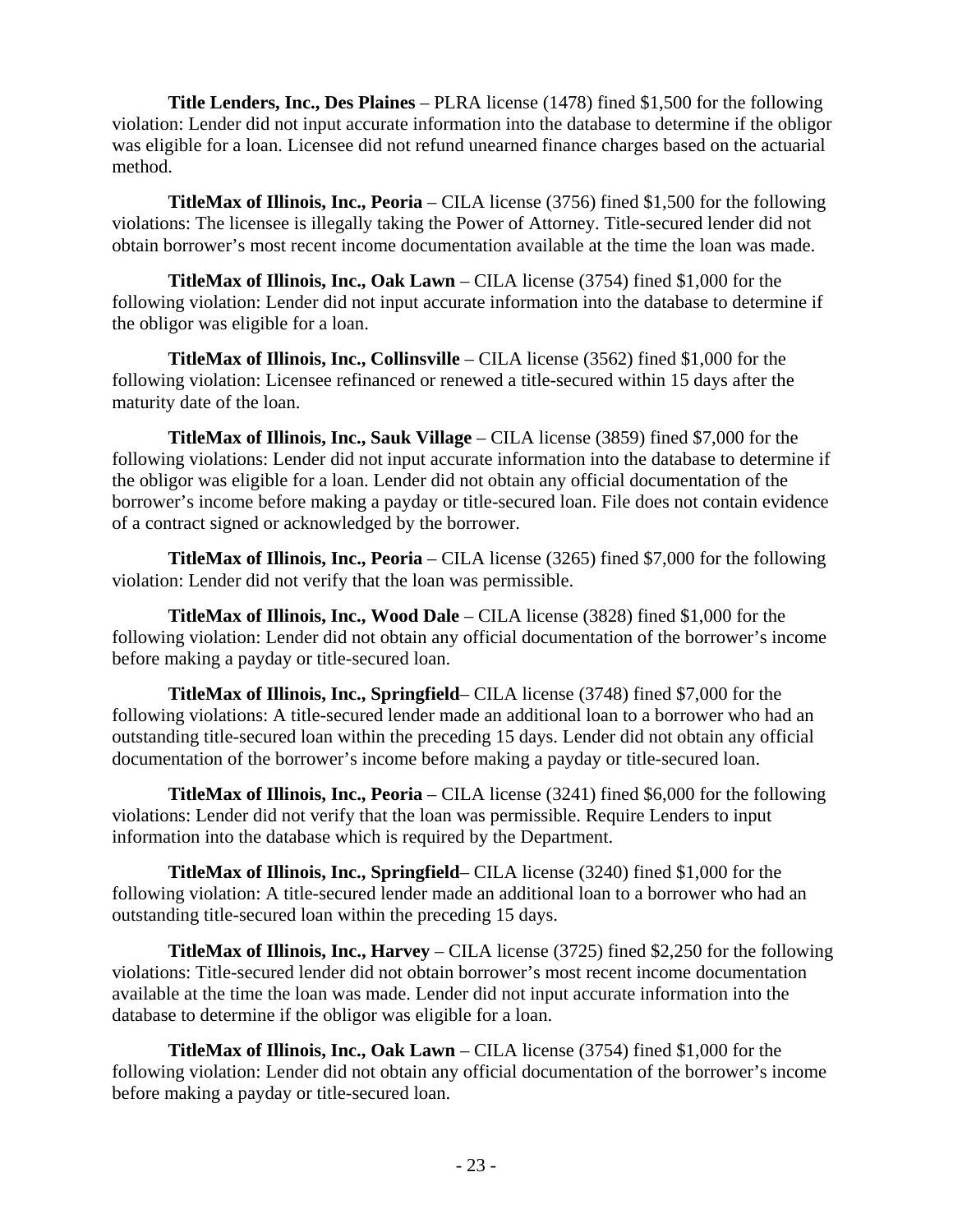**TitleMax of Illinois, Inc., Swansea** – CILA license (3457) fined \$3,000 for the following violations: Licensee refinanced or renewed a title-secured within 15 days after the maturity date of the loan. A title-secured lender made an additional loan to a borrower who had an outstanding title-secured loan within the preceding 15 days. Lender imposed on a borrower fees or charges other than those specifically authorized by this Act.

**TitleMax of Illinois, Inc., Mt. Prospect** – CILA license (3757) fined \$4,000 for the following violation: Lender did not obtain any official documentation of the borrower's income before making a payday or title-secured loan.

**TitleMax of Illinois, Inc., Plainfield** – CILA license (3758) fined \$2,000 for the following violation: Lender did not obtain any official documentation of the borrower's income before making a payday or title-secured loan.

**TitleMax of Illinois, Inc., Calumet City** – CILA license (3747) fined \$5,000 for the following violations: Lender did not input accurate information into the database to determine if the obligor was eligible for a loan. Lender did not obtain any official documentation of the borrower's income before making a payday or title-secured loan.

**TitleMax of Illinois, Inc., Peoria**– CILA license (3239) fined \$4,000 for the following violations: A title-secured lender made an additional loan to a borrower who had an outstanding title-secured loan within the preceding 15 days. Lender did not obtain any official documentation of the borrower's income before making a payday or title-secured loan. Require Lenders to input information into the database which is required by the Department.

**TitleMax of Illinois, Inc., Springfield**– CILA license (3348) fined \$4,250 for the following violations: Licensee charged a fee not allowed  $(2<sup>nd</sup>)$ . A title-secured lender made an additional loan to a borrower who had an outstanding title-secured loan within the preceding 15 days.

**TitleMax of Illinois, Inc., Champaign**– CILA license (3601) fined \$2,000 for the following violations: Lender made a title-secured loan with a scheduled monthly payment exceeding 50% of the obligor's gross monthly income. Lender did not obtain any official documentation of the borrower's income before making a payday or title-secured loan.

**TitleMax of Illinois, Inc., Alsip**– CILA license (3724) fined \$1,000 for the following violation: Lender did not obtain any official documentation of the borrower's income before making a payday or title-secured loan.

**TitleMax of Illinois, Inc., Blue Island**– CILA license (3723) fined \$1,000 for the following violation: Lender did not input accurate information into the database to determine if the obligor was eligible for a loan.

**TitleMax of Illinois, Inc., East Alton** – CILA license (3335) fined \$3,000 for the following violations: Licensee refinanced or renewed a title-secured within 15 days after the maturity date of the loan. The principal amount of the new title-secured loan exceeded the total outstanding balance of the refinanced loan. Title-secured loan was refinanced when original principal amount has not been reduced by 20%

**TitleMax of Illinois, Inc., Orland Park** – CILA license (3726) fined \$1,750 for the following violations: Licensee charged a fee not allowed  $(2<sup>nd</sup>)$ . Title-secured lender did not obtain borrower's most recent income documentation available at the time the loan was made. Lender did not input accurate information into the database to determine if the obligor was eligible for a loan.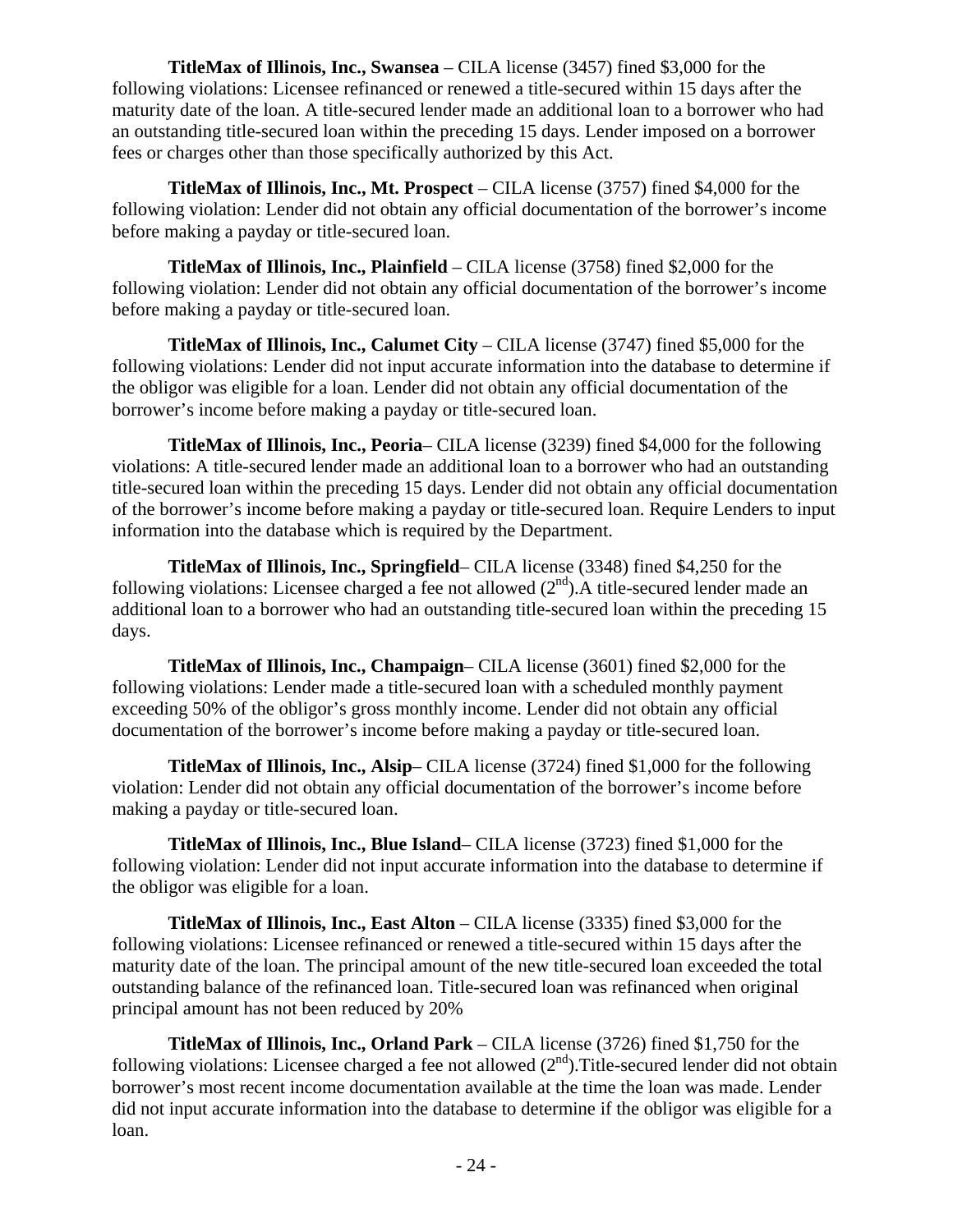**TitleMax of Illinois, Inc., Downers Grove** – CILA license (3568) fined \$3,000 for the following violations: Licensee did not maintain a positive net worth of a minimum of \$30,000. Improper simple interest calculations.

**TitleMax of Illinois, Inc., Palatine** – CILA license (3903) fined \$1,000 for the following violation: Lender did not obtain any official documentation of the borrower's income before making a payday or title-secured loan.

**US Private Loans, Inc., Arlington Heights**– CILA License (3894) fined \$10,000 for the following violation: Title-secured loan is not fully amortized or is not repayable in substantially equal and consecutive installments.

**Wheels Financial Group, LLC, Encino, CA** – CILA license (3855) fined \$14,750 for the following violations: Lender made a Title-secured loan with a scheduled monthly payment exceeding 50% of the obligor's gross monthly income. Title-secured lender did not obtain borrower's most recent income documentation available at the time the loan was made. Lender did not input accurate information into the database to determine if the obligor was eligible for a loan.

**WinK Development, LLC, Marshall** – PLRA license (1874) fined \$2,000 for the following violation: Lender used a device or agreement that would have the effect of charging or collecting more fees or charges than allowed by this Act, including, but not limited to, entering into a different type of transaction with the consumer.

**Wise Finance of Sterling, LLC, Sterling** – CILA license (3225) fined \$1,000 for the following violation: Interest or account handling charge rebate is insufficient.

**World Finance Corporation of Illinois, Rockford** – CILA license (3234) fined \$1,250 for the following violations: The Lender did not obtain borrower' most recent income documentation available at the time the loan was made. Lender did not accurately input borrower's gross monthly income into the database for a small consumer loan.

**World Finance Corporation of Illinois, Marion –** CILA license (1246) fined \$4,000 for the following violation: Lender did not obtain any official documentation of the borrower's income before making a Small consumer loan.

**World Finance Corporation of Illinois, Normal – CILA license (3283) fined \$6,000** for the following violation: Lender did not accurately input borrower's gross monthly income into the database for a small consumer loan.

**World Finance Corporation of Illinois, Shelbyville –** CILA license (3693) fined \$3,000 for the following violations: Lender did not obtain any official documentation of the borrower's income before making a Small consumer loan. Lender did not accurately input borrower's gross monthly income into the database for a small consumer loan.

**World Finance Corporation of Illinois, Champaign –** CILA license (3280) fined \$6,000 for the following violations: Lender did not obtain any official documentation of the borrower's income before making a Small consumer loan. Lender did not accurately input borrower's gross monthly income into the database for a small consumer loan.

**World Finance Corporation of Illinois, Rochelle –** CILA license (2978) fined \$4,000 for the following violations: Lender did not obtain any official documentation of the borrower's income before making a Small consumer loan. Lender did not accurately input borrower's gross monthly income into the database for a small consumer loan.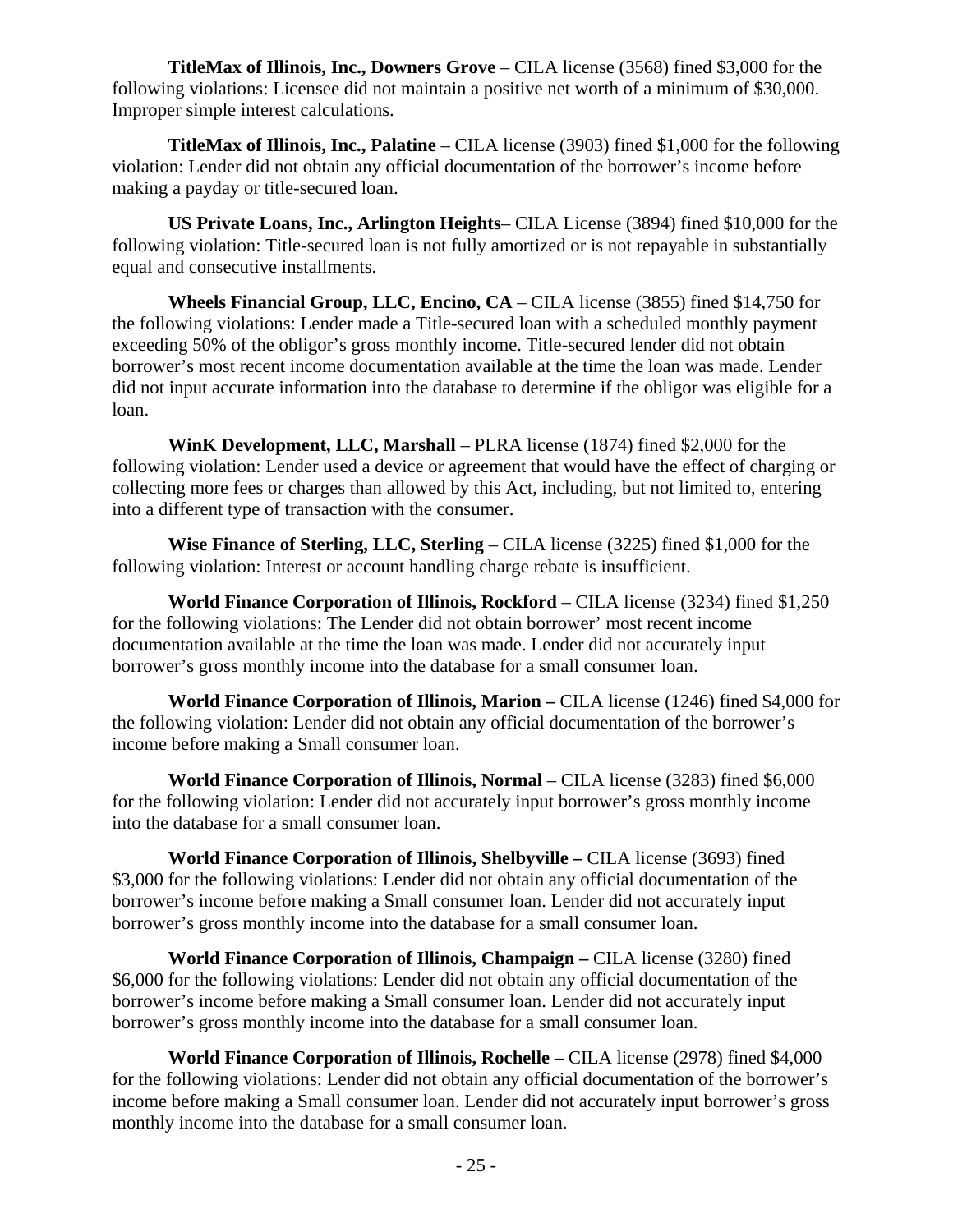**World Finance Corporation of Illinois, Peoria –** CILA license (3245) fined \$1,225 for the following violations: Require lenders to input information into the database which is required by the Department. Lender did not accurately input borrower's gross monthly income into the database for a small consumer loan.

**World Finance Corporation of Illinois, Anna –** CILA license (3532) fined \$1,000 for the following violation: Lender did not obtain any official documentation of the borrower's income before making a Small consumer loan.

**World Finance Corporation of Illinois, Anna –** CILA license (3532) fined \$2,000 for the following violation: Lender did not obtain any official documentation of the borrower's income before making a Small consumer loan.

**World Finance Corporation of Illinois, Harrisburg –** CILA license (2057) fined \$1,000 for the following violation: Lender did not obtain any official documentation of the borrower's income before making a Small consumer loan.

**World Finance Corporation of Illinois, Urbana –** CILA license (1346) fined \$1,000 for the following violation: Lender did not accurately input borrower's gross monthly income into the database for a small consumer loan.

**World Finance Corporation of Illinois, Urbana –** CILA license (1346) fined \$10,000 for the following violations: Lender did not obtain any official documentation of the borrower's income before making a Small consumer loan. File does not contain evidence of a contract signed or acknowledged by the borrower.

**World Finance Corporation of Illinois, Metropolis –** CILA license (2698) fined \$5,500 for the following violations: The Lender did not obtain borrower's most recent income documentation available at the time the loan was made. Lender did not obtain any official documentation of the borrower's income before making a Small consumer loan.

**World Finance Corporation of Illinois, Washington –** CILA license (3253) fined \$4,000 for the following violations: Lender made a small consumer loan to a consumer for which the total of all payments to be made in any month on the loan exceeds 22.5% of the consumer's gross monthly income. Lender did not accurately input borrower's gross monthly income into the database for a small consumer loan.

**World Finance Corporation of Illinois, Sterling –** CILA license (3278) fined \$1,000 for the following violation: Lender did not accurately input borrower's gross monthly income into the database for a small consumer loan.

**World Finance Corporation of Illinois, Sterling –** CILA license (3278) fined \$2,000 for the following violation: Lender made a small consumer loan to a consumer for which the total of all payments to be made in any month on the loan exceeds 22.5% of the consumer's gross monthly income.

**World Finance Corporation of Illinois, Dixon –** CILA license (3288) fined \$1,000 for the following violation: Lender did not accurately input borrower's gross monthly income into the database for a small consumer loan.

**World Finance Corporation of Illinois, Carbondale –** CILA license (3107) fined \$1,000 for the following violations: Lender did not obtain any official documentation of the borrower's income before making a Small consumer loan.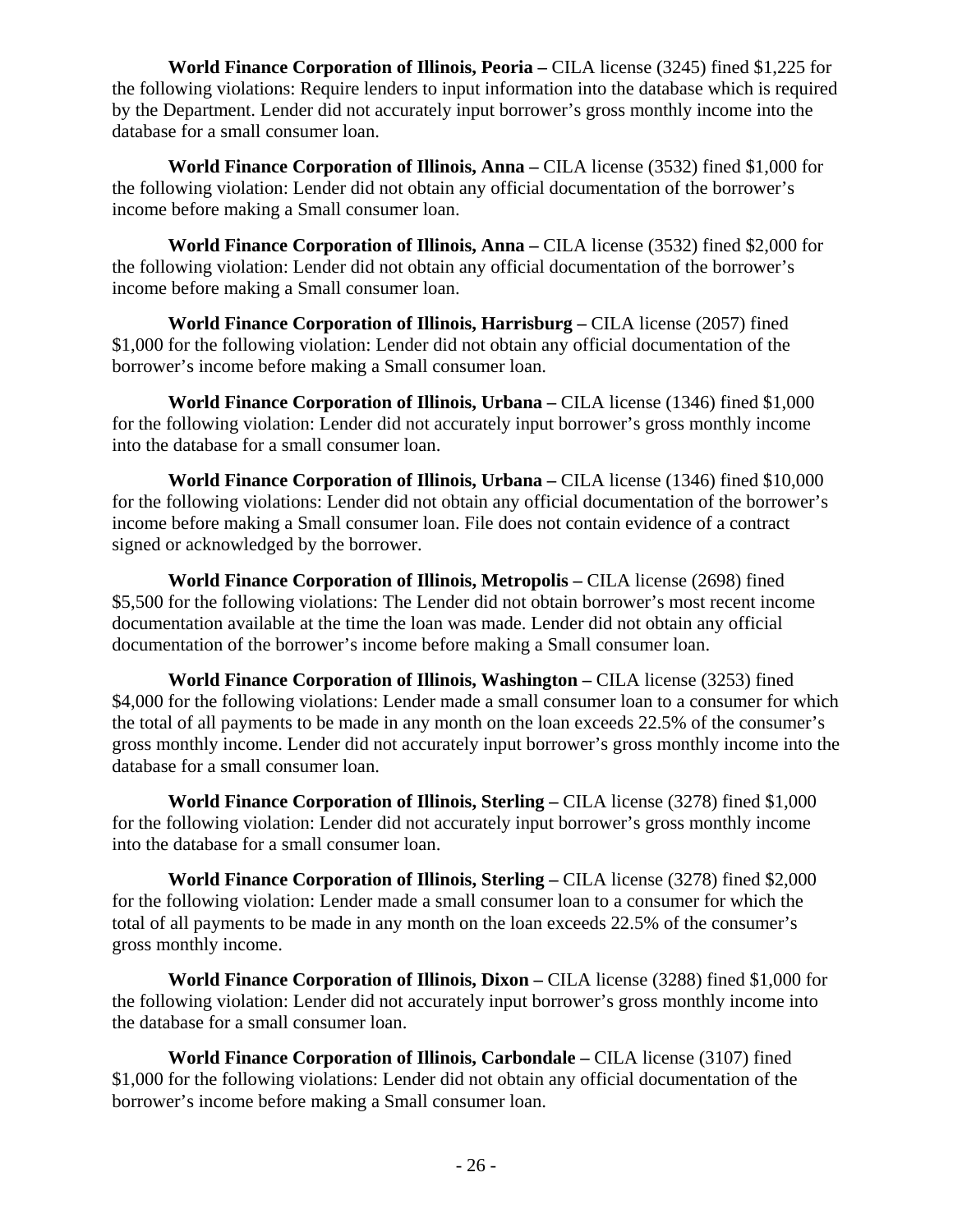**World Finance Corporation of Illinois, Rockford –** CILA license (3277) fined \$3,000 for the following violations: Lender did not input information into the database within 90 days after making a Small consumer loan. Lender did not accurately input borrower's gross monthly income into the database for a small consumer loan.

# **Division of Professional Regulation**

# **ACCOUNTANT**

**John Lopez, Chicago** – certified public accountant license (065-030908) placed in refuse to renew status for unprofessional conduct related to the failure to prepare income tax returns for a client and failure to return the client's financial documents provided by the client for reference in anticipation of Mr. Lopez preparing the client's income tax returns.

**Thomas Riggs, New Fairfield, CT** – registered certified public accountant license (239- 016824) suspended for being more than 30 days delinquent in the payment of child support.

# **APPRAISER**

**Linda Baldwin, Champaign** – certified residential real estate appraiser license (556- 000108) must complete coursework after produced two appraisal reports in 2012 that contained significant errors and could be considered misleading.

**Ian Fino, Glendale Heights** – certified residential real estate appraiser license (556- 004549) reprimanded, must complete CE coursework, and assessed a \$1,000 fine for failure to complete the continuing education requirement for the 2011-2013 reporting period.

**Ronald Jenkins, Chicago** – certified residential real estate appraiser license (556- 002379) reprimanded and placed on probation for two years effective upon payment of fees and filing of forms for submitting an appraisal that failed to meet the standards of USPAP.

**Aaron Jordan, Chicago** – certified residential real estate appraiser license (556-004498) indefinitely suspended for a minimum of one year and fined \$2,500 after he prepared a report for a subject property while his license was inactive.

**Daniel Maupin, St. Charles, MO** – certified residential real estate appraiser license (556-004183) reprimanded and must complete course work within 60 days and fined \$500 after he failed to complete his continuing education requirements within the period of October 1, 2011 through September 30, 2013.

# **ARCHITECTS, LAND SURVEYORS, PROFESSIONAL ENGINEERS AND STRUCTURAL ENGINEERS**

**Jason Plough, Godfrey** – architect license (001-019012) suspended for being more than 30 days delinquent in the payment of child support.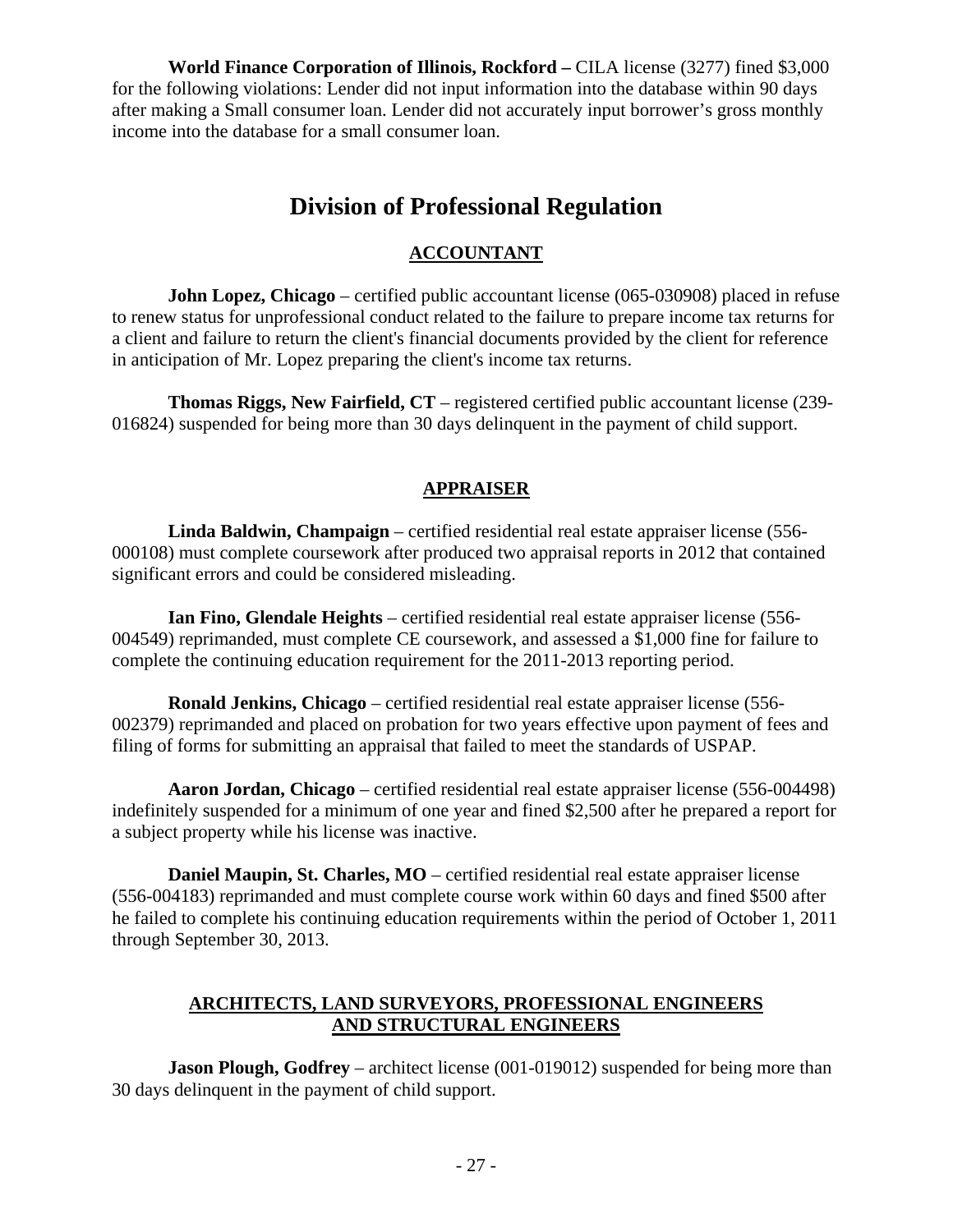# **AUCTIONEER**

**Sam Downs, Fair Play, MO** – auctioneer license (441-000623) and **Downs Auction Service, Springfield,, MO** – auctioneer firm license (444-000196) both reprimanded and each fined \$10,000 for conducting an auction while their licenses were in expired status.

**William Mastro, Oak Brook** – auctioneer license (441-000221) revoked and fined \$10,000 due to a felony conviction.

**Martin Shape, Wheeling** – auctioneer license (441-001604) fined \$2,000 for using an unregistered assumed name, failing to have an escrow account or trust account separate and apart from any personal or ordinary business accounts, wrote checks to clients that were returned for insufficient funds, failed to account for property coming into his possession through the practice of providing an auction service, and failed to produce escrow records within 24 hours of receiving a notice of intent to view escrow records from a Department investigator.

# **BARBER, COSMETOLOGY, ESTHETICS AND NAIL TECHNOLOGY**

 **Michael Hicks, Elk Grove Village** - barber license (006-064293) revoked based on a violation of probation.

**Cory Irby, Blue Island** – barber license (006-064141) suspended for being more than 30 days delinquent in the payment of child support.

**Booker Jackson, Fairview Heights** – barber license (006-064464) automatically, indefinitely suspended based on violation of probation.

**Davarus McKinley, Calumet City** – barber license (006-063656) suspended for being more than 30 days delinquent in the payment of child support.

**Drem Benjamin, Clifton** – cosmetology license (011-248791) placed in refuse to renew status and fined \$290 for failure to complete the continuing education requirement for renewal.

**Agnieszka Dabrowska, Wood Dale** – cosmetology license (011-265645) reprimanded with coursework and fined \$220 for failure to complete the continuing education requirement for renewal.

**Derek Dixon, Mt. Vernon** – cosmetology license (011-306377) issued and placed on 18 month probation based on felony conviction and unprofessional conduct.

**Angel Fulco, Hanover Park** – cosmetology license (011-279700) placed in refuse to renew status and fined \$290 for failure to complete the continuing education requirement for renewal.

**Ada Givan, Bloomington** – cosmetology license (011-232219) suspended for being more than 30 days delinquent in the payment of child support.

**Ellen Kubitz, Elburn** – cosmetology license (011-212308) renewed with reprimand and fined \$250 after practiced on a non-renewed license.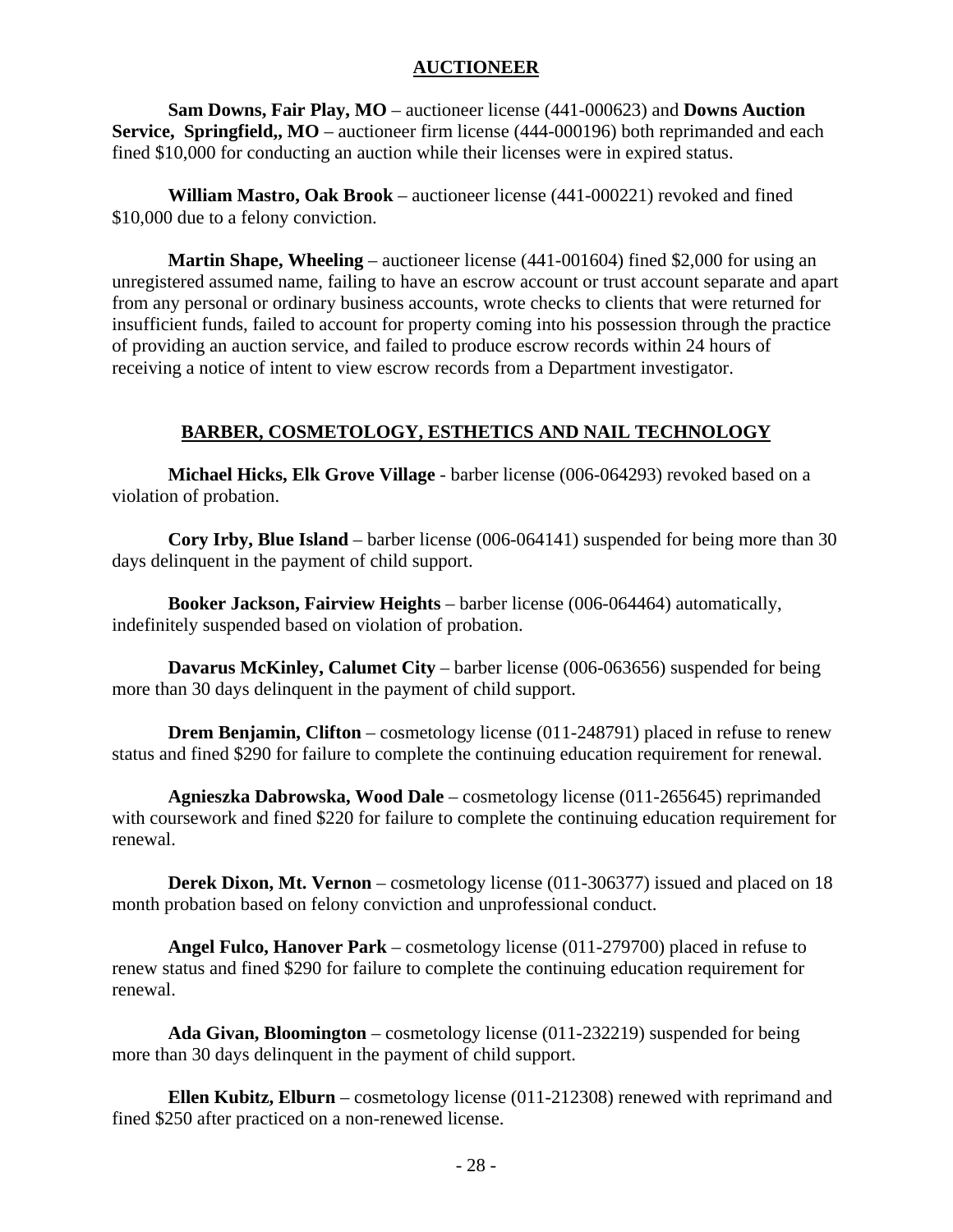**Miriam Mercado, Aurora** – cosmetology license (011-306676) issued and placed on probation for two years based on felony conviction and unprofessional conduct.

**Andrea Patrevito, Momence** – cosmetology license (011-238506) reprimanded with coursework and fined \$290 for failure to complete the continuing education requirement for renewal.

**Akeiya Smith, Oswego** – cosmetology license (011-256274) reprimanded and fined \$500 due to practicing on a lapsed license.

**Alison Terry, Clinton** – cosmetology license (011-266034) restored to probation after defaulted on an Illinois educational loan and has now entered into a repayment agreement.

**April Welch, Decatur** – cosmetology license (011-306421) issued and placed on one year non-reporting probation due to a prior conviction of theft from her employer.

The following individuals' esthetician licenses were reprimanded with casework and fined \$250 for failure to complete continuing education requirements for renewal:

|                           | 131-002104  |
|---------------------------|-------------|
|                           | .131-005775 |
| Karla Butler, Bourbonnais | .131-001662 |
|                           | .131-005901 |
|                           | .131-005695 |
|                           | .131-004407 |
|                           | .131-000292 |
|                           | .131-004593 |
|                           | 131-001878  |
|                           | .131-000926 |
|                           | .131-005377 |
|                           | .131-005027 |
| Deborah Sabin, Elgin.     | .131-001128 |
|                           | .131-001839 |
| Beth Stornello, Joliet    | .131-002922 |
|                           | .131-003982 |
|                           | .131-000429 |
|                           | 131-001187  |
|                           |             |

**Angela Jackson, Oswego** – esthetician license (131-005190) reprimanded with coursework and fined \$210 for failing to complete continuing education requirement for renewal.

**Jaclynn Judd, Shelbyville** – esthetician license (131-003288) reprimanded with coursework and fined \$195 for failing to complete continuing education requirement for renewal.

**Nicole McElroy, Homer Glen** – esthetician license (131-003002) reprimanded with coursework and fined \$220 for failing to complete continuing education requirement for renewal.

**Joanna Wilczewski, Northbrook** – esthetician license (131-000907) reprimanded with coursework and fined \$190 for failing to complete continuing education requirement for renewal.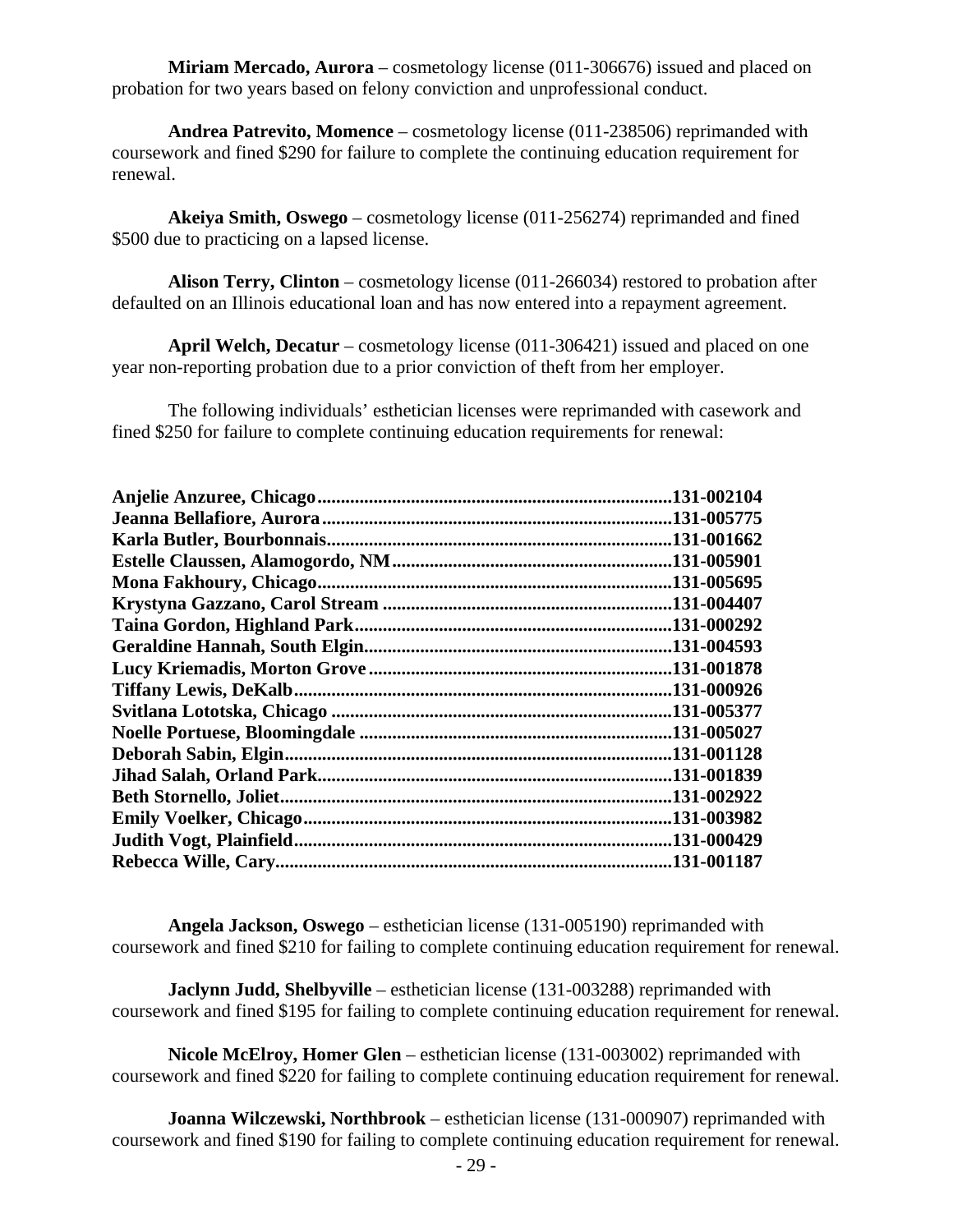**Luom Nguyen, Chicago** – nail technician applicant (169app625285) ordered to cease and desist the unlicensed practice of nail technology.

**Best Nail, Waukegan** – nail salon license (189-006070) placed on probation for one year and fined \$500 based on unsanitary conditions.

**Christian Fields Style Bar, Chicago** – salon license (189-015811) issued and placed on probation for one year and fined \$5,000 based on operating prior to licensure and facilitating hair braiding classes without being licensed as a salon, school or continuing education sponsor.

**Sammy Nails, Shiloh** – salon license (189-007743) and **Sammy Nails, Belleville** – salon license (189-011030) both placed on probation for one year and each fined \$750 based on unsanitary conditions and failure to display licenses as well as aiding and assisting unlicensed practice.

**Venetian Nail Salon, Geneva** – salon license (189-015260) reprimanded and fined \$500 based on aiding and assisting unlicensed practice of nail technology or cosmetology.

**Rosa Datil, Addison** – (unlicensed) ordered to cease and desist the unlicensed practice of cosmetology.

**Carlos Valle, Chicago** – (unlicensed) ordered to cease and desist unlicensed practice of barbering.

# **COLLECTION AGENCY**

**O'Brien Wexler & Associates, Lockport, NY** – (unlicensed) ordered to cease and desist the unlicensed practice as a collection agency.

# **DENTAL**

**Timothy Bashford, North Barrington** – dental license (019-017695) revoked and fined \$20,000 for submitting to insurance company while on suspension and failure to produce dental records.

**Daniel Brady, St. Charles** – dental license (019-024255) indefinitely suspended for unprofessional conduct and failure to return a credit balance to client.

**Scot Brewer, Mahomet** – dental license (019-018558) placed on indefinite probation for a minimum of two years and fined \$5,000 for failure to diagnose extensive teeth decay.

**Willie Collins, Chicago** – dental license (019-014205) reprimanded with course work due and fined \$1,500 for improper billing and substandard care.

**Thomas Fiorenza, Orland Park** – dental license (019-019033) placed in refuse to renew status for having engaged in unprofessional conduct, specifically negligence, incompetence and patient abandonment.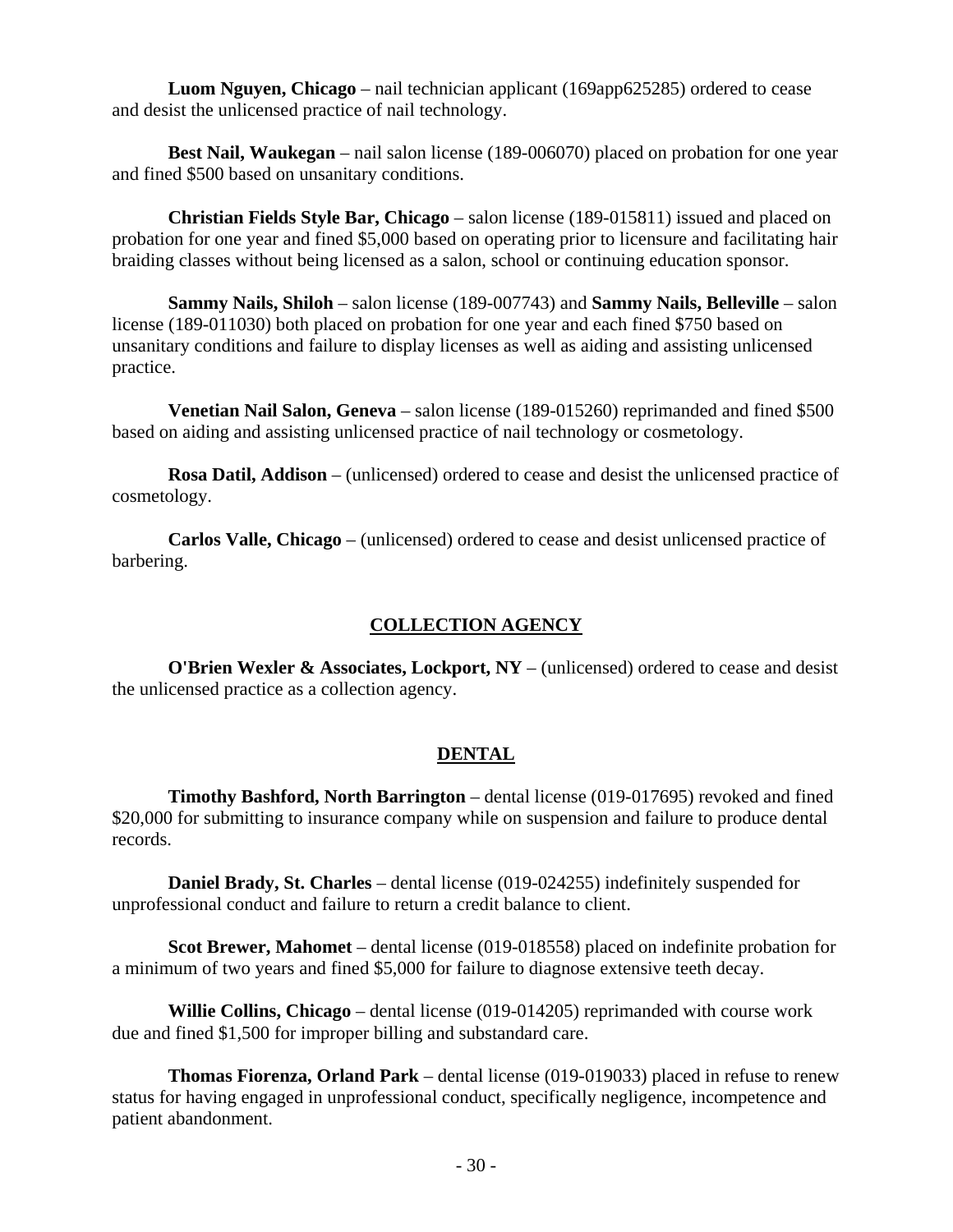**Michael Jones, Crystal Lake** – dental license (019-025997) restored to indefinite probation for a minimum of six months and controlled substance license (319-014647) shall remain in suspended status.

**David Rodenberg, Columbia** – dental license (019-018875) revoked and fined \$10,000 for practicing on a suspended license, substandard dental work and treatment, and failure to submit records.

**Troy Van Opdorp, Atkinson** – dental license (019-024259) permanently revoked for conviction of a criminal act that requires registration under the Sex Offender Registration Act.

**Sang Woo, Chicago** – dental license (019-021646) suspended for 30 days, followed by indefinite probation for a minimum of two years and fined \$9,000 for willfully making or filing false records or reports; failing to make a record of all dental work performed for each patient; incorrectly reporting services rendered for the purpose of obtaining payment not earned; and engaging in dishonorable, unethical, or unprofessional conduct.

**David Yu, Calumet City** – dental license (019-021191) placed on indefinite probation for a minimum of two years and fined \$10,000 for fraudulent billing.

**Paul Lausch, Oak Lawn** – (unlicensed) ordered to cease and desist the unlicensed practice of dentistry.

# **DETECTIVE, ALARM, SECURITY, FINGERPRINT VENDOR AND LOCKSMITH**

The following individuals' permanent employee registration cards were suspended for being more than 30 days delinquent in the payment of child support:

| 129-242534  |
|-------------|
| .129-253323 |
| .129-301635 |
|             |
| .129-215795 |
| .129-368463 |
| .129-008942 |
| .129-352996 |
| .129-340599 |
|             |
| .129-372675 |
| .129-361815 |
|             |
| .129-325710 |
| .129-360115 |
| .129-273821 |
| .129-374900 |
|             |
|             |
| .129-312487 |
| .129-297546 |
| .129-208411 |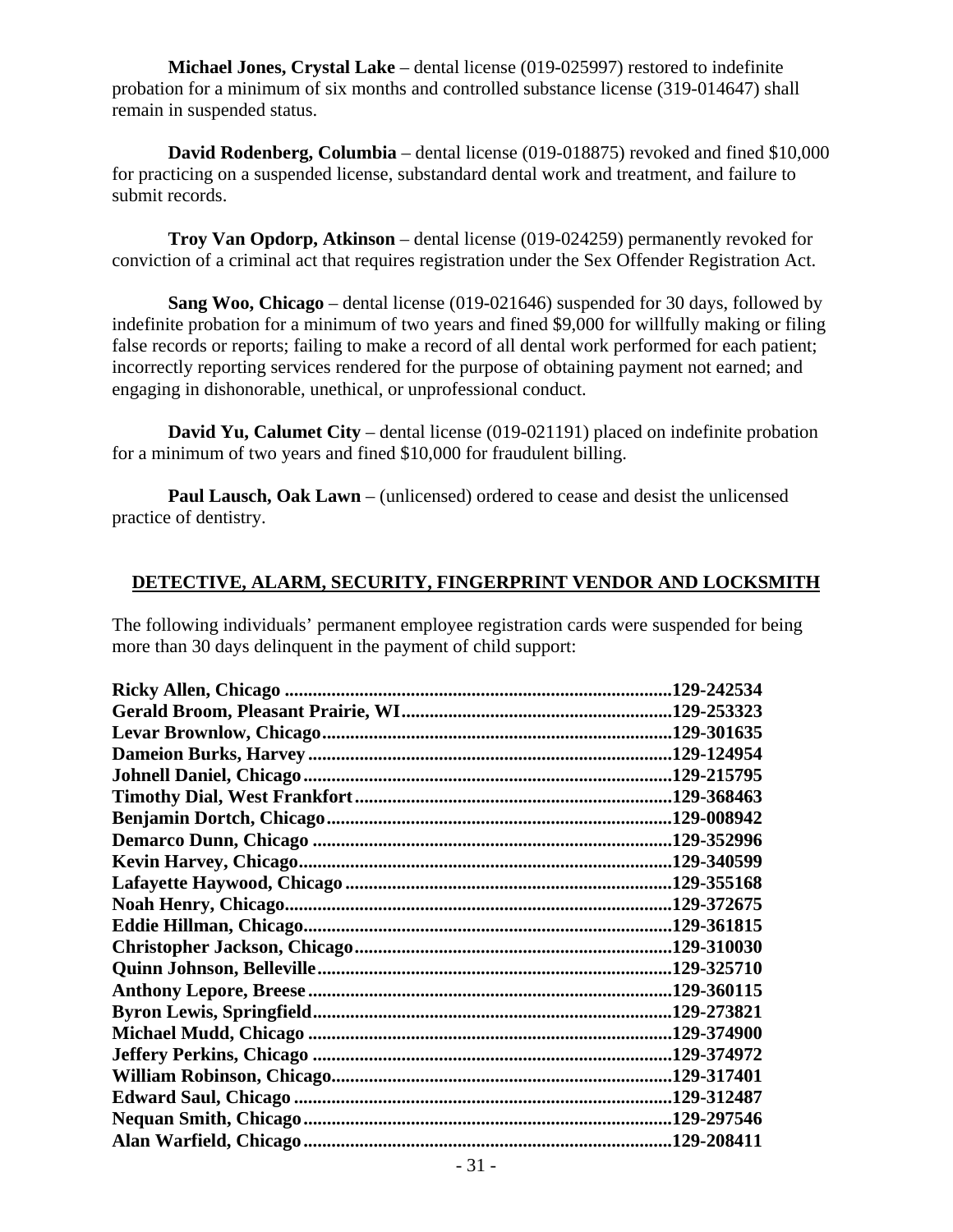|--|--|--|--|

**Andrew Aranda, Chicago** – permanent employee registration card (129-362215) reprimanded for failure to report arrest and conviction to the Department.

**Brian Buroff, Chicago** – permanent employee registration card (129-140413) and firearm control card (229-068887) suspended for being more than 30 days delinquent in the payment of child support.

**Welton Carter, Chicago** – permanent employee registration card (129-335338) placed on probation for one year following felony conviction in 2011 for possession of controlled substances.

**Jerome Gardner, Chicago** – permanent employee registration card (129app3401691) will be issued and placed on probation for three years due to criminal conviction.

**Charles Gentry,** Chicago – permanent employee registration card (129-214017) revoked due to conviction for felony theft.

**Marcus Herron, Chicago** – permanent employee registration card (129-379354) issued and placed on probation for one year due to criminal conviction.

**Lamont Jordon, Chicago** – permanent employee registration card (129-2611591) placed in refuse to renew status for being more than 30 days delinquent in the payment of child support.

**Jeff Lavery, Tinley Park** – permanent employee registration card (129-272986) restored to probation for three years effective upon payment of fees and filing of forms.

**Bruce Magazine, Chicago** – permanent employee registration card (129-012607) revoked due to failure to report multiple arrests.

**James Miller, Woodridge** – permanent employee registration card (129-216455), private detective license (115-001392) and private security contractor license (119-000889) all reprimanded due to being convicted of misdemeanor disorderly conduct directly related to the practice of the profession.

**Loranthey Poole, Chicago** – permanent employee registration card (129app3402930) will be issued and placed on probation for one year due to criminal conviction.

**Steven Skinner, Antioch** – permanent employee registration card (129-313471) revoked for a conviction of felony theft and failing to report his arrest and conviction to the Department.

**Tatiana Ward, Chicago** – permanent employee registration card (129-014505) placed on probation for one year for the failure to report a conviction to the Department.

**Mark Washington, Blue Island** – permanent employee registration card (129-324174) fined \$250 for failing to report two arrests.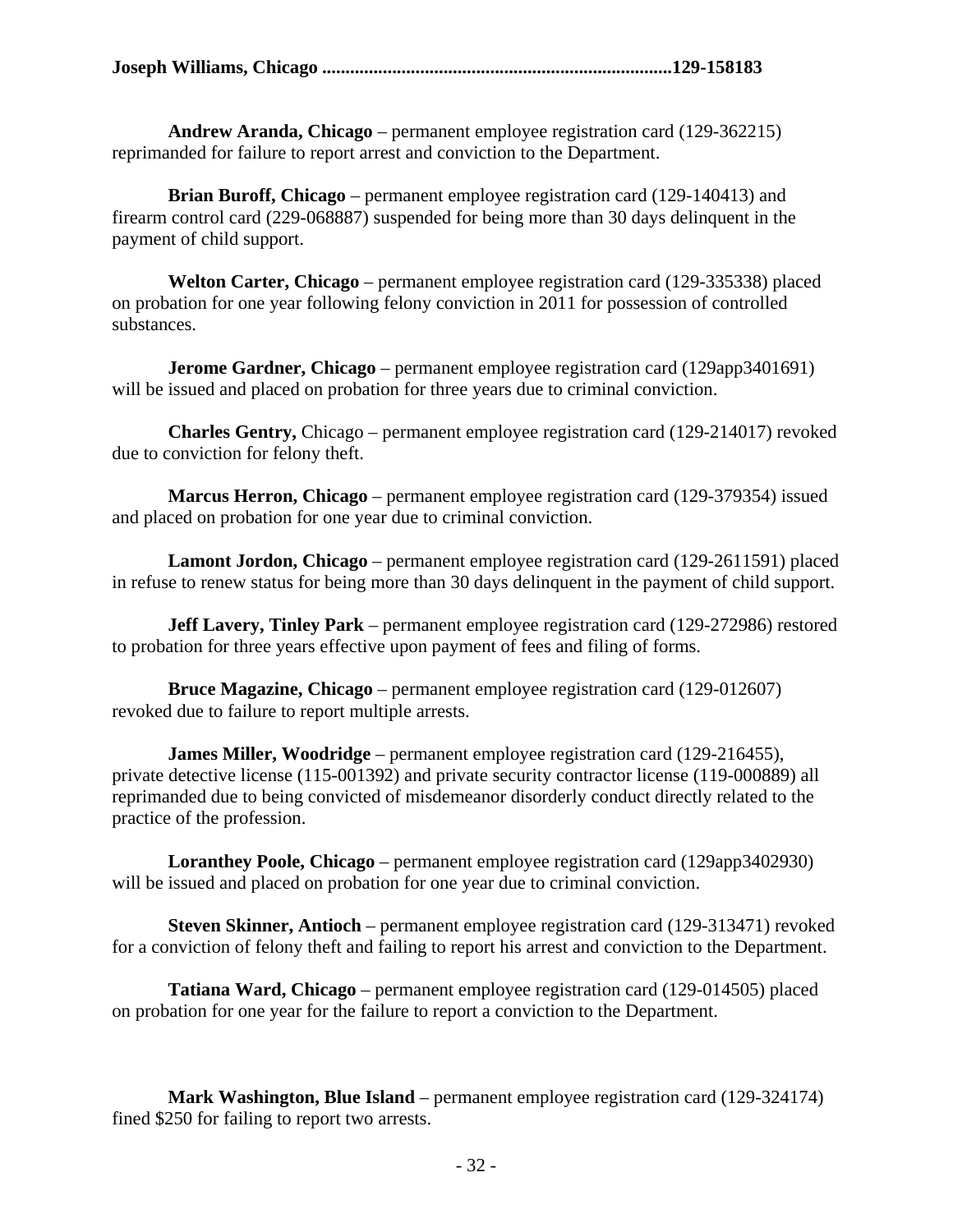**Christolth Washington, Chicago** – permanent employee registration card (129app3756028) will be issued and placed on probation for one year due to criminal conviction.

#### **FUNERAL DIRECTORS & EMBALMERS**

**Vanessa Korbel, LaGrange** – funeral director and embalmer license (034-016408) reprimanded and fined \$1,500 after failed to file a death certificate where decedent was under jurisdictions of coroner in a timely manner.

#### **HOME INSPECTOR**

**Tommy Cooper, Belleville** – home inspector license (not renewed, 450-010245) ordered to cease and desist the unlicensed practice as a home inspector and assessed a civil penalty of \$2,500.

#### **MASSAGE THERAPY**

**Yung Kang, Countryside** – (unlicensed) ordered to cease and desist the unlicensed practice of massage therapy for compensation.

#### **MEDICAL**

**Ethan Bickelhaupt, Chicago** – physician and surgeon license (036-125019) voluntarily relinquished based on sister-state action (suspension of medical license by Kansas) after respondent was convicted in the United States District Court in Kansas of felony violations of the controlled substance act.

**Kim Callwood, Rockville** – physician and surgeon license (036-114047) placed in refuse to renew status for sister-state discipline in the state of Delaware.

**Richard Carpenter, Maryland Heights, MO** – physician and surgeon license (036- 062257) placed in refuse to renew status for sister-state discipline in Florida.

**David Chao, San Diego, CA** – physician and surgeon license (036-086671) placed in refuse to renew status due to a sister-state disciplinary action in the state of California.

**Glenn Charles, Boca Raton, FL** – physician and surgeon license (036-095038) placed on indefinite probation for a sister-state discipline in the state of Florida.

**Bok Choi, Ottawa** – physician and surgeon license (036-048256) placed in refuse to renew status for a sister-state discipline in the state of California.

**Karla Clark, Oak Park** – physician and surgeon license (036-090494) temporarily suspended based on results of the Illinois Medical Disciplinary Board-ordered Evaluation.

**Ardeshir Faghihnia, Ann Arbor, MI** – physician and surgeon license (036-087125) placed in refuse to renew status due to a sister-state disciplinary action in the state of Oklahoma.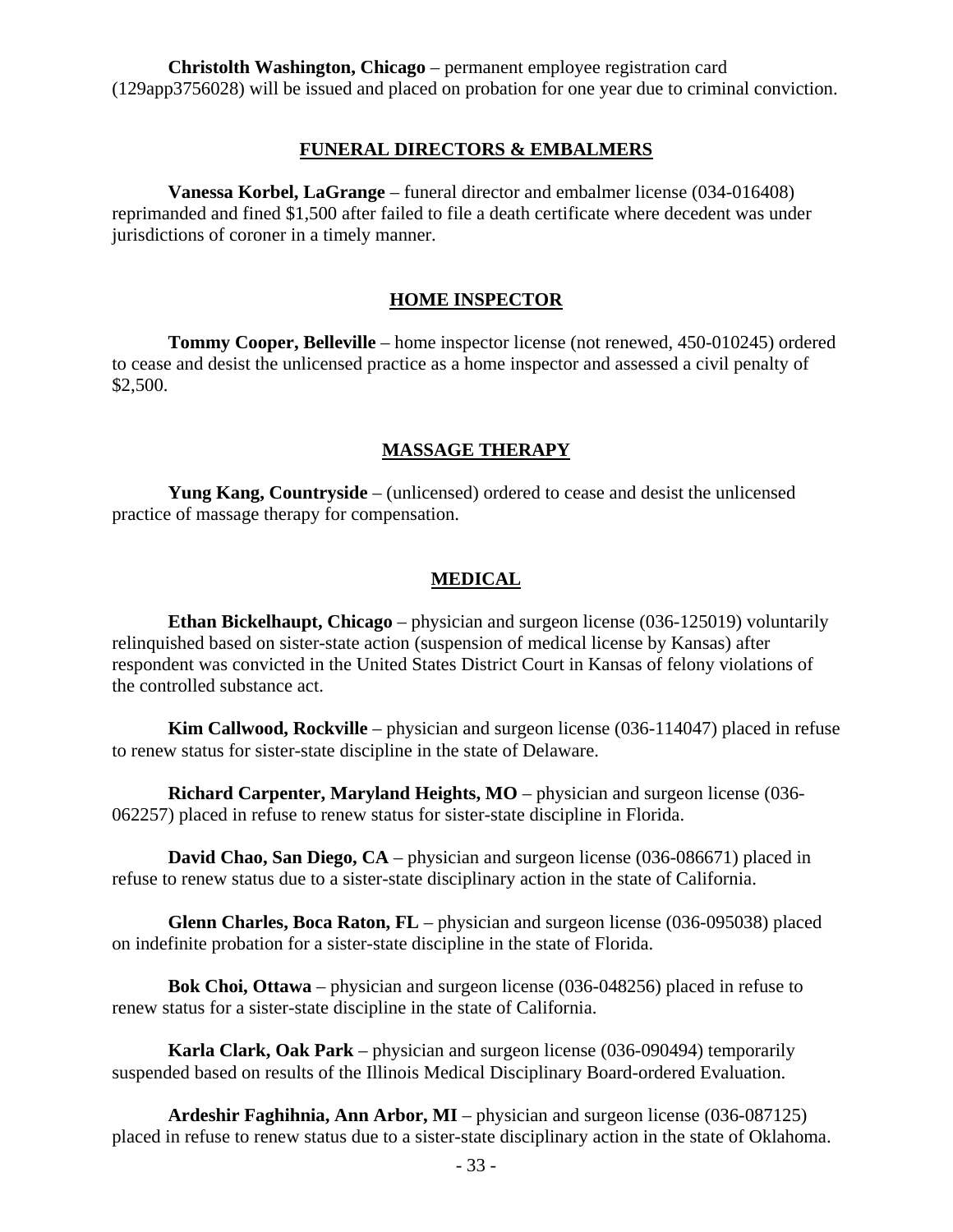**Julie Farrell, Augusta, KY** – physician and surgeon license (036-124840) placed on indefinite probation for a minimum of two years and fined \$2,500 for prior disciplinary action taken by North Carolina and New Mexico medical boards.

**Reza Gamagami, New Lenox** – physician and surgeon license (036-103521) reprimanded as a result of a medical malpractice lawsuit alleging respondent negligently sectioned the tail of a patient's pancreas during a laparoscopic adrenalectomy and colectomy.

**Gary Golden, Shorewood** – physician and surgeon license (036-096801) and controlled substance license (336-057249) indefinitely suspended for a minimum of one year because he inappropriately prescribed Controlled Substances to himself, his family members, and several patients of his practice and for fraud in obtaining his Illinois Temporary Medical Permit and Illinois Physician and Surgeon license.

**Ameha Hagos, St. Louis, MO** – physician and surgeon license (036-122633) reprimanded with coursework and fined \$10,000 after wrote three prescriptions for a controlled substance for a person without performing a medical exam or establishing any patient records.

**Alvaro Jarquin, Fort Meade, FL** – physician and surgeon license (036-097777) placed in refuse to renew status for sister-state discipline in the state of Florida based on his being an immediate danger to public health, safety or welfare due to alcohol dependence and mental and emotional condition.

**Sohail Khan, Benton** – physician and surgeon license (036-089063) voluntarily relinquished in lieu of discipline for misrepresentation in applying for renewal of license; prior disciplinary actions taken by the Missouri board of Healing Arts and the Indiana Medical Licensing Board; and failure to report those disciplines to the Department.

**Kenneth Koeneman, Berwyn** – physician and surgeon license (036-089869) placed in refuse to renew status due to a sister-state disciplinary action in the state of Minnesota.

**Federick Kraus, Port Saint Lucie, FL** – physician and surgeon license (036-111158) reprimanded based on sister-state discipline from the States of Colorado and Michigan.

**Vladimir Kroupa, Porterville, CA** – physician and surgeon license (036-073936) placed in refuse to renew status for a sister-state discipline in the state of California.

**Hieu Le, Snohomish, WA** – physician and surgeon license (036-110258) placed in refuse to renew status for sister-state discipline in the state of Washington.

**Eron Manusov, Brookeville, MO** – physician and surgeon license (036-083397) placed in refuse to renew status for sister-state discipline in the state of Texas.

**John Olivieri, Tinley Park** – physician and surgeon license (036-073886) restored to indefinite probation for a minimum of three years and controlled substance licenses (336- 037444/336-083855) to remain indefinitely suspended for a minimum of one year.

**Sridhar Pradad, Moline** – physician and surgeon license (036-070330) placed in refuse to renew status due to a sister-state discipline in the state of Iowa.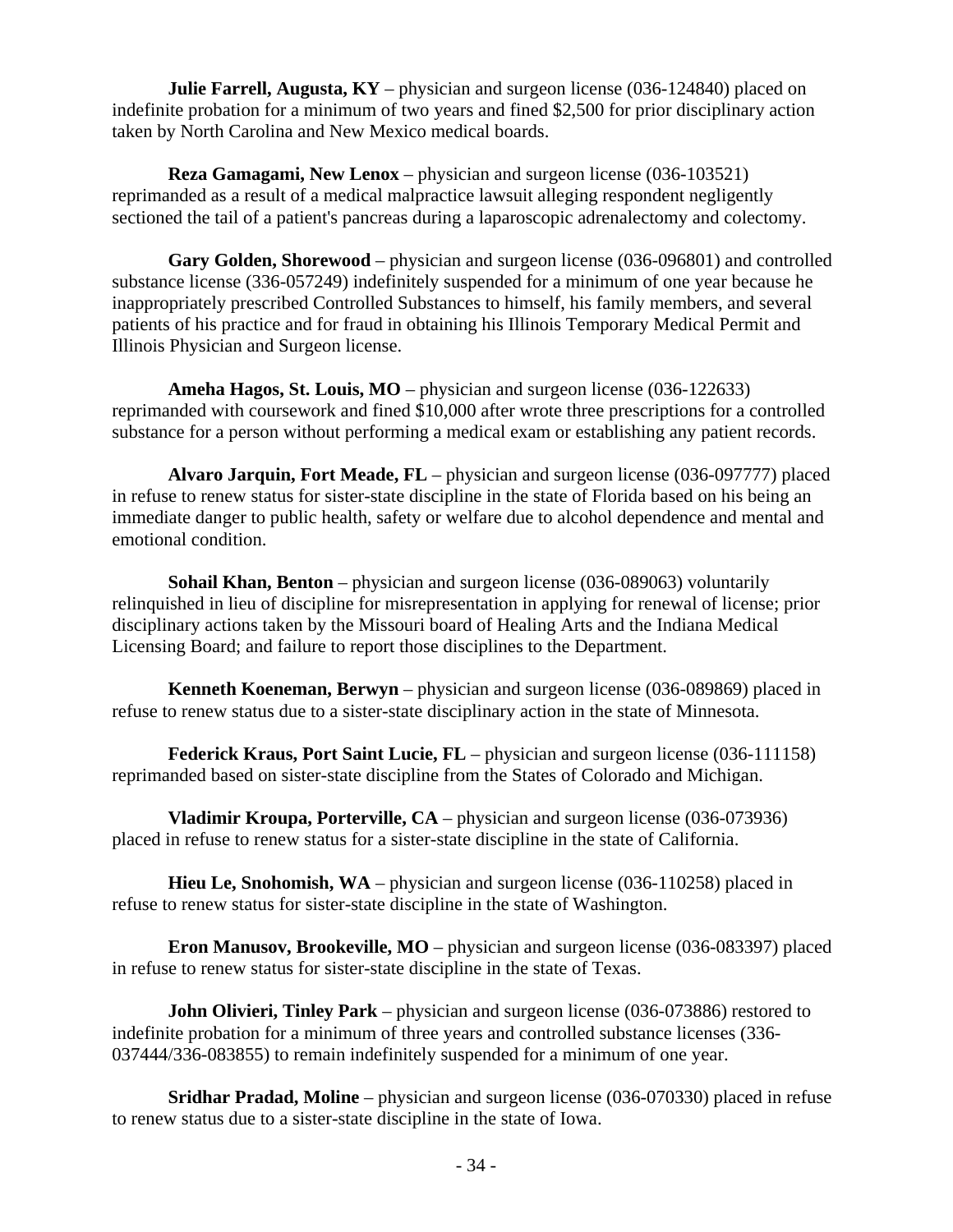**Richard Prinz, Evanston** – physician and surgeon license (036-050132) reprimanded and fined \$5,000 for wrong-site surgery.

**Cyril Raben, Fayettville, AR** – physician and surgeon license (036-124555) placed in refuse to renew status due to a sister-state discipline in the state of Ohio.

**Gabriel Ramirez, Long Beach, CA** – physician and surgeon license (036-116056) issued and fined \$500 due to a sister-state discipline in the state of Kansas.

**Hasin Shah, St. Elmo** – physician and surgeon license (036-053206) and controlled substance licenses (336-017972/336-017973) indefinitely suspended for a minimum of one year for inappropriate prescribing of Controlled Substances that led to surrender of DEA Registration.

**Daniel Shin, Santa Monica, CA** – physician and surgeon license (036-093635) indefinitely suspended for a minimum of 12 months for failure to comply with the terms and conditions of a probation order he previously entered with the department.

**David Spellberg, Naples, FL** – physician and surgeon license (036-076546) placed in refuse to renew status for sister-state discipline in the state of Florida after her failed to meet the prevailing standards of care in regard to one of his patients.

**Jeffrey Stahl, Des Moines, IA** – physician and surgeon license application (036app3361306) withdrawn after receipt of a written Notice of Intent to Deny License.

**Michael Streams, Century City, CA** – physician and surgeon license (036-077814) placed in refuse to renew status due to a sister-state discipline in the state of California.

**Karen Strecker, Chicago** – physician and surgeon license (036-102571) placed in refuse to renew status due to a sister-state discipline in the state of Kansas.

**James Tate, Detroit, MI** – physician and surgeon license (036-066723) placed in refuse to renew status due to a sister-state disciplinary action in the state of Nevada.

**Mark Wargo, Streator** – physician and surgeon license (036-099987) reprimanded and fined \$10,000 for his failure to adequately supervise an APRN with whom he had collaborative agreement.

**Scott Eckelbarger, Naperville** – chiropractic license (038-011060) restored and respondent must place license in Inactive status.

**Samantha Sherry, Chicago** – temporary medical permit (125-066054) issued and placed on indefinite probation for a minimum of three years due to a previous DUI conviction.

# **NURSING**

**Crystal Ackman, Creve Coeur** – registered nurse license (041-368281) placed in refuse to renew status for having failed to report to the Department her termination from a health care institution.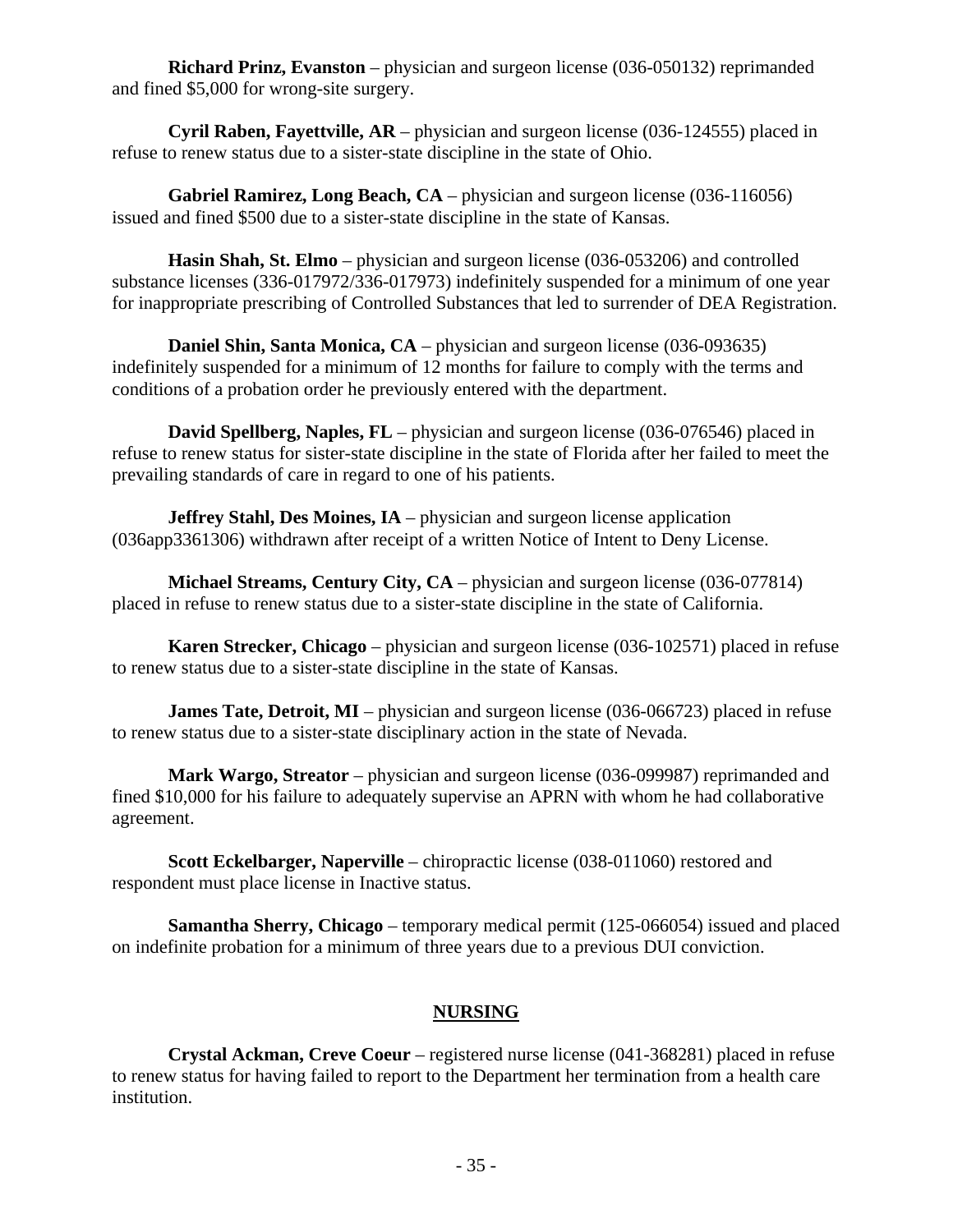**Eliza Baugher, St. Joseph** – registered nurse license (041-277075) placed in refuse to renew status for being more than 30 days delinquent in the payment of child support.

**Destiny Davis, Rock Island** – registered nurse license (041-363377) placed in refuse to renew status for having been terminated from employment following diversion of controlled substances and as a result of failing to report this action to the Department.

**Elize Dilangian, Northbrook** – registered nurse license (041-208976) placed on indefinite probation with work restrictions for a minimum of six months for diversion of controlled substances from a facility in the State of Illinois.

**Merin Dunkle, Macungie, PA** – registered nurse license (041-386019d) placed on indefinite probation with work restrictions for a minimum of two years for failure to submit to a mandatory screen a a facility in the state.

**Erin Hanley, Mattoon** – registered nurse license (041-404643) placed on indefinite probation with work restrictions for a minimum of three years due to diversion and opioid dependence that is in full remission.

**George Hills, Kempton** – registered nurse license (041-309700) placed in refuse to renew status for failure to submit to a mandatory screen following allegations of diversion of controlled substances from a facility.

**Margaret Insco, Peru** – registered nurse license (041-218856) placed on indefinite probation for a minimum of two years for failure to follow the rules of a facility in the state.

**Thomas Laver, Bloomington** – registered nurse license (041-304224) and advanced practice nurse license (209-006954) reprimanded due to a sister-state discipline and failure to report same.

**Alexandra Livingston, Gainesville, FL** – registered nurse license (041-350723) restored to indefinite probation for a minimum of two years effective upon payment of fees and filing of forms.

**Kimberly Mackey, Schaumburg** – registered nurse license (041-372668) automatically, indefinitely suspended for a minimum of 12 months for a violation of probation.

**Jennifer McLagan, Jerseyville** – registered nurse license (041-396729) automatically, indefinitely suspended for a minimum of 12 months for violation of a Care, Counseling and Treatment Agreement.

**Ivory McMeans, Milan** – registered nurse license (041-318417) reprimanded as a result of respondent pleading guilty to one count of domestic battery.

**Kristin Miller, Grayslake** – registered nurse license (041-317310) indefinitely suspended for a minimum of one year after respondent pled guilty to Aggravated Driving with Alcohol Concentration of .08 or More Causing Death, a Felony, and for failure to report same to the Department.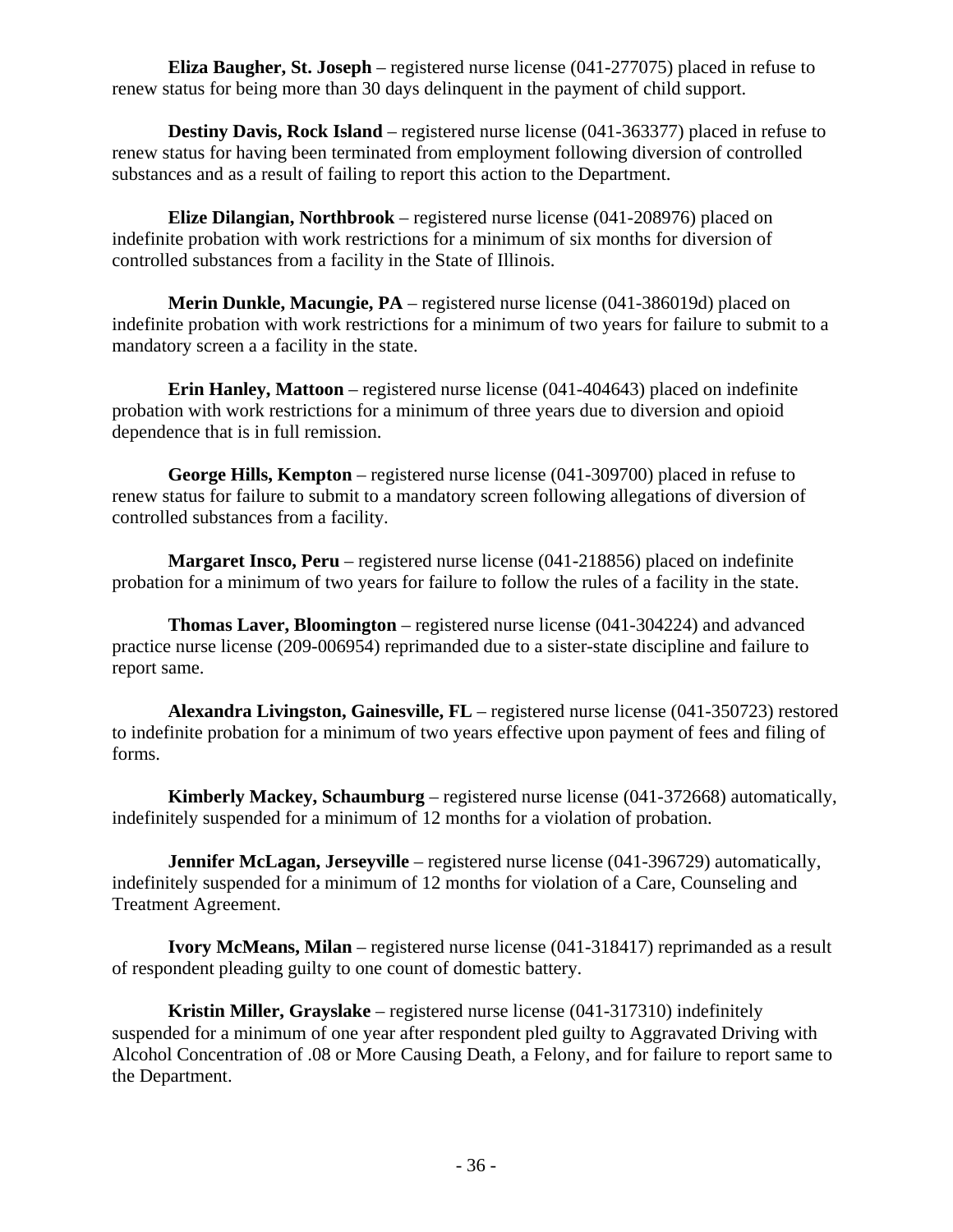**Mark Moran, Ypsilanti, MI** – registered nurse license (041-198009) suspended for 30 days, followed by indefinite probation for a minimum of 18 months based on Michigan, Arizona and Nevada sister-state disciplines.

**Paula Morgan, Kinmundy** – registered nurse license (041-371399) placed in refuse to renew status for falsifying emergency room excuses and forging physician's signature on emergency room excuses to enable her daughter to be readmitted to school after being absent.

**Diane Murray, McKinney, TX** – registered nurse license (041-235119) placed on indefinite probation with work restrictions for a minimum of one year after she self reported that she had failed her employee assistance program due to a DUI conviction.

**Julie Pikes, Richton Park** – registered nurse license (041-264087) placed on indefinite probation with work restrictions for a minimum of two years for self reporting that she diverted Dilaudid from a supply box on one occasion (and returned the medication upon questioning) from a facility in the state.

**Bobbie Price, Oquawka** – registered nurse license (041-303269) placed on indefinite probation with work restrictions for a minimum of two years for failure to comply with the medication administration policy and procedures at a facility in the state of Illinois.

**Kimberly Ramirez, Momence** – registered nurse license (041-373520) placed in refuse to renew status for a positive screen following allegations of diversion of controlled substances.

**Teresa Rizzo, Libertyville** – registered nurse license (041-336494) placed on indefinite probation with work restrictions for a minimum of three years due to a positive drug alcohol test conducted by her employer.

**Catherine Robertson, Cowden** – registered nurse license (041-376249) placed in refuse to renew status as a result of respondent having been convicted of deceptive practices and failing to report said conviction to the department.

**Shelli Scott, Taylorville** – registered nurse license (041-368894) placed on indefinite probation for a minimum of two years for an addiction problem for misuse of prescription drugs and other controlled substances.

**Travis Spelbring, Newton** – registered nurse license (041-372836) reprimanded for having failed to report to the Department a plea of guilty to the offense of Driving Under the Influence of Alcohol on August 22, 2012.

**Deborah Thomas-Rucker, Tempe, AZ** – registered nurse license (041-171307) placed in refuse to renew status due to a sister-state discipline.

**Lenore Van Sickle, Peoria** – registered nurse license (041-330793) reprimanded for a pre-employment screen that was positive for marijuana.

**Laura Walter, Berwyn** – registered nurse license (041-319329) automatically, indefinitely suspended for a minimum of 12 months for a violation of probation.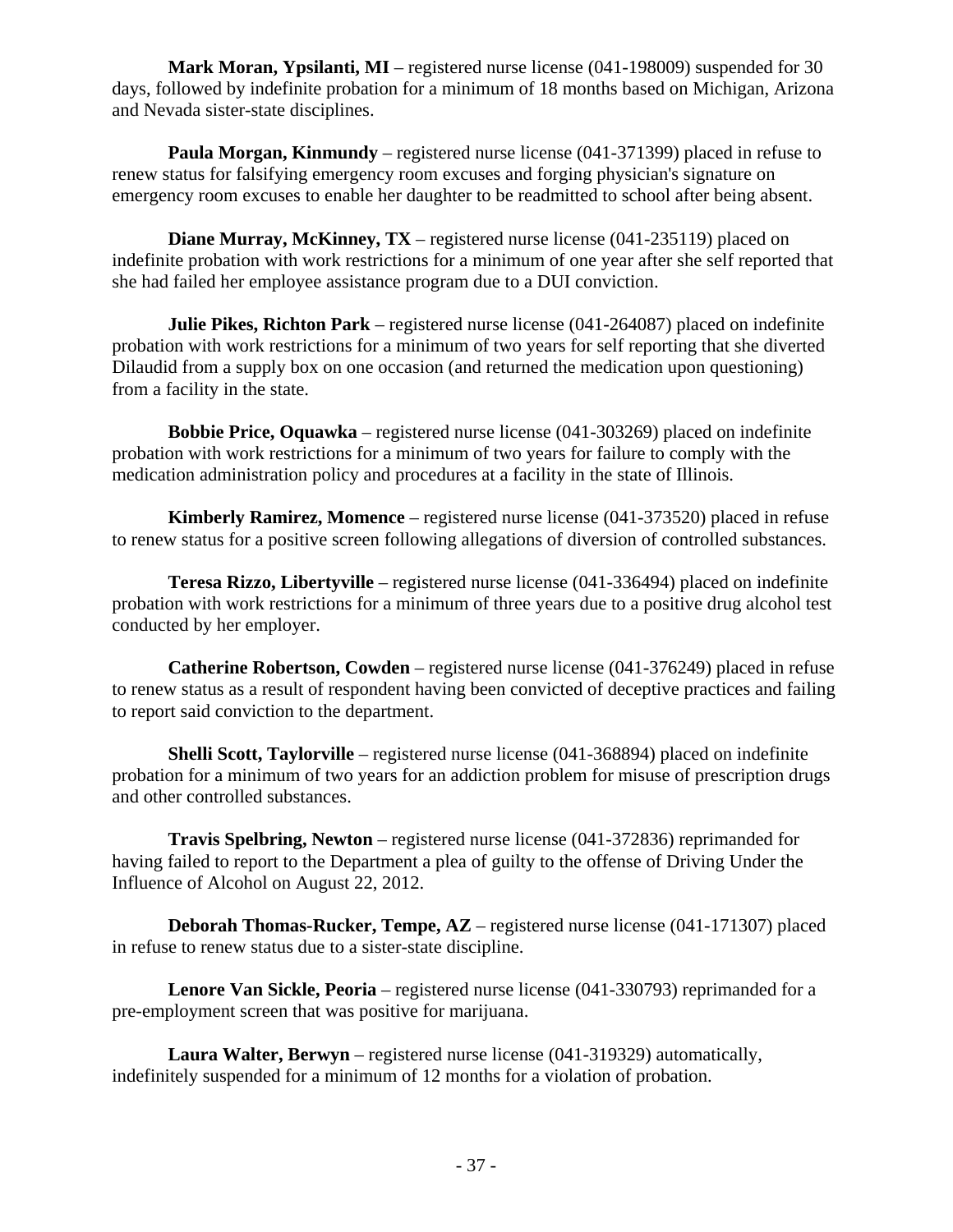**Angela Young, Bloomington** – registered nurse license (041-324231) placed on indefinite probation with work restrictions for a minimum of two years for diversion of controlled substances from a facility in the state of Illinois.

**Kimberly Ackman, Creve Coeur** – licensed practical nurse license (043-100371) placed on indefinite probation with work restrictions for a minimum of two years for addiction to opiates.

**Lanisha Carson, Galesburg** – licensed practical nurse license (043-109508) placed on indefinite probation for a minimum of two years for having been found guilty, in October 2013, of Unlawful Possession of a Controlled Substance, a Class 4 Felony in Knox County and sentenced to probation for two years.

**Nathan Chinn, Chicago** – licensed practical nurse license (043-105240) suspended for being more than 30 days delinquent in the payment of child support.

**Kimberly Foster, Litchfield** – licensed practical nurse license (043-104017) placed in refuse to renew status for having been convicted of driving on a suspended or revoked driver's license and failing to report said conviction to the Department.

**Denise Gill, Bradley** – licensed practical nurse license (043-085927) suspended with coursework for 14 days for practicing outside scope of licensure.

**Sandra Griffin, Des Plaines** – licensed practical nurse license (043-053696) indefinitely suspended for a minimum of five years for failing to provide adequate immediate care for a resident who was having a grand mal seizure.

**Tamra Keller, Waukegan** – licensed practical nurse license (043-038617) reprimanded for a single instance of using her LPN credentials on a public school student's accident report, while licensed was non-renewed.

**Sharon Kelly, South Holland** – licensed practical nurse license (043-101652) placed on probation for one year for having plead guilty to a Class 3 Felony charge of the use of a forged credit/debit card.

**Angela Mangalvite, Rochester** – licensed practical nurse license (043-101667) permanently revoked due to conviction of a criminal act that constitutes a forcible felony.

**Ivetta Sangster, Kankakee** – licensed practical nurse license (043-087517) placed in refuse to renew status for failing to respond to or assess a pregnant inmate at a facility who complained of abdominal pains.

**Joyce Sarnie, Olney** – licensed practical nurse (043-110043) placed in refuse to renew status for failing to change wound dressings in a timely manner as ordered by physicians for two patients assigned to her.

**Irvin Vaughn, Chicago** – licensed practical nurse license (043-082170) indefinitely suspended for a minimum of one year for engaging in sexual misconduct with a patient and as a result, being found guilty of misdemeanor Battery in the Circuit Court of Cook County.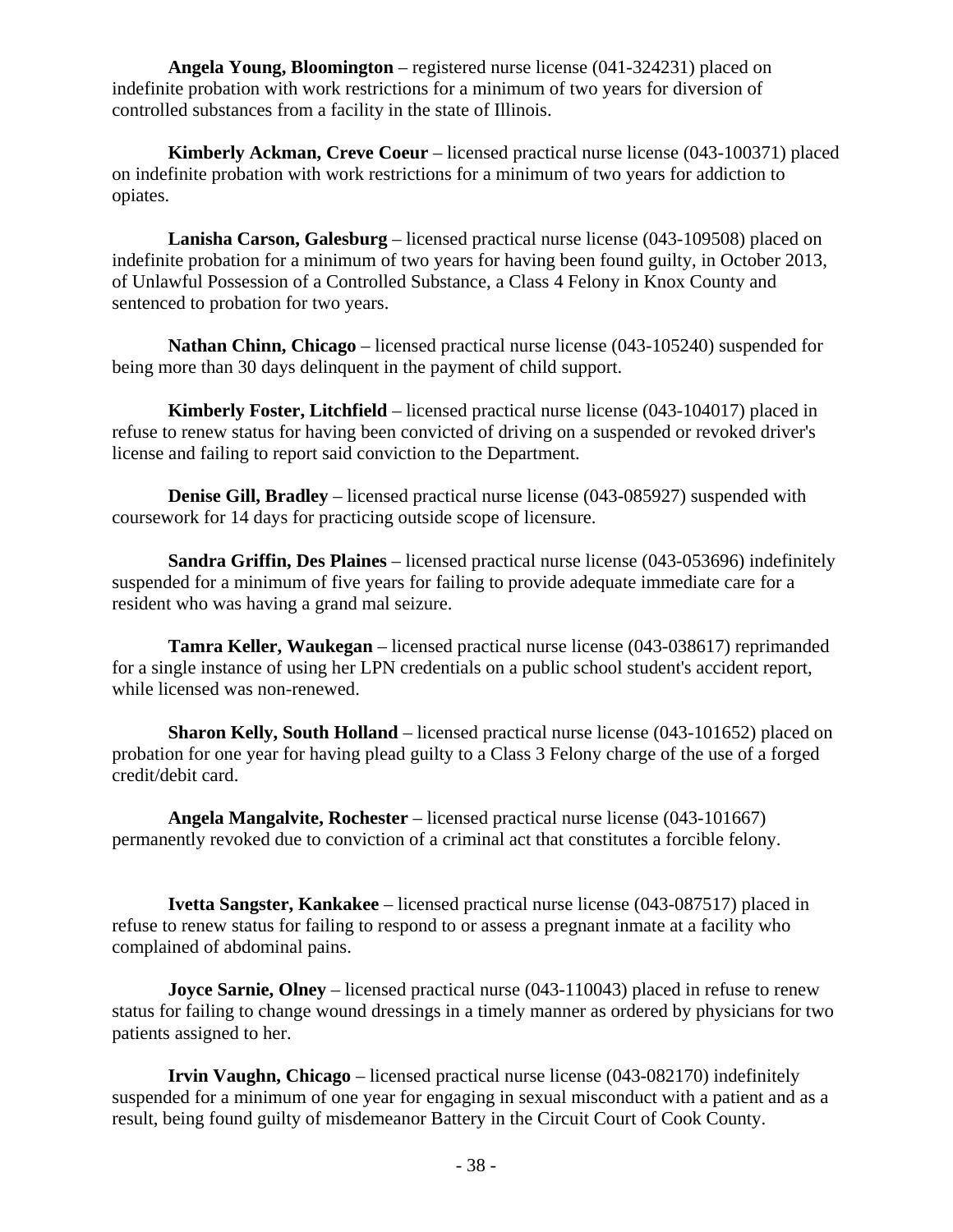**Lakeisha Wise, Dayton, OH** – licensed practical nurse license (043-119237) issued and placed on probation for one year due to prior Ohio discipline.

### **NURSING HOME ADMINISTRATOR**

**Diane Greene, El Paso** – nursing home administrator license (044-003683) placed in refuse to renew status due to deficiencies found during a survey conducted at a facility in Illinois which revealed the Respondent, in her capacity as an administrator, provided substandard quality of care in her position by allowing a resident who was a victim of verbal and mental abuse to remain with the assailant as roommates for eight days.

**Judy Scott, Geneseo** – nursing home administrator license (044app3353581) will be issued with reprimand after exhibited unprofessional conduct by failing to provide a safe environment free from harm to its residents, neglected to adequately train staff in crisis intervention, neglected to remove residents to safe areas during aggressive outbursts by an aggressive resident, and failed to have proper protocols and procedures in place for staff caring for a resident with a known assaultive behavior.

### **PHARMACY**

**Tanica Cotton, Decatur** – pharmacy technician license (049app3381011) will be issued and placed on probation for 12 months after having been convicted of a felony involving a fraudulent check when opening a bank account.

**Delma Gomez, Cicero** – pharmacy technician license (049-174288) placed in refuse to renew status after Respondent used another pharmacy technician's prescription to purchase birth control pills at her employer's pharmacy, Target Pharmacy, in Broadview, Illinois.

**Fabiel Hernandez, Chicago** – pharmacy technician license (049-207562) revoked for having diverted controlled substances from his pharmacy employer.

**Elizabeth Otero, Genoa City, WI** – pharmacy technician license (049-165712) placed in refuse to renew status after the Department received information that on or about July 12, 2013, Respondent diverted Fentanyl patches from a facility in the state of Illinois.

**Tiffany Parker, Chicago** – pharmacy technician license (049-165144) revoked for having diverted controlled substances from her pharmacy employer.

**Joelle Saul, Granite City** – pharmacy technician license (049-202946) placed in refuse to renew status for unprofessional behavior in that she failed to respond to the Department's Notice of Refuse to Renew, and was terminated from Wal-Mart for stealing food items.

**Tyler Shepke, Tremont** – pharmacy technician license (049-175782) reprimanded after he pled guilty to Driving Under the Influence.

**Jeannie Slaton, Orland Hills** – pharmacy technician license (049-151253) placed in refuse to renew status after diverted Hydrocodone tablets from Walgreens Pharmacy #3179 in Homewood, Illinois.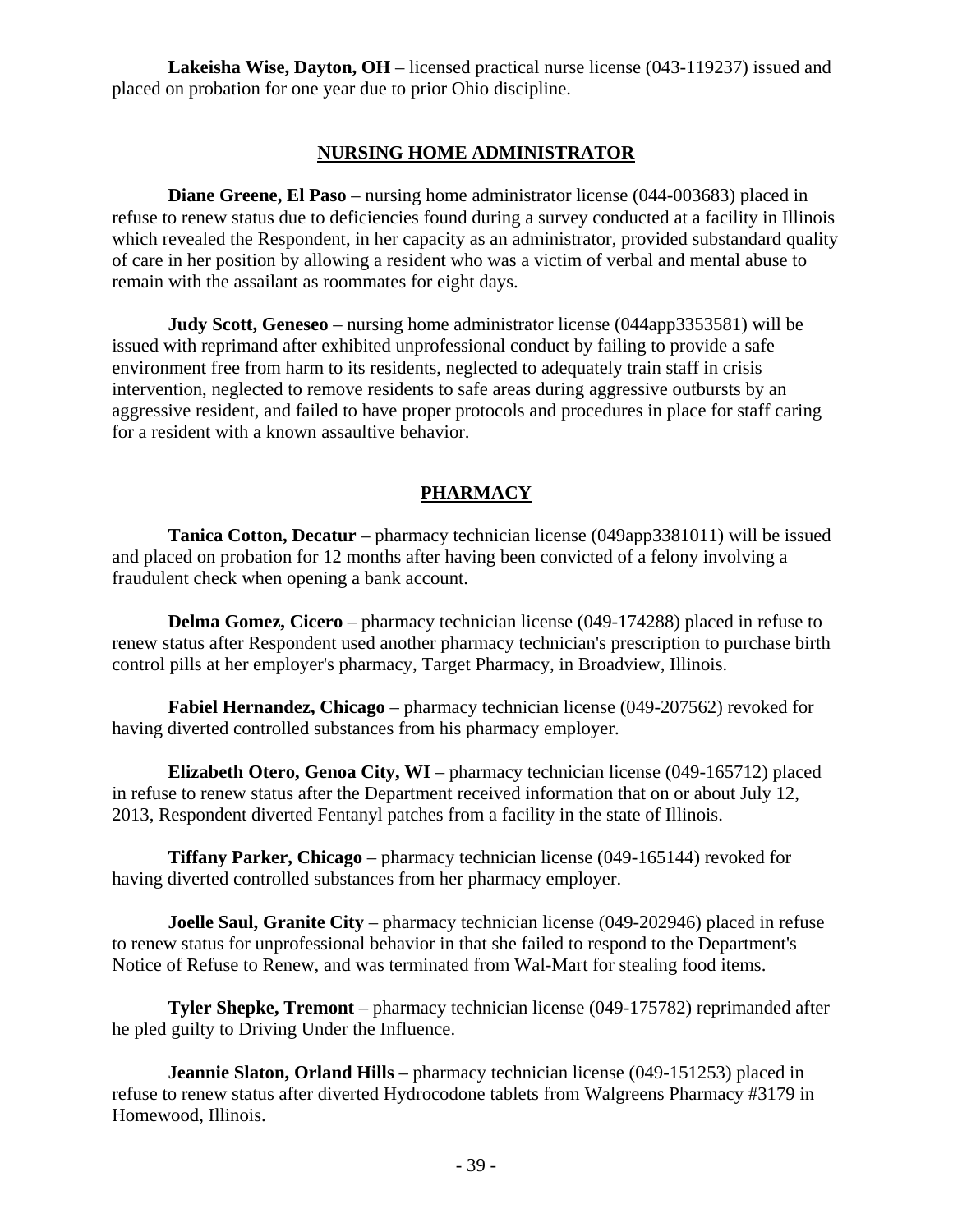**Shelley Uhter, Lynwood** – pharmacy technician license (049-155951) restored to indefinite probation with work restrictions for a minimum of four years effective upon payment of fees and filing of forms.

**Laura Dickinson, Johnston, IA** – pharmacist license (051-290410) reprimanded after the Department received information that respondent received a sister-state discipline in Iowa for a dispensing error and altered inventory records.

**Conney's Pharmacy, Winnetka** – pharmacy license (054-016231) placed on indefinite probation for a minimum of 12 months after the Department received information that on May 15, 2013, several inspection violations were found at the pharmacy.

**Main Street Family Pharmacy, LLC, Newbern, TN** – pharmacy license (054-017524) placed on indefinite probation for a minimum of three years due to a sister-state discipline in the state of Tennessee.

**Minu Rx, Houston, TX** – pharmacy license (054-018419) reprimanded due to having their Texas pharmacy license disciplined.

**Modern Pharmacy, Chicago** – pharmacy license (054-006861) and **Haesun Kim, Northbrook** – pharmacist license (051-032599) reprimanded and fined \$500 after the Department received information that Modern Pharmacy, where Haesun Kim served as the pharmacist-in-charge, failed to properly close its pharmacy and notify the department in a timely manner.

**Restore Health Pharmacy, Madison, WI** – pharmacy license (054-017701) reprimanded based on a sister-state discipline in the state of Wisconsin.

**Rx Crossroads, Lousiville, KY** – pharmacy license (054-015711) fined \$100 as a result of having had its Kentucky pharmacy license disciplined.

# **PHYSICAL THERAPY**

**Monty Fink, Monticello** – physical therapy assistant license (160-000347) and athletic trainer license (096-000294) permanently revoked for conviction of a criminal act that requires registration under the Sex Offender Registration Act.

# **PROFESSIONAL COUNSELORS**

**Sandra Pifer, Wheeling** – licensed professional counselor license (178-001663) reprimanded with coursework due and fined \$675 for failing to complete the required continuing education course during a given time period.

**James Marque, Chicago** – (unlicensed) ordered to cease and desist the unlicensed practice as a licensed clinical professional counselor.

# **PROFESSIONAL DESIGN FIRM**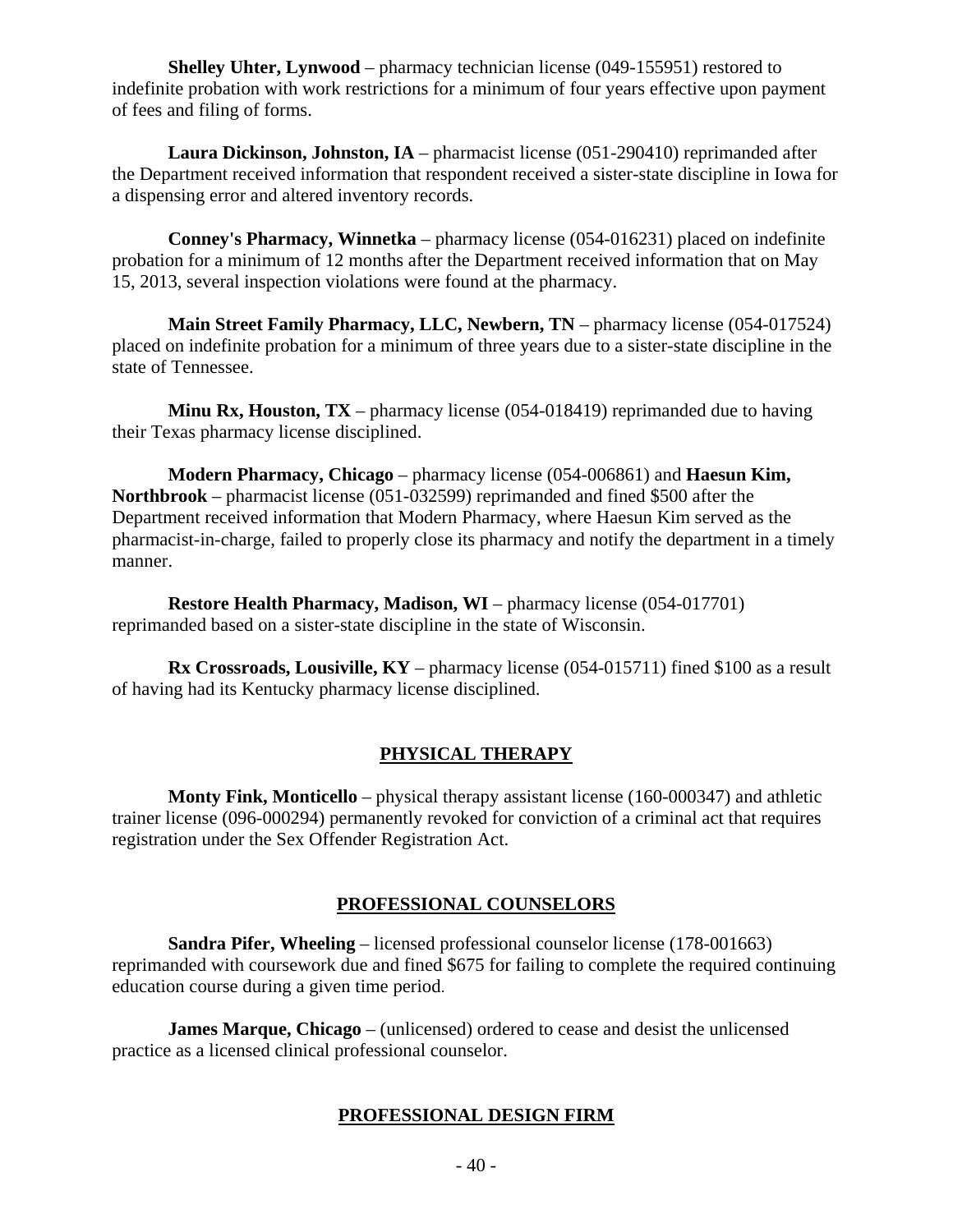**Patrick Liu, Chicago** – professional design firm license (184-003712) placed in refuse to renew status after it engaged in professional design firm work while its Professional design firm license was expired.

**M-3 Architectural Consulting Inc., Chicago** – professional design firm license (184- 004343) placed in refuse to renew status for advertising architectural services while its PDF was inoperable.

### **REAL ESTATE**

**Natalie Banie, Westmont** – community association manager license (261-001723) issued and placed on probation for one year for prior suspension of her nursing license for substance abuse violation.

**William Platt, Chicago** – community association manager license (261-001468) reprimanded and must complete coursework for practicing as a community association manager prior to obtaining a license.

**Roderick Mella, Antioch** – real estate managing broker license (471-016507) indefinitely suspended for a minimum of six months and fined \$5,000 for failing to comply with the Department's request for documents.

**John Russell, Richton Park** – real estate managing broker license (471-012440) indefinitely suspended for a minimum of six months and fined \$5,000 for failing to comply with the Department's request for documents.

**Casmera Staszak, Tinley Park** – real estate managing broker license (471-016159) and **Independent Realtors of Illinois, Inc., Tinley Park** – real estate broker corporation license (478-009937) both indefinitely suspended for a minimum period of 2 years for failing to provide the Department information to complete a brokerage verification examination.

**Dacian Vilusceac, Chicago** – real estate managing broker license (471-009099) indefinitely suspended for a minimum of six months, must complete coursework and fined \$2,500 for producing misleading advertising, advertising a property without the consent of the owner, advertising a property subject to an exclusive listing agreement with a sponsoring broker other than the licensee's own without the permission of that listing broker, and engaging in conduct with the public in the practice of real estate in a manner that is lewd.

**Robert Ackerson, Oak Brook** – real estate leasing agent license (473-013157) placed in refuse to renew status after defaulted on an Illinois educational loan.

**Althea Collins, South Holland** – real estate leasing agent license (473-011520) placed in refuse to renew status after defaulted on an Illinois educational loan.

**Tessa Davidson, Oak Brook** – real estate leasing agent license (473-013806) placed in refuse to renew status after defaulted on an Illinois educational loan.

**Ulises Martin, Chicago** – real estate leasing agent license (473-012616) suspended for 30 days, followed by being placed on probation for 18 months, and fined \$750 for practicing for the period of December 2012 -May 2014 while his license was in inoperative status.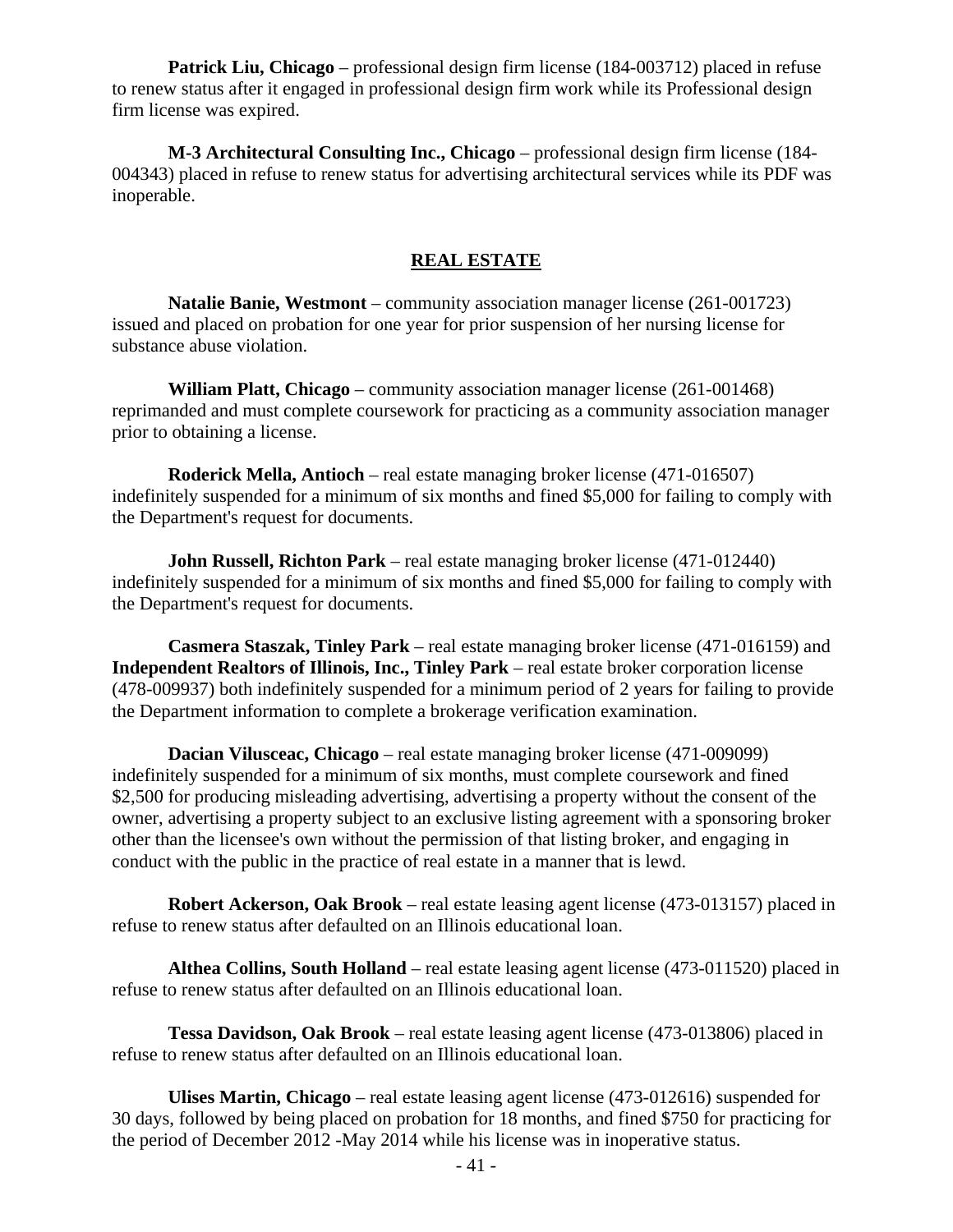**Tony Pehar, Lincolnwood** – real estate leasing agent (473-012941) and **Apartment Specialists, Inc., Chicago** – (unlicensed) fined jointly and severally in the amount of \$500 for the unauthorized practice of real estate for their unlicensed real estate leasing activities.

**Angelica Rodriguez, Chicago** – real estate broker license (475-133072) suspended for a minimum period of six months and fine \$5,000 for failing to tender a copy of a Resale Compliance Inspection Report or convey the contents of the report to her client in a transaction. The report was given to the respondent by the seller's agent and the report indicated several deficiencies with the property that would need to be remedied for the home to be brought up to code.

**Molinaro Koger, Inc., Downers Grove** – real estate broker corporation license (478- 009318) indefinitely suspended and fined \$5,000 after aided and abetted the unlicensed practice of real estate when allowing out of state brokers to negotiate real estate transaction without adequate supervision.

**Midwest Realty Ventures LLC, Chicago** – real estate limited liability firm license (481-010764) reprimanded and fined \$3,000 for failing to notify the Department as to a managing broker change and for representing and permitting an individual to act as a managing broker without first obtaining a license as a managing broker.

**Colby Reed, Chicago** – (unlicensed) ordered to cease and desist the unlicensed practice of real estate and assessed a civil penalty of \$25,000.

**Charles Ware, Chicago** – (unlicensed) and **Tenant Placement LLC, Chicago** – (unlicensed) both ordered to cease and desist the unlicensed practice of real estate.

# **RESPIRATORY CARE**

**Jean Pyszka, Peru** – respiratory care practitioner license (194-002479) placed on nonreporting probation to terminate on October 31, 2015 for permitting the medical physician designation to follow her subordinate's name, knowing her subordinate was unlicensed by this Department to practice as a medical physician.

# **ROOFING CONTRACTORS**

**Aloha Construction Inc., Lake Zurich** – roofing contractor license (104-015509) placed on probation for one year and fined \$7,500 for aiding and abetting the unlicensed practice of roofing.

**Blackhawk Roofing, Springfield** – roofing contractor license (104-009241) reprimanded and fined \$3,500 based on unprofessional conduct.

**M. Wilson Builders Inc., Paris** – roofing contractor license (104-015872) placed on probation for two years and fined \$2,500 based on unprofessional conduct.

**Rogers Remodeling, Byron** – roofing contractor license (104-015054) and **Rodney Scott Rogers, Freeport** – roofing qualifying party designation license (105-002174) both